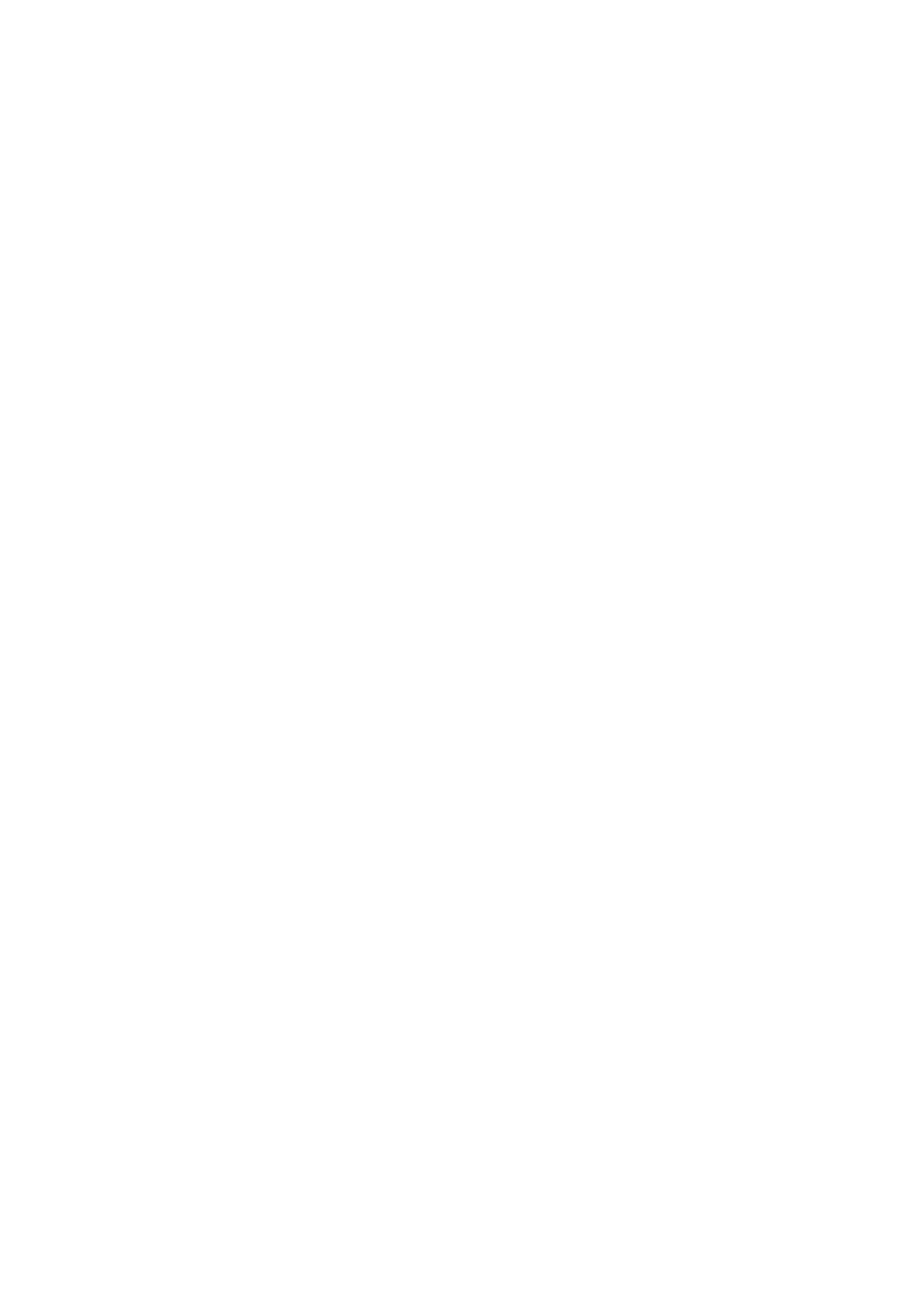| Sl.            | <b>Contents</b>                     |                                                         | Page No.       |
|----------------|-------------------------------------|---------------------------------------------------------|----------------|
| No.            |                                     |                                                         |                |
|                | <b>Request for Qualification</b>    |                                                         | $\mathbf{V}$   |
|                | <b>Disclaimer</b>                   |                                                         | vii            |
|                | <b>Glossary</b>                     |                                                         | ix             |
|                | <b>Invitation for Qualification</b> |                                                         | xi             |
| 1              | <b>Introduction</b>                 |                                                         | 1              |
|                | 1.1                                 | Background                                              | 1              |
|                | 1.2                                 | <b>Brief description of Bidding Process</b>             | $\overline{2}$ |
|                | 1.3                                 | <b>Schedule of Bidding Process</b>                      | 4              |
|                | 1.4                                 | Pre-Application Conference                              | 5              |
| $\overline{2}$ |                                     | <b>Instructions to Applicants</b>                       | 6              |
|                | 2A                                  | <b>General</b>                                          | 6              |
|                | 2.1                                 | Scope of Application                                    | 6              |
|                | 2.2                                 | <b>Eligibility of Applicants</b>                        | 6              |
|                | 2.3                                 | Change in composition of the Consortium                 | 13             |
|                | 2.4                                 | Number of Applications and costs thereof                | 14             |
|                | 2.5                                 | Site visit and verification of information              | 14             |
|                | 2.6                                 | <b>Acknowledgement by Applicant</b>                     | 14             |
|                | 2.7                                 | Right to accept or reject any or all Applications/ Bids | 15             |
|                | 2B                                  | <b>Documents</b>                                        | 16             |
|                | 2.8                                 | Contents of the RFQ                                     | 16             |
|                | 2.9                                 | Clarifications                                          | 16             |
|                | 2.10                                | Amendment of RFQ                                        | 17             |
|                | 2C                                  | <b>Preparation and Submission of Application</b>        | 17             |
|                | 2.11                                | Language                                                | 17             |
|                | 2.12                                | Format and signing of Application                       | 17             |
|                | 2.13                                | Application by pre-qualified Applicants                 | 18             |
|                | 2.14                                | Sealing and marking of Applications                     | 18             |
|                | 2.15                                | <b>Application Due Date</b>                             | 19             |
|                | 2.16                                | Late Applications                                       | 19             |
|                | 2.17                                | Modifications/ substitution/ withdrawal of Applications | 19             |
|                | 2D                                  | <b>Evaluation Process</b>                               | 20             |

**Contents**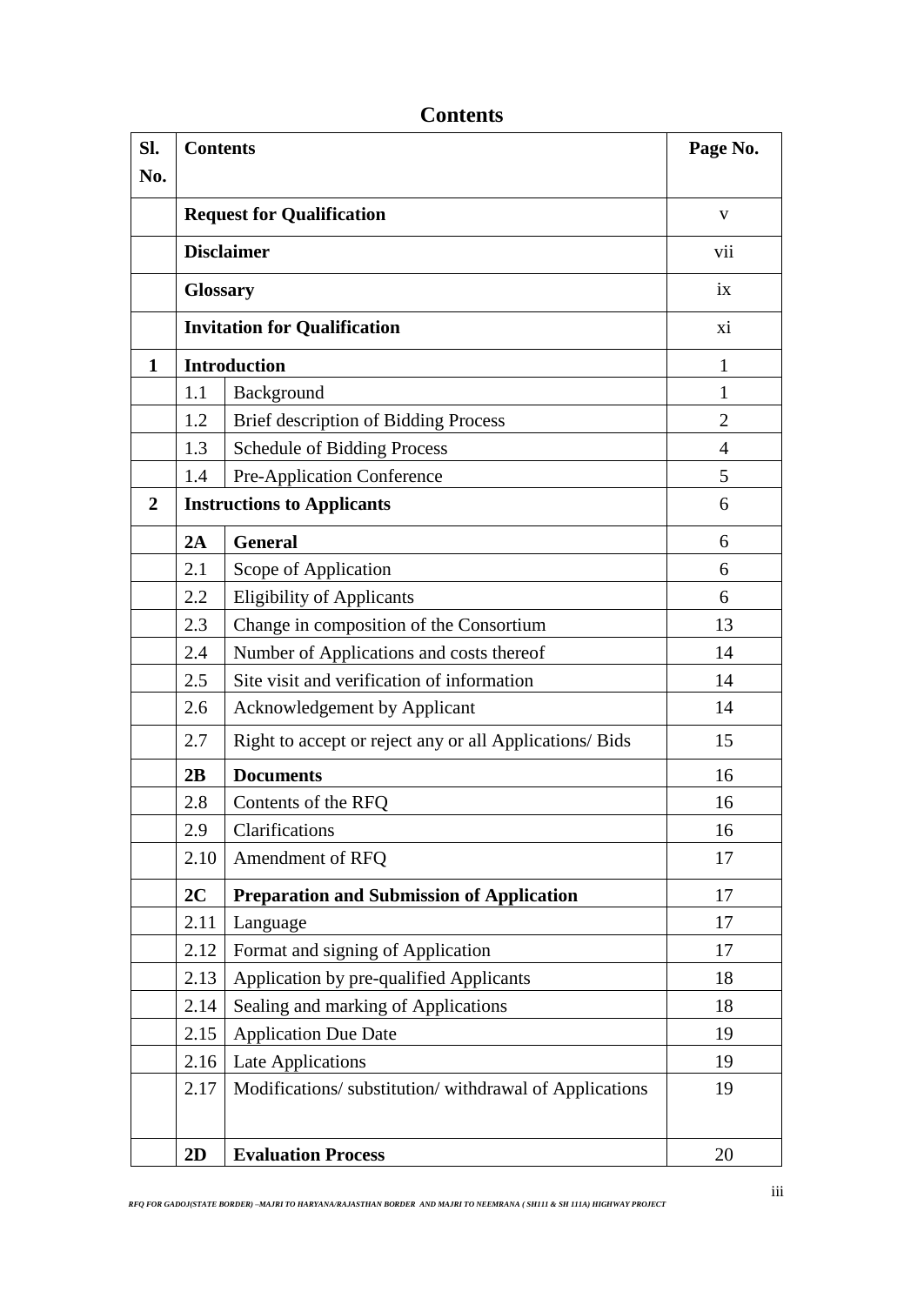|              | 2.18                                     | Opening and Evaluation of Applications                  | 20 |
|--------------|------------------------------------------|---------------------------------------------------------|----|
|              | 2.19                                     | Confidentiality                                         | 20 |
|              | 2.20                                     | Tests of responsiveness                                 | 21 |
|              | 2.21                                     | Clarifications                                          | 22 |
|              | 2E                                       | <b>Qualification and Bidding</b>                        | 22 |
|              | 2.22                                     | Short-listing and notification                          | 22 |
|              | 2.23                                     | <b>Submission of Bids</b>                               | 22 |
|              | 2.24                                     | Proprietary data                                        | 22 |
|              | 2.25                                     | Correspondence with the Applicant                       | 23 |
| 3            |                                          | <b>Criteria for Evaluation</b>                          | 24 |
|              | 3.1                                      | <b>Evaluation parameters</b>                            | 24 |
|              | 3.2                                      | Technical Capacity for purposes of evaluation           | 24 |
|              | 3.3                                      | Details of Experience                                   | 26 |
|              | 3.4                                      | Financial information for purposes of evaluation        | 26 |
|              | 3.5                                      | <b>Short-listing of Applicants</b>                      | 27 |
| 4            | <b>Fraud and Corrupt Practices</b><br>28 |                                                         |    |
|              |                                          |                                                         |    |
| 5            |                                          | <b>Pre-Application Conference</b>                       | 30 |
| 6            |                                          | <b>Miscellaneous</b>                                    | 31 |
|              |                                          | <b>Appendices</b>                                       | 33 |
| $\mathbf I$  |                                          | Letter Comprising the Application for Pre-Qualification | 35 |
|              | $Annex-I$                                | Particulars of the Applicant                            | 39 |
|              |                                          | <b>Technical Capacity of Applicant</b><br>$Annex-II$    | 41 |
|              |                                          | <b>Financial Capacity of Applicant</b><br>$Annex - III$ | 43 |
|              |                                          | Details of Eligible Projects<br>$Annex - IV$            | 45 |
|              |                                          | <b>Statement of Legal Capacity</b><br>$Annex - V$       | 50 |
| $\mathbf{I}$ |                                          | Power of Attorney for signing of Application and Bid    | 52 |
| Ш            |                                          | <b>Power of Attorney for Lead Member of Consortium</b>  | 53 |
| IV           |                                          | <b>Joint Bidding Agreement</b>                          | 56 |
| V            |                                          | <b>Guidelines of the Department of Disinvestment</b>    | 63 |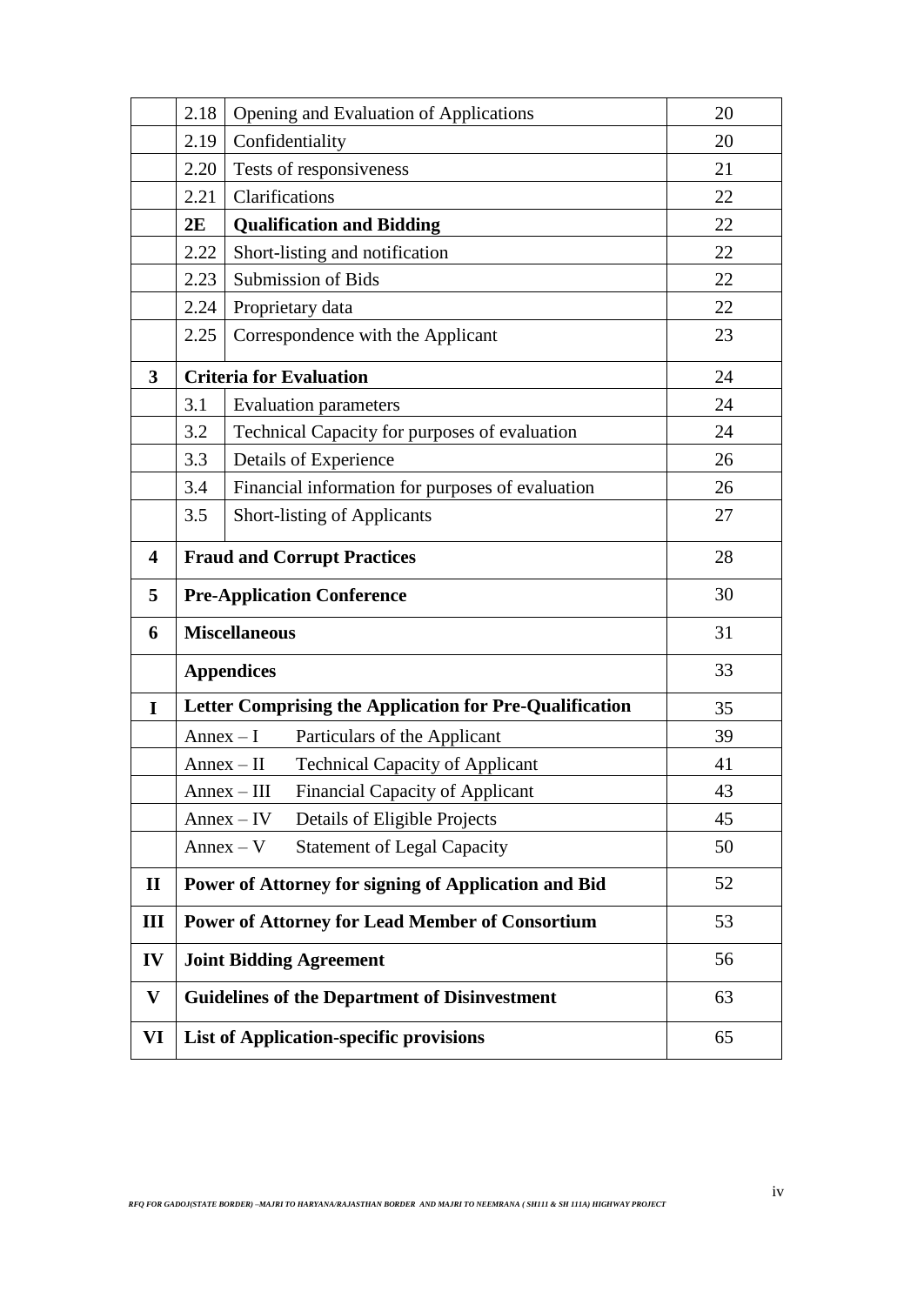**Request for Qualification (RFQ)**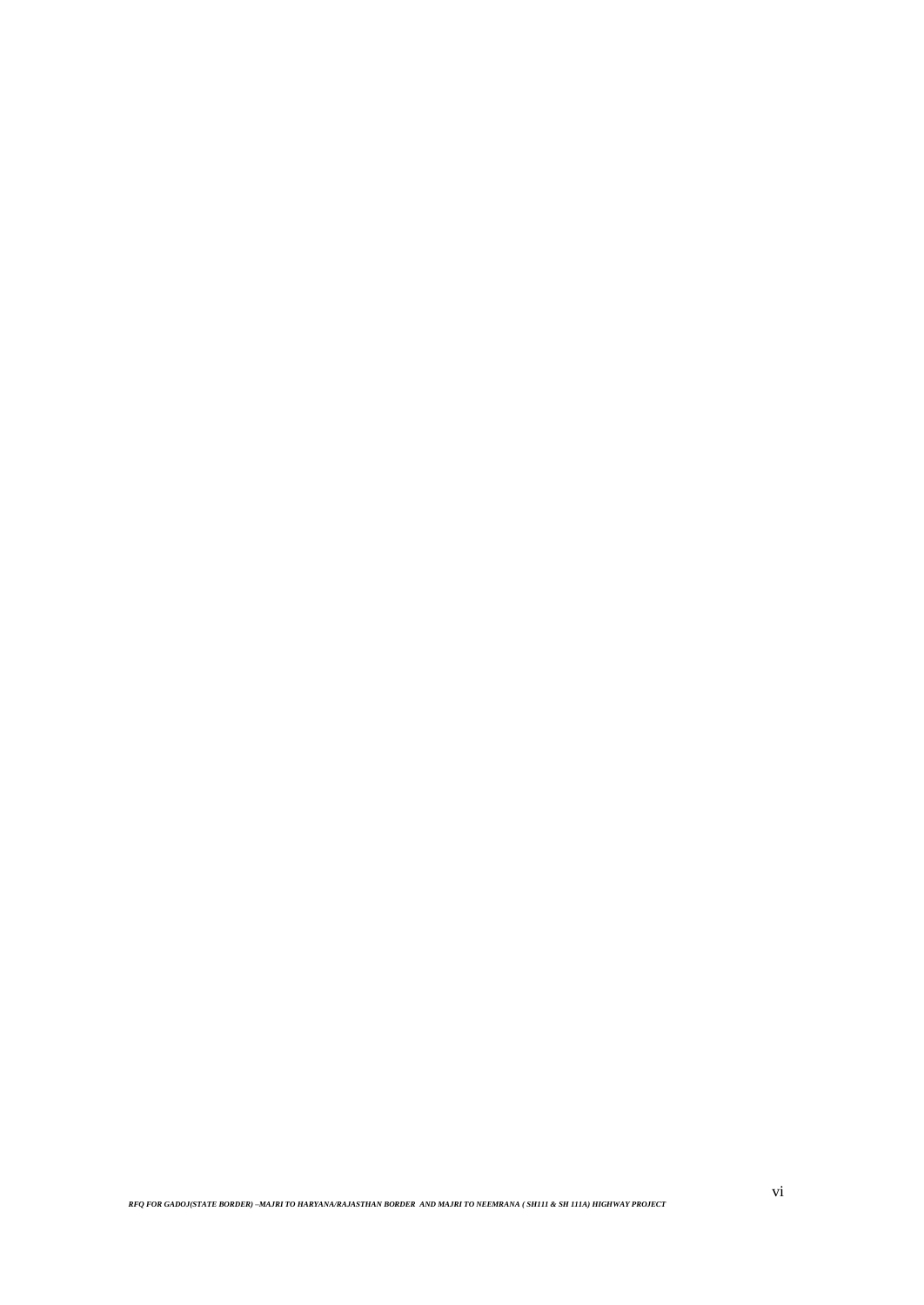## **Disclaimer**

The information contained in this Request for Qualification document (the "**RFQ**") or subsequently provided to Applicant(s), whether verbally or in documentary or any other form, by or on behalf of the Authority or any of its employees or advisors, is provided to Applicant(s) on the terms and conditions set out in this RFQ and such other terms and conditions subject to which such information is provided.

This RFQ is not an agreement and is neither an offer nor invitation by the Authority to the prospective Applicants or any other person. The purpose of this RFQ is to provide interested parties with information that may be useful to them in the formulation of their application for qualification pursuant to this RFQ (the "**Application**"). This RFQ includes statements, which reflect various assumptions and assessments arrived at by the Authority in relation to the Project. Such assumptions, assessments and statements do not purport to contain all the information that each Applicant may require. This RFQ may not be appropriate for all persons, and it is not possible for the Authority, its employees or advisors to consider the investment objectives, financial situation and particular needs of each party who reads or uses this RFQ. The assumptions, assessments, statements and information contained in this RFQ may not be complete, accurate, adequate or correct. Each Applicant should therefore, conduct its own investigations and analysis and should check the accuracy, adequacy, correctness, reliability and completeness of the assumptions, assessments, statements and information contained in this RFQ and obtain independent advice from appropriate sources.

Information provided in this RFQ to the Applicant(s) is on a wide range of matters, some of which may depend upon interpretation of law. The information given is not intended to be an exhaustive account of statutory requirements and should not be regarded as a complete or authoritative statement of law. The Authority accepts no responsibility for the accuracy or otherwise for any interpretation or opinion on law expressed herein.

The Authority, its employees and advisors make no representation or warranty and shall have no liability to any person, including any Applicant or Bidder, under any law, statute, rules or regulations or tort, principles of restitution or unjust enrichment or otherwise for any loss, damages, cost or expense which may arise from or be incurred or suffered on account of anything contained in this RFQ or otherwise, including the accuracy, adequacy, correctness, completeness or reliability of the RFQ and any assessment, assumption, statement or information contained therein or deemed to form part of this RFQ or arising in any way with pre-qualification of Applicants for participation in the Bidding Process.

The Authority also accepts no liability of any nature whether resulting from negligence or otherwise howsoever caused arising from reliance of any Applicant upon the statements contained in this RFQ.

The Authority may, in its absolute discretion but without being under any obligation to do so, update, amend or supplement the information, assessment or assumptions contained in this RFQ.

The issue of this RFQ does not imply that the Authority is bound to select and short-list pre-qualified Applications for Bid Stage or to appoint the selected Bidder or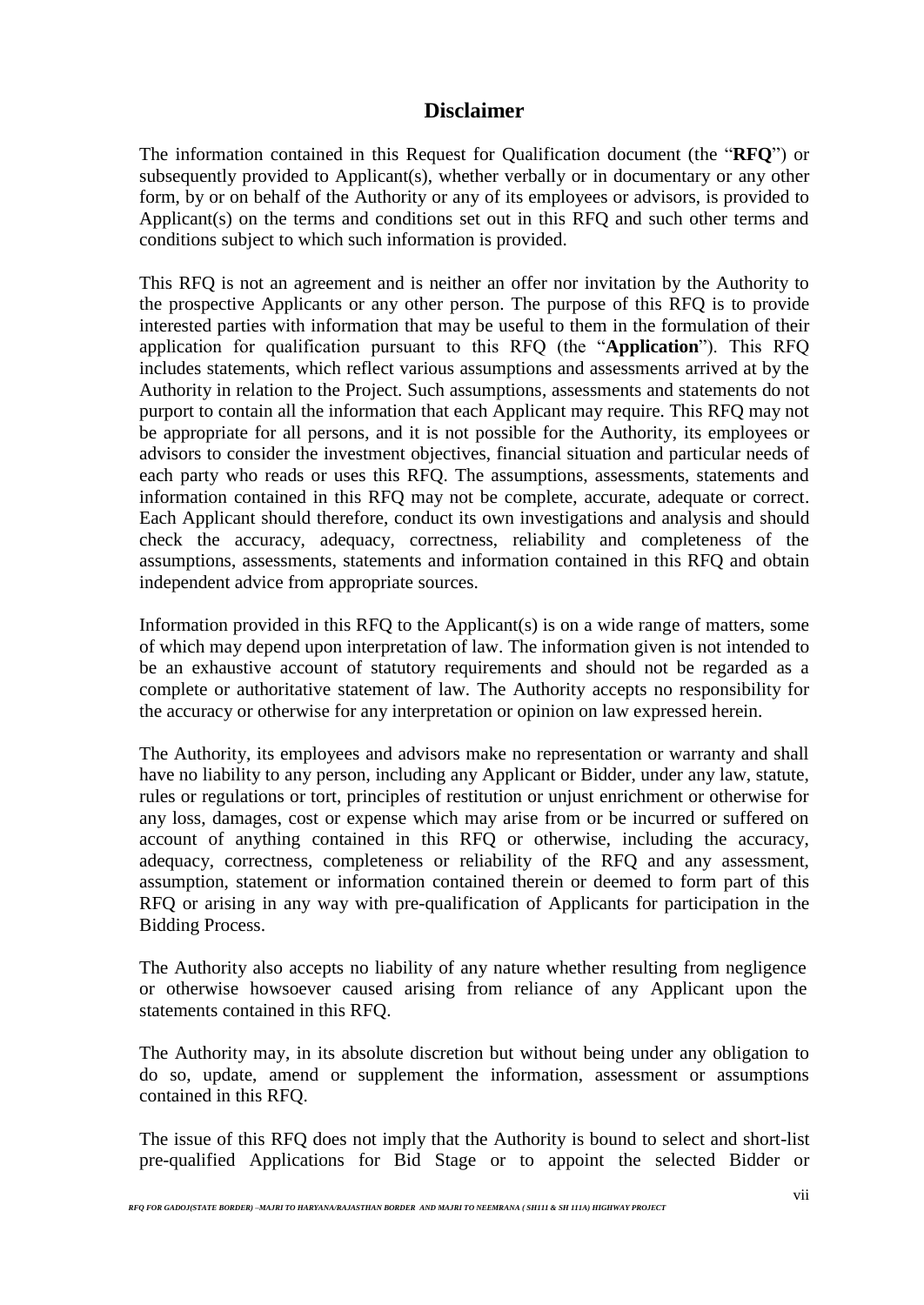Concessionaire, as the case may be, for the Project and the Authority reserves the right to reject all or any of the Applications or Bids without assigning any reasons whatsoever.

The Applicant shall bear all its costs associated with or relating to the preparation and submission of its Application including but not limited to preparation, copying, postage, delivery fees, expenses associated with any demonstrations or presentations which may be required by the Authority or any other costs incurred in connection with or relating to its Application. All such costs and expenses will remain with the Applicant and the Authority shall not be liable in any manner whatsoever for the same or for any other costs or other expenses incurred by an Applicant in preparation or submission of the Application, regardless of the conduct or outcome of the Bidding Process.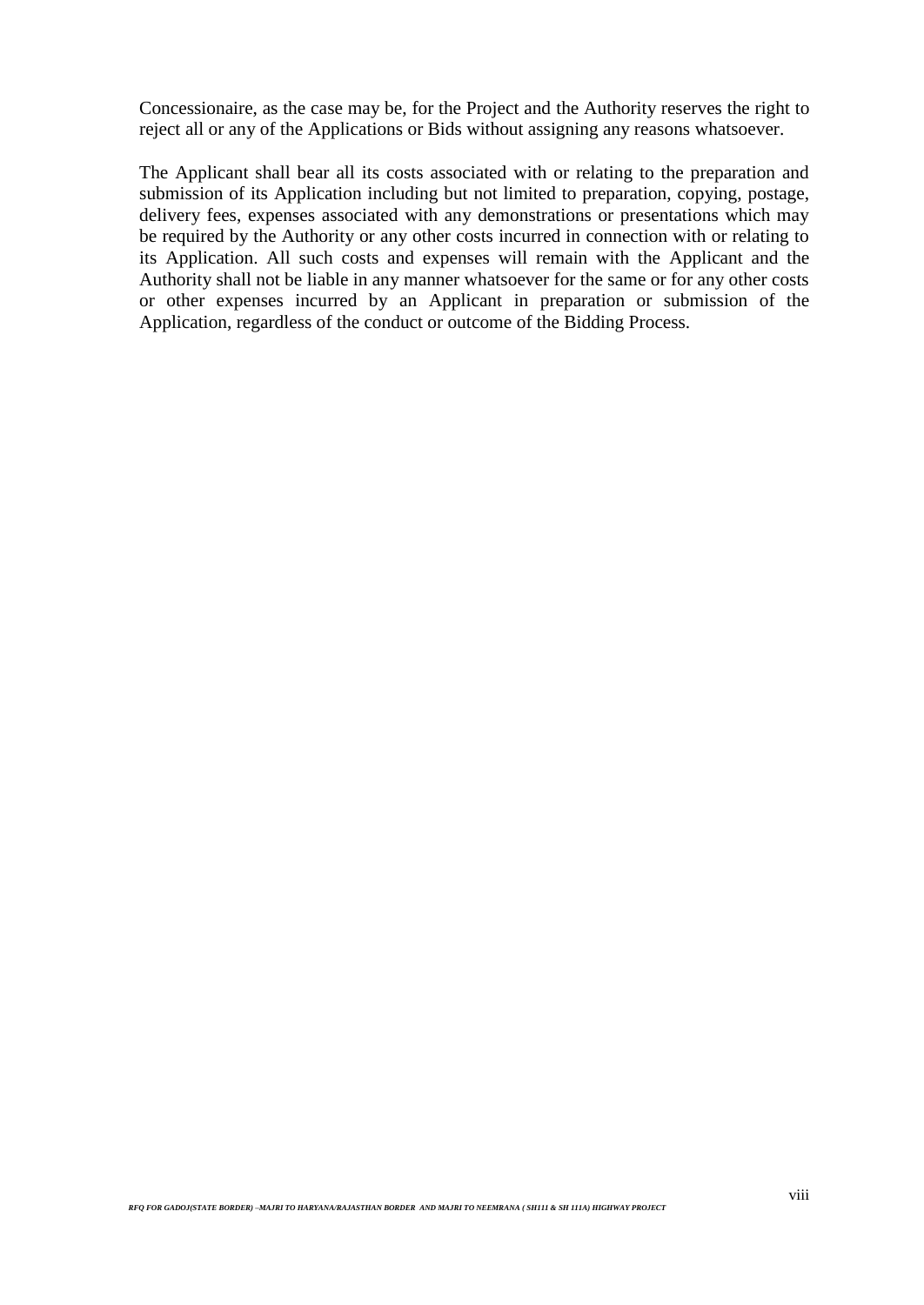## **Glossary**

**Applicant(s)** As defined in Clause 1.2.1 **Application** As defined in the Disclaimer **Application Due Date** As defined in Clause 1.1.5 **Associate** As defined in Clause 2.2.9 **Authority** As defined in Clause 1.1.1 **Bids Bids As defined in Clause 1.2.3 Bid Due Date** As defined in Clause 1.2.3 **Bid Security** As defined in Clause 1.2.4 **Bidders As defined in Clause 1.1.1 Bidding Documents As defined in Clause 1.2.3 Bidding Process** As defined in Clause 1.2.1 **Bid Stage** As defined in Clause 1.2.1 **BOT** Build, Operate and Transfer **Concessionaire As defined in Clause 1.1.2 Concession Agreement** As defined in Clause 1.1.2 **Conflict of Interest** As defined in Clause 2.2.1(c) **Consortium** As defined in Clause 2.2.1(a) **DBFOT** As defined in Clause 1.1.1 **Eligible Experience** As defined in Clause 3.2.1 **Eligible Projects** As defined in Clause 3.2.1 **Estimated Project Cost** As defined in Clause 1.1.4 **Experience Score** As defined in Clause 3.2.6 **Financial Capacity** As defined in Clause 2.2.2 (B) **Government Government Government** of Rajasthan **Grant** As defined in Clause 1.2.8 **Highest Bidder** As defined in Clause 1.2.8 **Jt. Bidding Agreement** As defined in Clause 2.2.6 (g) **Lead Member** As defined in Clause 2.2.6 (c) **LOA** Letter of Award **Member** Member of a Consortium **Net Worth** As defined in Clause 2.2.4 (ii) **O&M** Operation and Maintenance **PPP** Public Private Partnership **Premium** As defined in Clause 1.2.8 **Project** As defined in Clause 1.1.1 **Qualification** As defined in Clause 1.2.1 **Qualification Stage** As defined in Clause 1.2.1 **Re. or Rs. or INR** Indian Rupee **RFP or Request for Proposals** As defined in Clause 1.2.1 **RFO** As defined in the Disclaimer **SPV** As defined in Clause 2.2.6 **Technical Capacity** As defined in Clause 2.2.2 (A) **Threshold Technical Capacity** As defined in Clause 2.2.2 (A)

The words and expressions beginning with capital letters and defined in this document shall, unless repugnant to the context, have the meaning ascribed thereto herein above.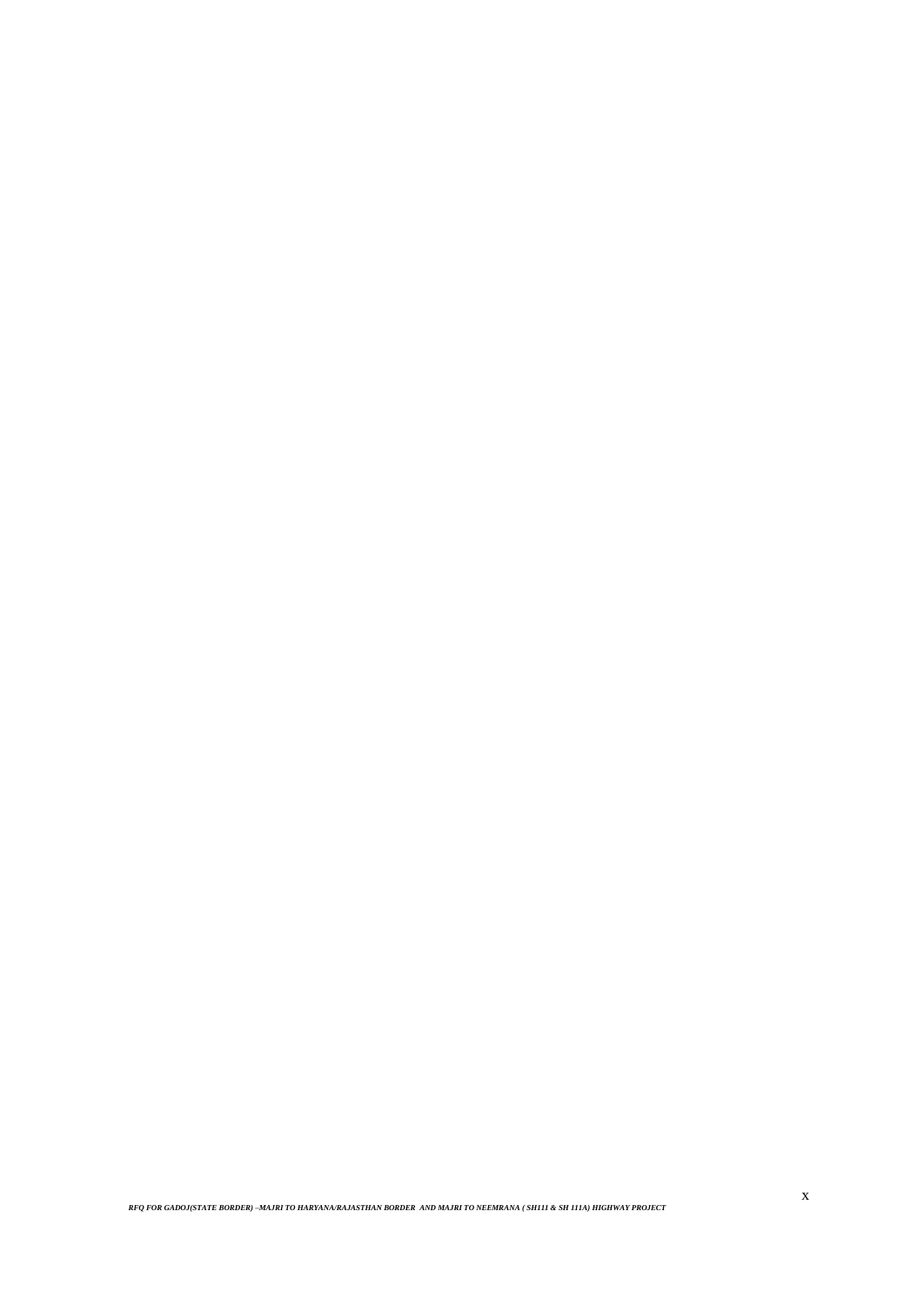**Invitation for Qualification**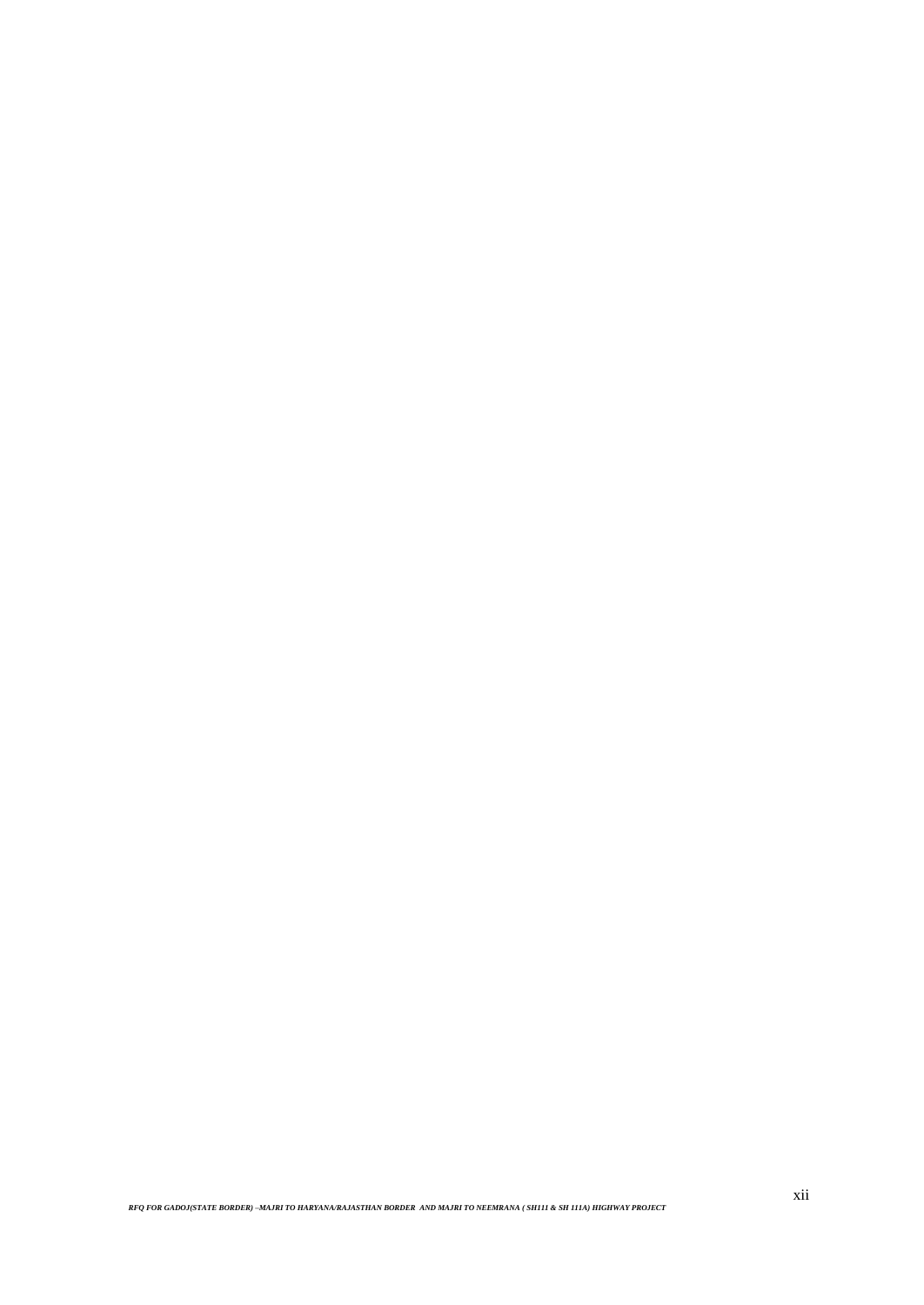## **GOVERNMENT OF RAJASTHAN PUBLIC WORKS DEPARTMENT**

## **1. INTRODUCTION**\$

#### **1.1 Background**

1.1.1 The Governor of Rajasthan, acting through its Secretary in charge, Public Works Department ,Government of Rajasthan , having its principal offices at Jacob Road, Civil lines,Jaipur-302005 (the "**Authority**") is engaged in the development of state highways and as part of this endeavor, the Authority has decided to undertake development and operation/ maintenance of the Gadoj (State Border) – Majri to Haryana/Rajasthan Border and Majri to Neemrana ( SH111 & SH 111A) Highway Project (the "**Project**") through Public-Private Partnership (the "**PPP**") on Design, Build, Finance, Operate and Transfer (the "**DBFOT"**) basis, and has, therefore, decided to carry out the bidding process for selection of a bidder to whom the Project may be awarded. Brief particulars of the Project are as follows:

| Name of the Highway          | Length in Km | <b>Indicative Project Cost</b> |  |
|------------------------------|--------------|--------------------------------|--|
|                              |              | (In Rs. cr.)                   |  |
| Gadoj (State Border) - Majri | 46.40        | 90                             |  |
| to Haryana/Rajasthan Border  |              |                                |  |
| and Majri to Neemrana (SH    |              |                                |  |
| 111 & SH 111A) Highway       |              |                                |  |
| Project                      |              |                                |  |

The Authority intends to pre-qualify and short-list suitable Applicants (the "**Bidders**") who will be eligible for participation in the Bid Stage, for awarding the Project through an open competitive bidding process in accordance with the procedure set out herein.

1.1.2 The selected Bidder, who is either a company incorporated under the Companies Act, 1956/2013 or undertakes to incorporate as such prior to execution of the concession agreement (the "**Concessionaire**") shall be responsible for designing, engineering, financing, procurement, construction, operation and maintenance of the Project under and in accordance with the provisions of a long - term

 $\overline{a}$ 

*RFQ FOR GADOJ(STATE BORDER) –MAJRI TO HARYANA/RAJASTHAN BORDER AND MAJRI TO NEEMRANA ( SH111 & SH 111A) HIGHWAY PROJECT*

<sup>\$</sup> **Instructions for Applicants**

**Note 1**: The provisions in curly brackets shall be suitably modified by the Applicant after the RFQ is issued. (See Appendix-VI)

**Note 2**: Blank spaces contain formats that are to be used by the Applicant after the RFQ is issued. (See Appendix-VI)

Note 3: Footnotes marked "\$" in the relevant Clauses of the RFQ are for guidance of the Applicants. In case of Appendices, the footnotes marked "\$" or in other non-numerical characters shall be omitted by the Applicants while submitting their respective Applications. (See Appendix-VI)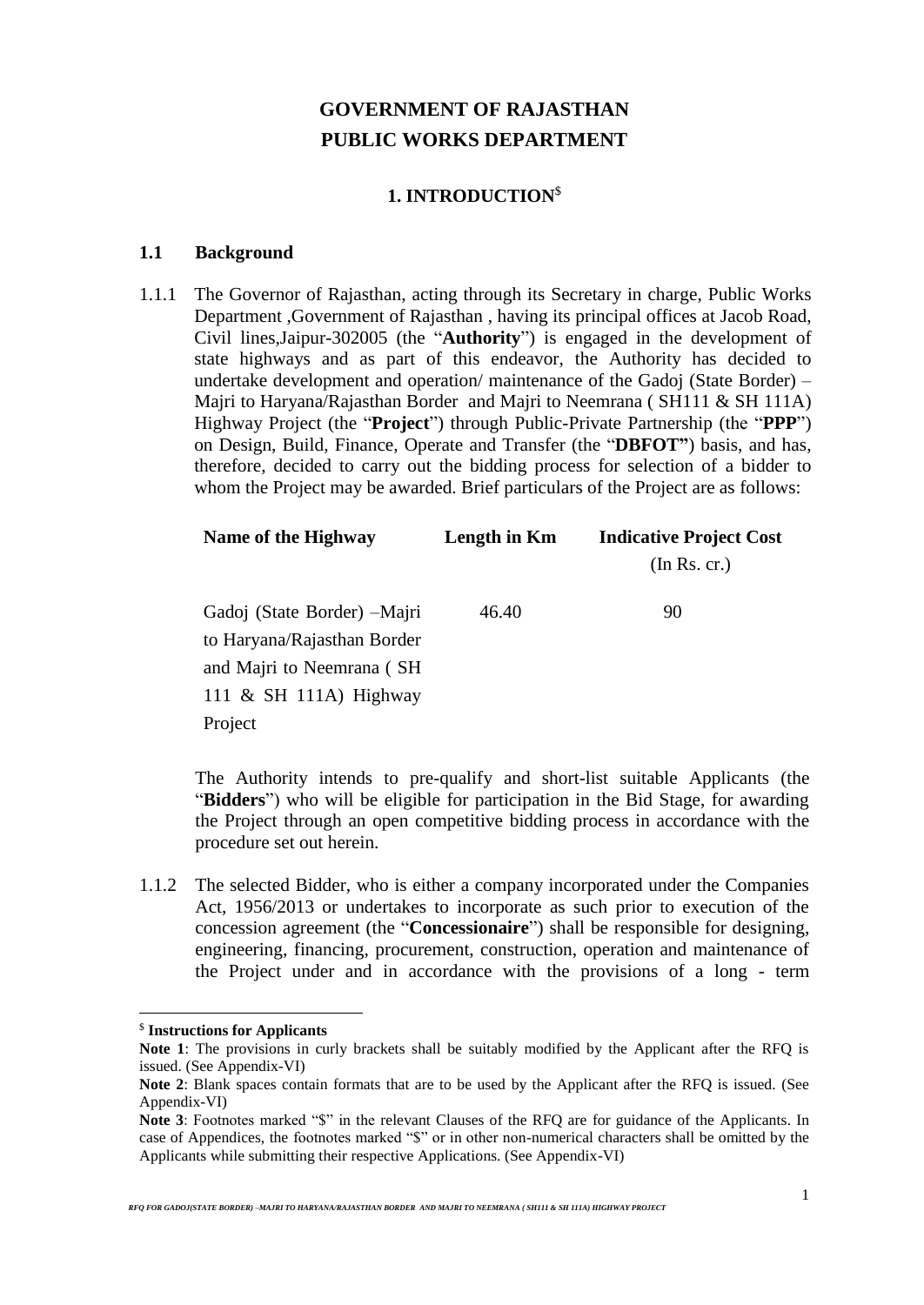concession agreement (the "**Concession Agreement**") to be entered into between the Concessionaire and the Authority in the form provided by the Authority as part of the Bidding Documents pursuant hereto.

- 1.1.3 The scope of work will broadly include rehabilitation, upgradation and widening of the existing carriageway, rehabilitation of existing pavement, construction and/or rehabilitation of major and minor bridges, culverts, road intersections, interchanges, drains, etc. and the management, operation and maintenance thereof.
- 1.1.4 Indicative capital cost of the Project (the "**Estimated Project Cost**") will be revised and specified in the Bidding Documents of the Project. The assessment of actual costs, however, will have to be made by the Bidders.
- 1.1.5 The Authority shall receive Applications pursuant to this RFQ in accordance with the terms set forth herein as modified, altered, amended and clarified from time to time by the Authority, and all Applications shall be prepared and submitted in accordance with such terms on or before the date specified in Clause 1.3 for submission of Applications (the "**Application Due Date**").

#### **1.2 Brief description of Bidding Process**

1.2.1 The Authority has adopted a two-stage bidding process (collectively referred to as the "**Bidding Process**") for selection of the Bidder for award of the Project. The first stage (the "**Qualification Stage**") of the process involves qualification (the "**Qualification**") of interested parties/ consortia who make an Application in accordance with the provisions of this RFQ (the "**Applicant**"**,** which expression shall, unless repugnant to the context, include the Members of the Consortium). Prior to making an Application, the Applicant shall pay to the Authority a sum of Rs. 30, 000 (Rupees thirty thousand) in favour of Project Director, PPP-1, PWD, Jaipur as the cost of the RFQ process. At the end of this stage, the Authority expects to announce a short-list of up to 6 (six) suitable pre-qualified Applicants who shall be eligible for participation in the second stage of the Bidding Process (the "**Bid Stage**") comprising Request for Proposals (the "**Request for Proposals**" or "**RFP**").

Government of India has issued guidelines (see Appendix-V) for qualification of bidders seeking to acquire stakes in any public sector enterprise through the process of disinvestment. These guidelines shall apply *mutatis mutandis* to this Bidding Process. The Authority shall be entitled to disqualify an Applicant in accordance with the aforesaid guidelines at any stage of the Bidding Process. Applicants must satisfy themselves that they are qualified to bid, and should give an undertaking to this effect in the form at Appendix-I.

1.2.2 In the Qualification Stage, Applicants would be required to furnish all the information specified in this RFQ. Only those Applicants that are pre-qualified and short-listed by the Authority shall be invited to submit their Bids for the Project. The Authority is likely to provide a comparatively short time span for submission of the Bids for the Project. The Applicants are, therefore, advised to visit the site and familiarise themselves with the Project.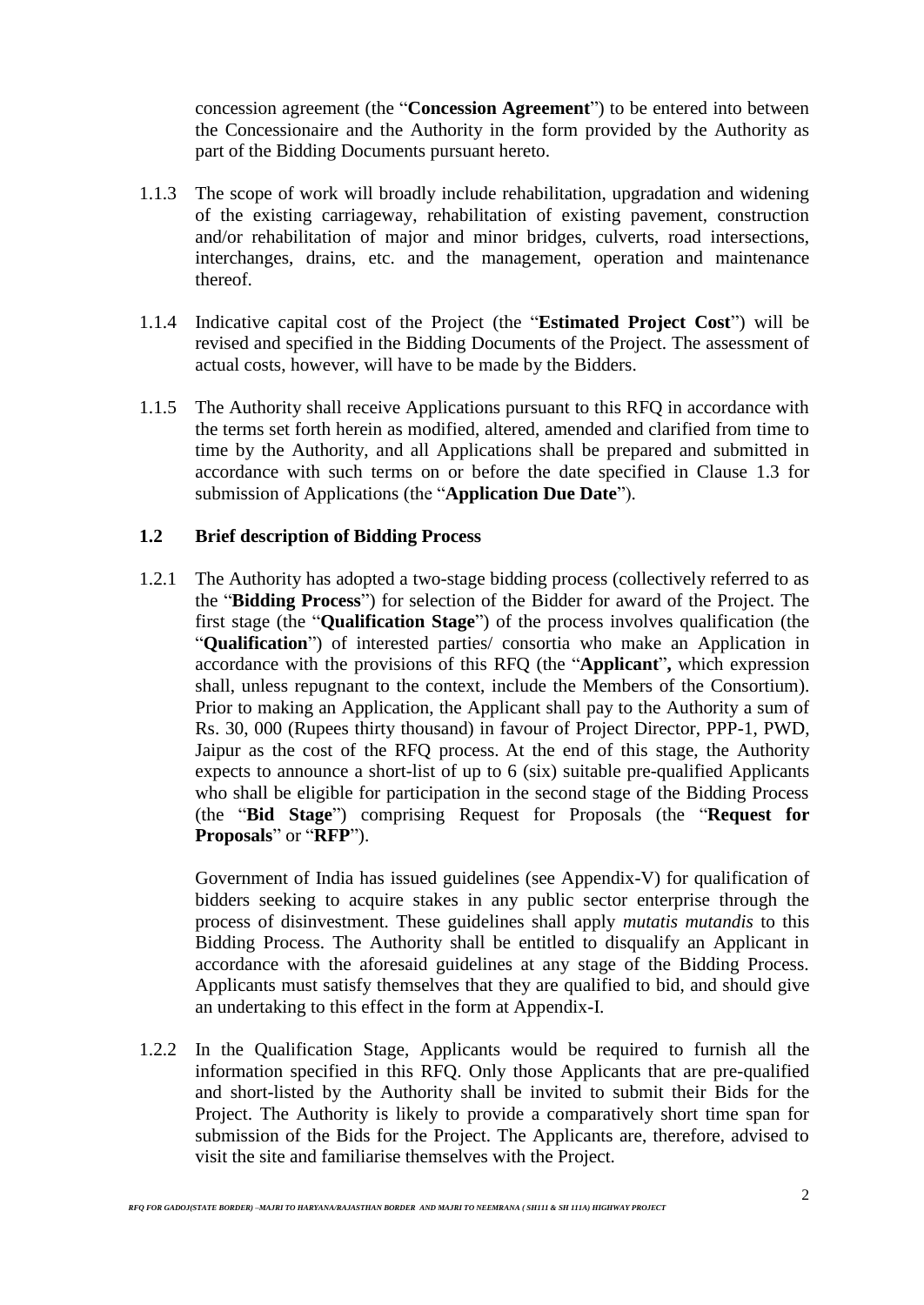- 1.2.3 In the Bid Stage, the Bidders will be called upon to submit their financial offers (the "**Bids**") in accordance with the RFP and other documents to be provided by the Authority (collectively the "**Bidding Documents**"). The Bidding Documents for the Project will be provided to every Bidder on payment of a process fee for RFP which will be about four times the amount specified in Clause 1.2.1. The Bid shall be valid for a period of not less than 120 days from the date specified in Clause 1.3 for submission of Bids (the "**Bid Due Date**").
- 1.2.4 In terms of the RFP, a Bidder will be required to deposit, along with its Bid, a bid security equivalent to about 1% (one per cent) of the Estimated Project Cost (the "**Bid Security**"), refundable no later than 60 (sixty) days from the Bid Due Date, except in the case of the selected Bidder whose Bid Security shall be retained till it has provided a Performance Security under the Concession Agreement. The Bidders will have an option to provide Bid Security in the form of a demand draft or a bank guarantee acceptable to the Authority<sup>\$</sup>. In case a bank guarantee is provided, its validity period shall not be less than 180 (one hundred and eighty) days from the Bid Due Date, inclusive of a claim period of 60 (sixty) days, and may be extended as may be mutually agreed between the Authority and the Bidder from time to time. Where a demand draft is provided, its validity shall not be less than 80 (eighty) days from the Bid Due Date for the purposes of encashment thereof by the Authority. The Bid shall be summarily rejected if it is not accompanied by the Bid Security.
- 1.2.5 Generally, the Highest Bidder shall be the selected Bidder. The remaining Bidders shall be kept in reserve and may, in accordance with the process specified in the RFP, be invited to match the Bid submitted by the Highest Bidder in case such Highest Bidder withdraws or is not selected for any reason. In the event that none of the other Bidders match the Bid of the Highest Bidder, the Authority may, in its discretion, invite fresh Bids from the remaining Bidders or annul the Bidding Process, as the case may be.
- 1.2.6 During the Bid Stage, Bidders are invited to examine the Project in greater detail, and to carry out, at their cost, such studies as may be required for submitting their respective Bids for award of the concession including implementation of the Project.
- 1.2.7 As part of the Bidding Documents, the Authority will provide a draft Concession Agreement and feasibility report prepared by its consultants and other information pertaining/ relevant to the Project available with it.
- 1.2.8 Bids will be invited for the Project on the basis of the lowest financial grant (the "**Grant**") required by a Bidder for implementing the Project. A Bidder may, instead of seeking a Grant, offer to pay a premium in the form of revenue share and/ or upfront payment, as the case may be, (the "**Premium**") to the Authority for award of the concession. The concession period shall be pre-determined, and will be indicated in the draft Concession Agreement forming part of the Bidding Documents. The Grant/ Premium amount shall constitute the sole criteria for

 $\overline{a}$ 

<sup>\$</sup> The format for the bank guarantee has been published as part of the Model RFP document.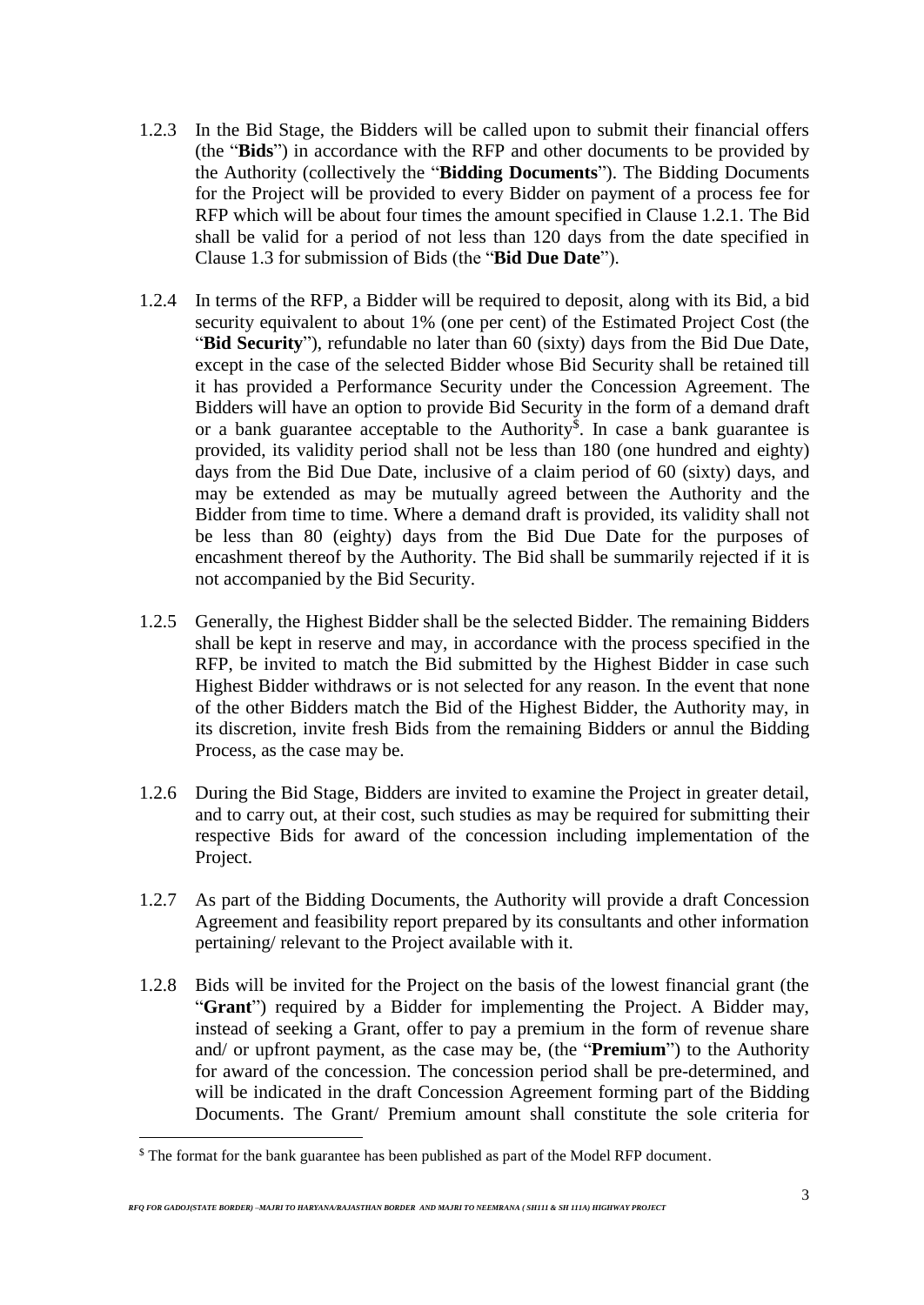evaluation of Bids. The Project shall be awarded to the Bidder quoting the highest Premium, and in the event that no Bidder offers a Premium, then to the Bidder seeking the lowest Grant.

In this RFQ, the term "**Highest Bidder**" shall mean the Bidder who is offering the highest Premium, and where no Bidder is offering a Premium, the Bidder seeking the lowest Grant shall be the Highest Bidder.

- 1.2.9 The Concessionaire shall, in consideration of its investment and services, be entitled to levy and collect a pre-determined user fee /receive a unitary charge.
- 1.2.10 Details of the process to be followed at the Bid Stage and the terms thereof will be spelt out in the Bidding Documents.
- 1.2.11 Any queries or request for additional information concerning this RFQ shall be submitted in writing by speed post/ courier/ special messenger and by e-mail so as to reach the officer designated in Clause 2.13.3 by the specified date. The envelopes/ communications shall clearly bear the following identification/ title:

"Queries/ Request for Additional Information: RFQ for Gadoj (State Border) – Majri to Haryana/Rajasthan Border and Majri to Neemrana ( SH111 & SH 111A) Highway Project".

#### **1.3 Schedule of Bidding Process**

The Authority shall endeavour to adhere to the following schedule:

|    | <b>Event Description</b>                | <b>Date</b>                                      |
|----|-----------------------------------------|--------------------------------------------------|
|    | <b>Qualification Stage</b>              |                                                  |
| 1. | Last date for receiving queries         | 13.02.2017                                       |
| 2. | Pre-Application Conference              | 17.02.2017 at 1100 hrs                           |
| 3. | Authority response to queries latest by | 23.02.2017                                       |
| 4. | <b>Application Due Date</b>             | 07.03.2017                                       |
| 5. | Announcement of short-list              | Within 15 days of<br><b>Application Due Date</b> |
|    | <b>Bid Stage</b>                        | <b>Estimated Date</b>                            |
| 1. | Sale of Bid Documents                   | [To be specified]                                |
| 2. | Last date for receiving queries         | [To be specified]                                |
| 3. | Pre-Bid Conference - 1                  | [To be specified]                                |
| 4. | Authority response to queries latest by | [To be specified]                                |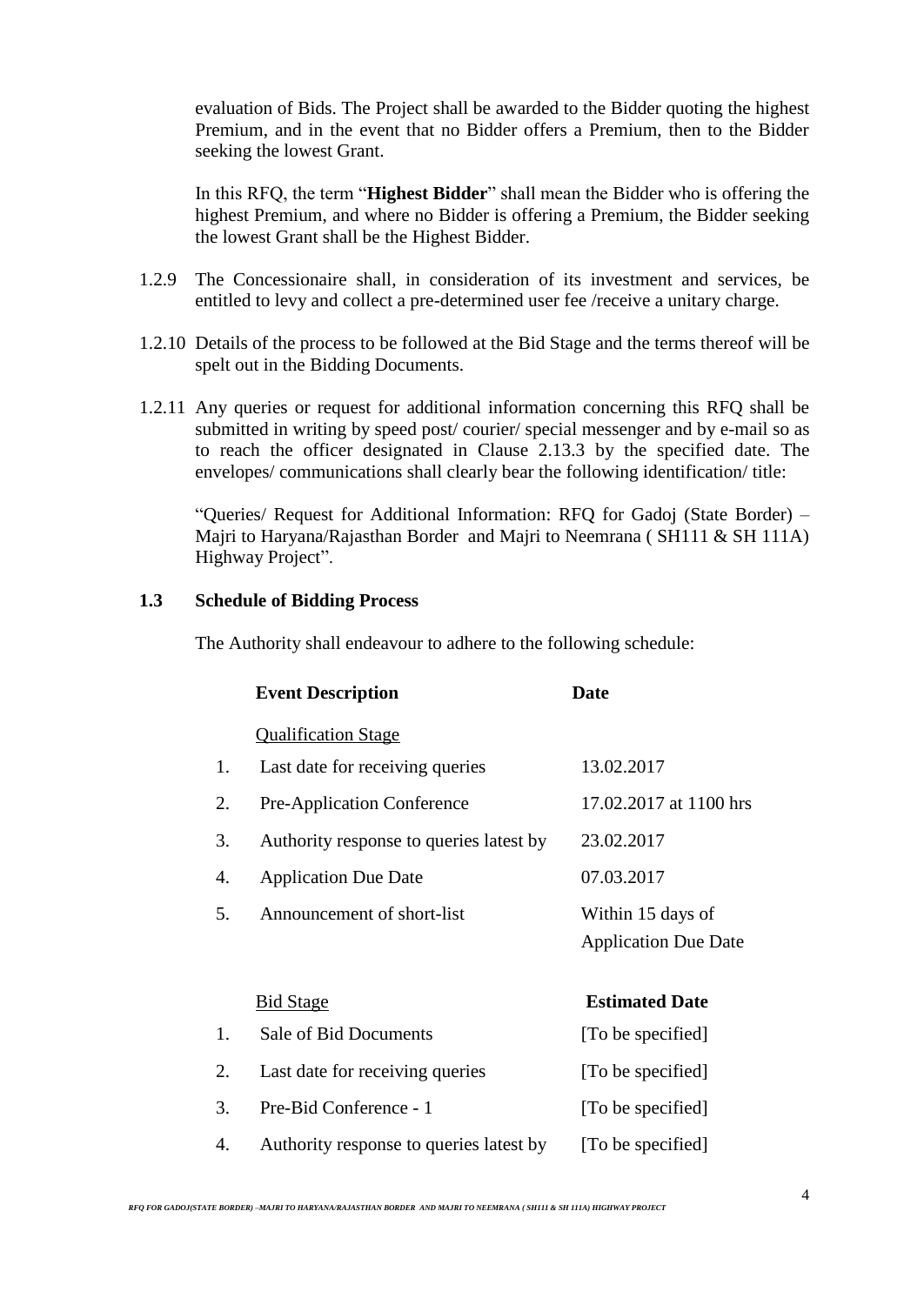| 5. | <b>Bid Due Date</b>             | [To be specified]                 |
|----|---------------------------------|-----------------------------------|
| 6. | <b>Opening of Bids</b>          | On Bid Due Date                   |
|    | Letter of Award (LOA)           | Within 30 days of Bid Due<br>Date |
| 8. | Validity of Bids                | 120 days of Bid Due Date          |
| 9. | Signing of Concession Agreement | Within 30 days of award of        |

## **1.4 Pre-Application Conference**

The date, time and venue of the Pre-Application Conference shall be:

Date: 17.02.2017

Time: 1100 hrs

Venue: Conference Hall, PPP Division, Chief Engineer's Office, Public Works Department, Jacob Road, Civil Lines, Jaipur-302006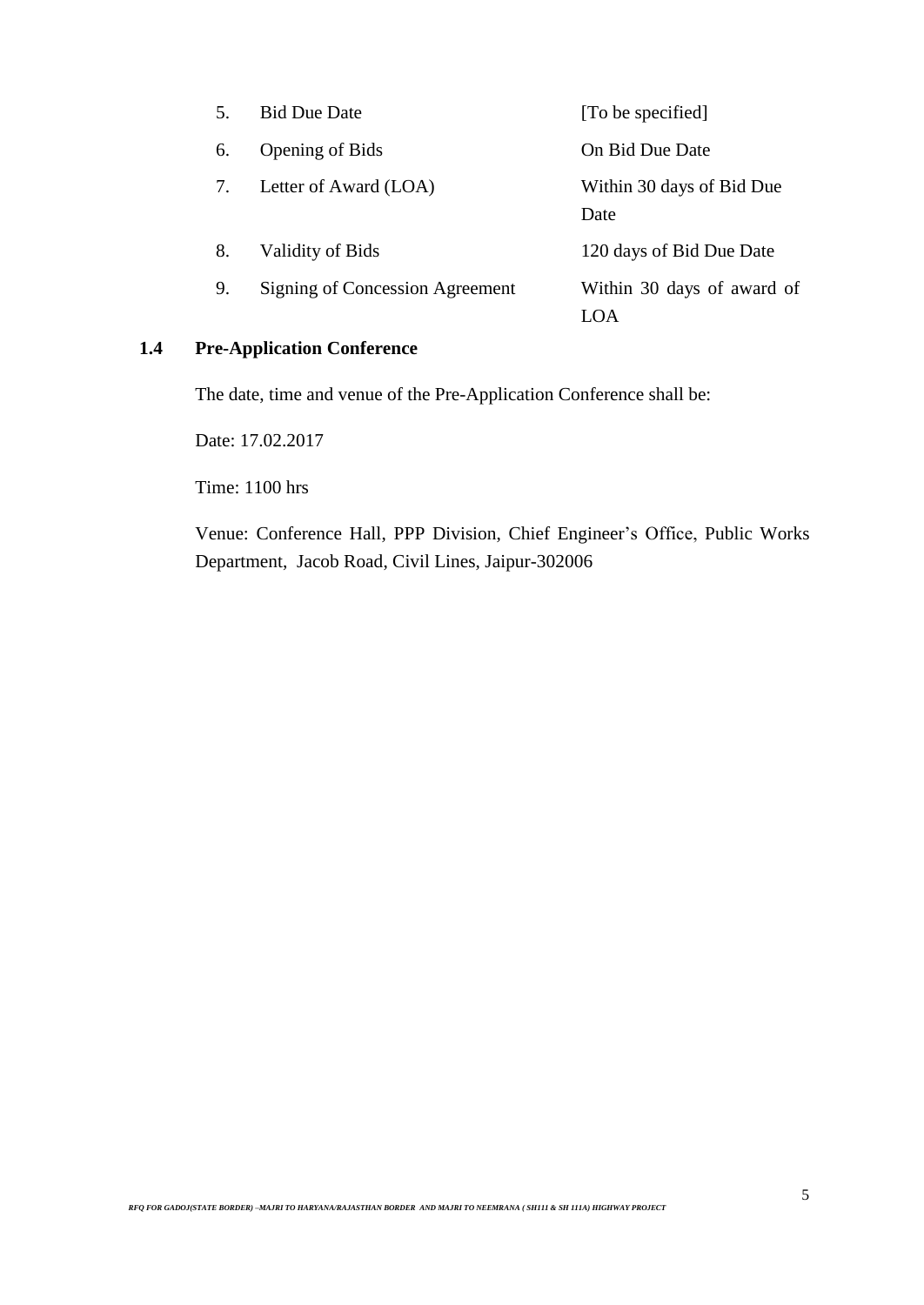## **2. INSTRUCTIONS TO APPLICANTS**

## **A. GENERAL**

 $\overline{a}$ 

## **2.1 Scope of Application**

- 2.1.1 The Authority wishes to receive Applications for Qualification in order to shortlist experienced and capable Applicants for the Bid Stage.
- 2.1.2 Short-listed Applicants may be subsequently invited to submit the Bids for the Project.

## **2.2 Eligibility of Applicants**

2.2.1 For determining the eligibility of Applicants for their pre-qualification hereunder, the following shall apply:

(a) The Applicant for pre-qualification may be a single entity or a group of entities (the "**Consortium**"), coming together to implement the Project. However, no applicant applying individually or as a member of a Consortium, as the case may be, can be member of another Applicant. The term Applicant used herein would apply to both a single entity and a Consortium.

(b) An Applicant may be a natural person, private entity, government-owned entity or any combination of them with a formal intent to enter into an agreement or under an existing agreement to form a Consortium. A Consortium shall be eligible for consideration subject to the conditions set out in Clause 2.2.6 below.

(c) An Applicant shall not have a conflict of interest (the "**Conflict of Interest**") that affects the Bidding Process. Any Applicant found to have a Conflict of Interest shall be disqualified<sup>§</sup>. An Applicant shall be deemed to have a Conflict of Interest affecting the Bidding Process, if:

(i) the Applicant, its Member or Associate (or any constituent thereof) and any other Applicant, its Member or any Associate thereof (or any constituent thereof) have common controlling shareholders or other ownership interest; provided that this disqualification shall not apply in cases where the direct or indirect shareholding of an Applicant, its Member or an Associate thereof (or any shareholder thereof having a shareholding of more than 5 per cent of the paid up and subscribed share capital of such Applicant, Member or Associate, as the case may be) in the other Applicant, its Member or Associate is less than 5 per cent of the subscribed and paid up equity share capital thereof; provided further that this disqualification shall not apply to any ownership by a bank, insurance company, pension fund or a public financial institution referred to in subsection (72) of section 2 of the Companies Act, 2013. For the purposes of this Clause 2.2.1(c), indirect shareholding held through one or more

 $$$  The provisions of sub-clauses (i), (iii) and (v) shall not apply to government companies.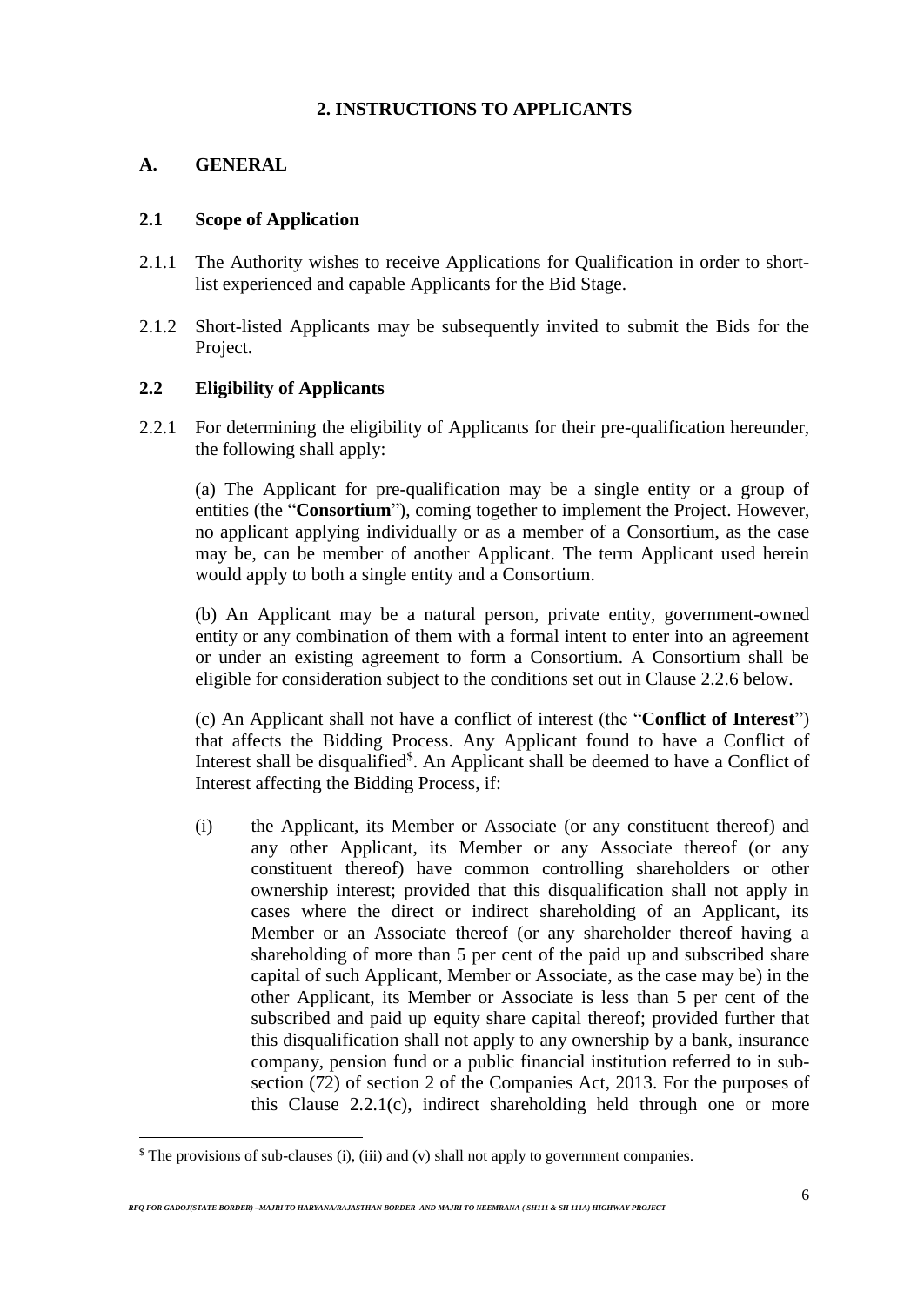intermediate persons shall be computed as follows: (aa) where any intermediary is controlled by a person through management control or otherwise, the entire shareholding held by such controlled intermediary in any other person (the "**Subject Person**") shall be taken into account for computing the shareholding of such controlling person in the Subject Person; and (bb) subject always to sub-clause (aa) above, where a person does not exercise control over an intermediary, which has shareholding in the Subject Person, the computation of indirect shareholding of such person in the Subject Person shall be undertaken on a proportionate basis; provided, however, that no such shareholding shall be reckoned under this sub-clause (bb) if the shareholding of such person in the intermediary is less than 26% of the subscribed and paid up equity shareholding of such intermediary; or

- (ii) a constituent of such Applicant is also a constituent of another Applicant; or
- (iii) such Applicant, or any Associate thereof receives or has received any direct or indirect subsidy, grant, concessional loan or subordinated debt from any other Applicant, or any Associate thereof or has provided any such subsidy, grant, concessional loan or subordinated debt to any other Applicant, its Member or any Associate thereof; or
- (iv) such Applicant has the same legal representative for purposes of this Application as any other Applicant; or
- (v) such Applicant, or any Associate thereof has a relationship with another Applicant, or any Associate thereof, directly or through common third party/ parties, that puts either or both of them in a position to have access to each other's information about, or to influence the Application of either or each other; or
- (vi) such Applicant, or any Associate thereof has participated as a consultant to the Authority in the preparation of any documents, design or technical specifications of the Project.

(d) An Applicant shall be liable for disqualification if any legal, financial or technical adviser of the Authority in relation to the Project is engaged by the Applicant, its Member or any Associate thereof, as the case may be, in any manner for matters related to or incidental to the Project. For the avoidance of doubt, this disqualification shall not apply where such adviser was engaged by the Applicant, its Member or Associate in the past but its assignment expired or was terminated prior to the Application Due Date. Nor will this disqualification apply where such adviser is engaged after a period of 3 (three) years from the date of commercial operation of the Project.

*Explanation:* In case an Applicant is a Consortium, then the term Applicant as used in this Clause 2.2.1, shall include each Member of such Consortium.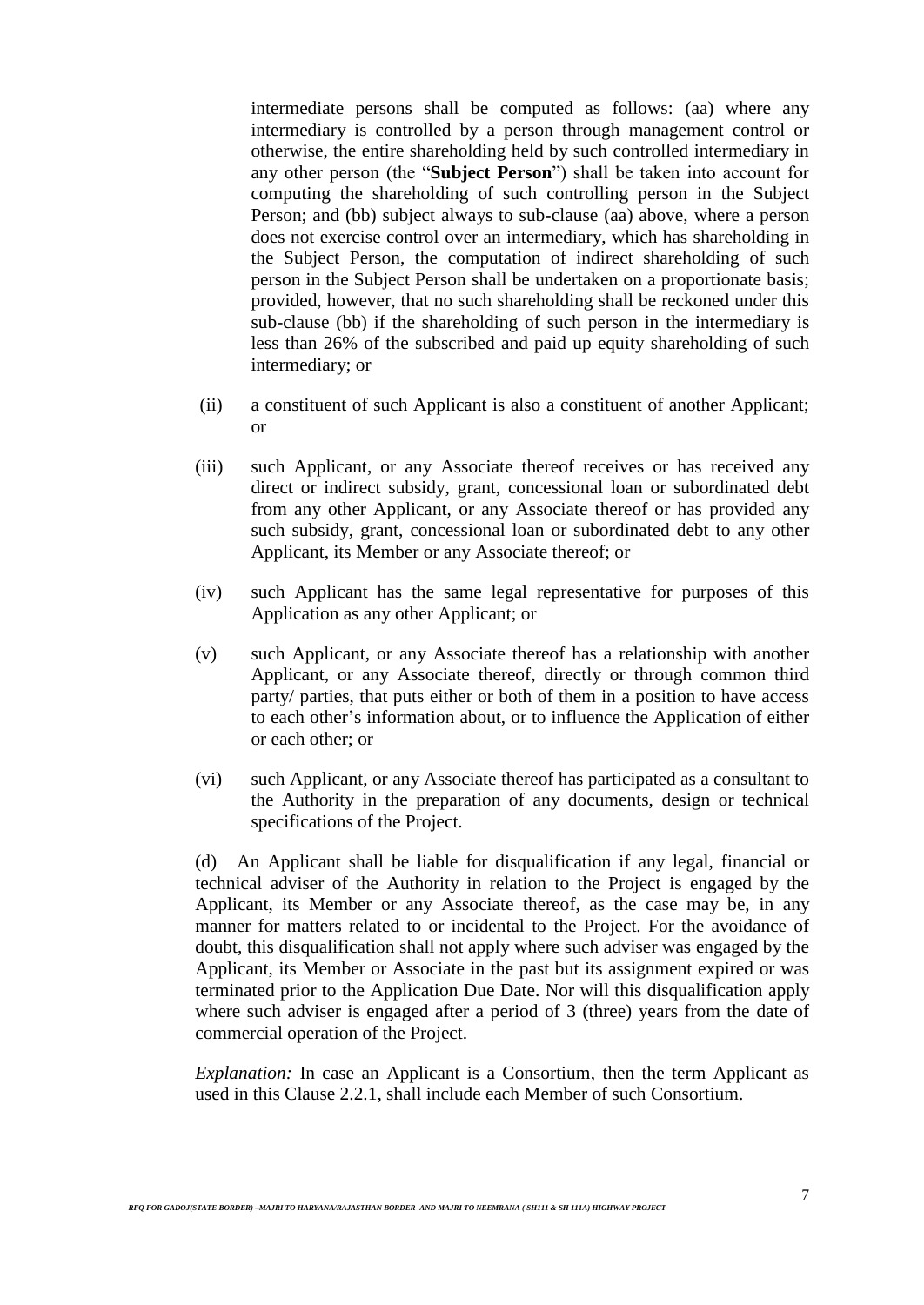- 2.2.2 To be eligible for pre-qualification and short-listing, an Applicant shall fulfil the following conditions of eligibility:
- (A) **Technical Capacity**: For demonstrating technical capacity and experience (the "**Technical Capacity**"), the Applicant shall, over the past 5 (five) financial years preceding the Application Due Date, have:
	- $(i)$  paid for, or received payments for, construction of Eligible Project(s); and/ or
	- (ii) paid for development of Eligible Project(s) in Category 1 and/or Category 2 specified in Clause 3.2.1; and/ or
	- (iii) collected and appropriated revenues from Eligible Project(s) in Category 1 and/or Category 2 specified in Clause 3.2.1,

such that the sum total of the above is more than Rs.180 crore (Rs. One hundred and eighty crore) (the "**Threshold Technical Capacity**").

Provided that at least one fourth of the Threshold Technical Capacity shall be from the Eligible Projects in Category 1 and/ or Category 3 specified in Clause 3.2.1.

(B) **Financial Capacity**: The Applicant shall have a minimum Net Worth (the "**Financial Capacity**") of Rs.22.50 crore (Rs. Twenty two crore and fifty lacs) at the close of the preceding financial year.

In case of a Consortium, the combined technical capacity and Net Worth of those Members, who shall have an equity share of at least 26% (twenty six per cent) each in the SPV, should satisfy the above conditions of eligibility; provided that each such Member shall, for a period of 2 (two) years from the date of commercial operation of the Project, hold equity share capital not less than: (i) 26% (twenty six per cent) of the subscribed and paid up equity of the SPV; and (ii) 5% (five per cent) of the Total Project Cost specified in the Concession Agreement.

- 2.2.3 **O&M Experience**: In the event that the Applicant does not have the requisite O&M experience, it shall either enter into an agreement, for a period of 5 (five) years from COD, with an entity having the aforesaid experience relating to the performance of O&M obligations, or engage experienced and qualified personnel for discharging its O&M obligations in accordance with the provisions of the Concession Agreement, failing which the Concession Agreement shall be liable to termination.
- 2.2.4 The Applicant shall enclose with its Application, to be submitted as per the format at Appendix-I, complete with its Annexes, the following<sup>\$</sup>:

*RFQ FOR GADOJ(STATE BORDER) –MAJRI TO HARYANA/RAJASTHAN BORDER AND MAJRI TO NEEMRANA ( SH111 & SH 111A) HIGHWAY PROJECT*

 $\overline{a}$ 

<sup>&</sup>lt;sup>§</sup> In case duly certified audited annual financial statements containing the requisite details are provided, a separate certification by statutory auditors would not be necessary in respect of Clause 2.2.4. In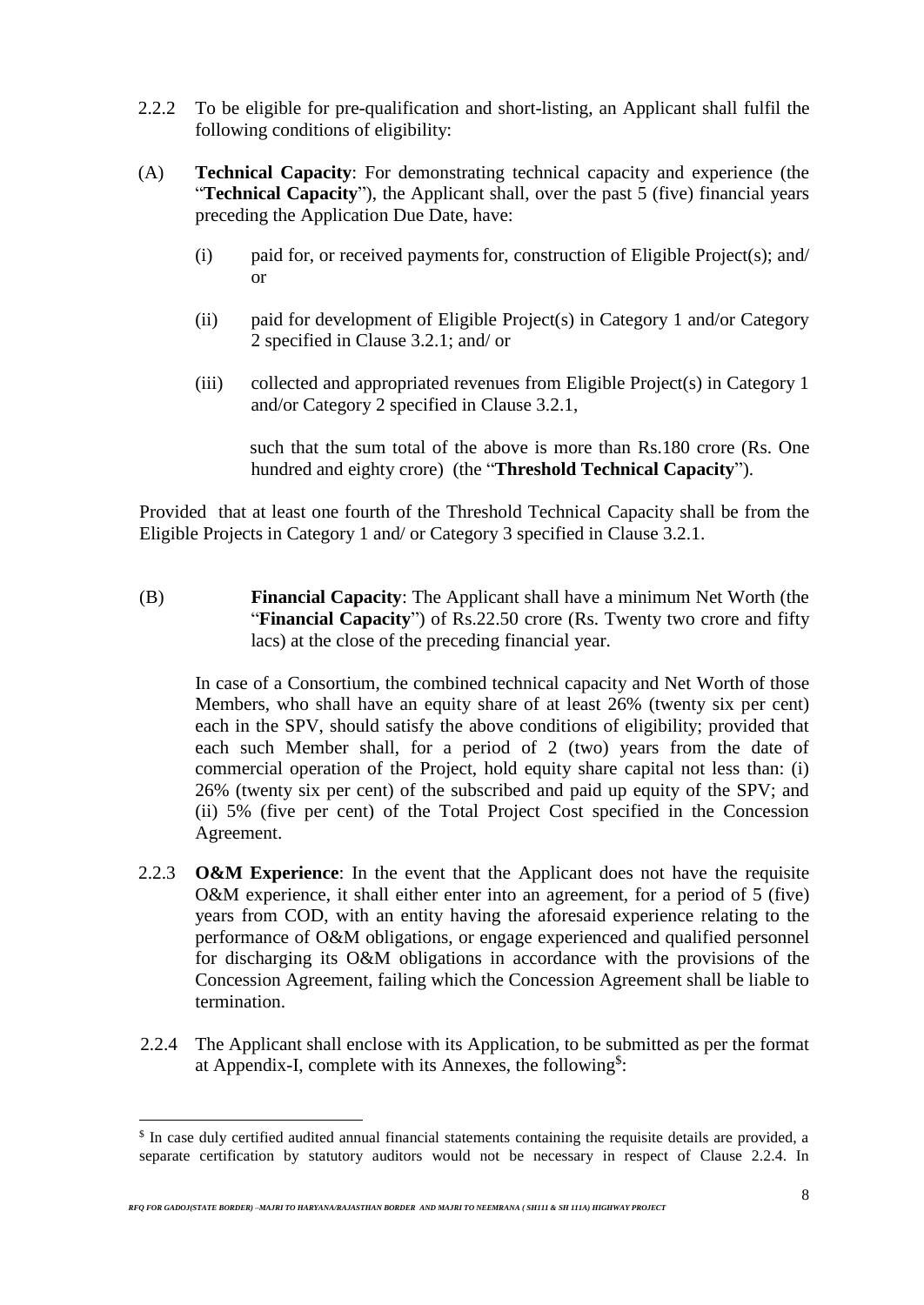- (i) Certificate(s) from statutory auditors of the Applicant or its Associates or the concerned client(s) stating the payments made/ received or works commissioned, as the case may be, during the past 5 (five) years in respect of the projects specified in paragraph 2.2.2 (A) above. In case a particular job/ contract has been jointly executed by the Applicant (as part of a consortium), it should further support its claim for the share in work done for that particular job/ contract by producing a certificate from its statutory auditor or the client; and
- (ii) certificate(s) from statutory auditors of the Applicant or its Associates specifying the Net Worth of the Applicant, as at the close of the preceding financial year, and also specifying that the methodology adopted for calculating such Net Worth conforms to the provisions of this Clause 2.2.4 (ii). For the purposes of this RFQ, net worth (the "**Net Worth**") shall mean the sum of subscribed and paid up equity and reserves from which shall be deducted the sum of revaluation reserves, miscellaneous expenditure not written off and reserves not available for distribution to equity share holders.
- 2.2.5 The Applicant should submit a Power of Attorney as per the format at Appendix-II, authorising the signatory of the Application to commit the Applicant. In the case of a Consortium, the Members should submit a Power of Attorney in favour of the Lead Member as per format at Appendix-III.
- 2.2.6 Where the Applicant is a single entity, it may be required to form an appropriate Special Purpose Vehicle, incorporated under the Indian Companies Act, 2013 (the "**SPV**"), to execute the Concession Agreement and implement the Project. In case the Applicant is a Consortium, it shall, in addition to forming an SPV, comply with the following additional requirements:
	- (a) Number of members in a consortium shall not exceed 6 (six), but information sought in the Application may be restricted to 4 (four) members in the order of their equity contribution;
	- (b) subject to the provisions of sub-clause (a) above, the Application should contain the information required for each member of the Consortium;
	- (c) members of the Consortium shall nominate one member as the lead member (the "**Lead Member**"), who shall have an equity share holding of at least 26% (twenty six per cent) of the paid up and subscribed equity of the SPV. The nomination(s) shall be supported by a Power of Attorney, as per the format at Appendix-III, signed by all the other members of the Consortium;

1

jurisdictions that do not have statutory auditors, the firm of auditors which audits the annual accounts of the Applicant or its Associate may provide the certificates required under this RFQ.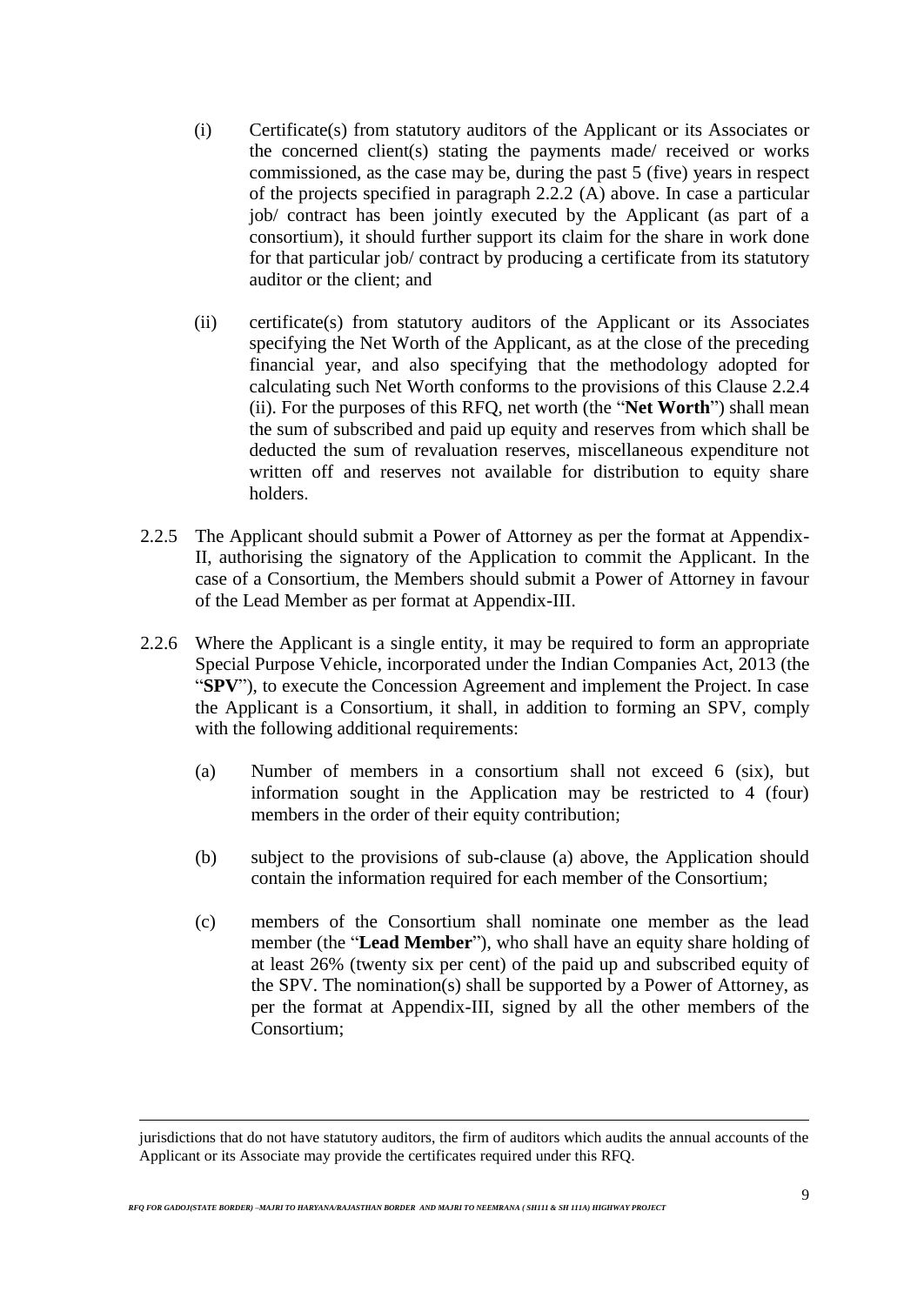- (d) the Application should include a brief description of the roles and responsibilities of individual members, particularly with reference to financial, technical and O&M obligations;
- (e) an individual Applicant cannot at the same time be member of a Consortium applying for pre-qualification. Further, a member of a particular Applicant Consortium cannot be member of any other Applicant Consortium applying for pre-qualification;
- (f) the members of a Consortium shall form an appropriate SPV to execute the Project, if awarded to the Consortium;
- (g) members of the Consortium shall enter into a binding Joint Bidding Agreement, substantially in the form specified at Appendix-IV (the "**Jt. Bidding Agreement**"), for the purpose of making the Application and submitting a Bid in the event of being short-listed. The Jt. Bidding Agreement, to be submitted along with the Application, shall, *inter alia*:
	- (i) convey the intent to form an SPV with shareholding/ ownership equity commitment(s) in accordance with this RFQ, which would enter into the Concession Agreement and subsequently perform all the obligations of the Concessionaire in terms of the Concession Agreement, in case the concession to undertake the Project is awarded to the Consortium;
	- (ii) clearly outline the proposed roles and responsibilities, if any, of each member;
	- (iii) commit the minimum equity stake to be held by each member;
	- (iv) commit that each of the members, whose experience will be evaluated for the purposes of this RFQ, shall subscribe to 26% (twenty six per cent) or more of the paid up and subscribed equity of the SPV and shall further commit that each such member shall, for a period of 2 (two) years from the date of commercial operation of the Project, hold equity share capital not less than: (i) 26% (twenty six per cent) of the subscribed and paid up equity share capital of the SPV; and (ii) 5% (five per cent) of the Total Project Cost specified in the Concession Agreement;
	- (v) members of the Consortium undertake that they shall collectively hold at least 51% (fifty one per cent) of the subscribed and paid up equity of the SPV at all times until the second anniversary of the commercial operation date of the Project; and
	- (vi) include a statement to the effect that all members of the Consortium shall be liable jointly and severally for all obligations of the Concessionaire in relation to the Project until the Financial Close of the Project is achieved in accordance with the Concession Agreement; and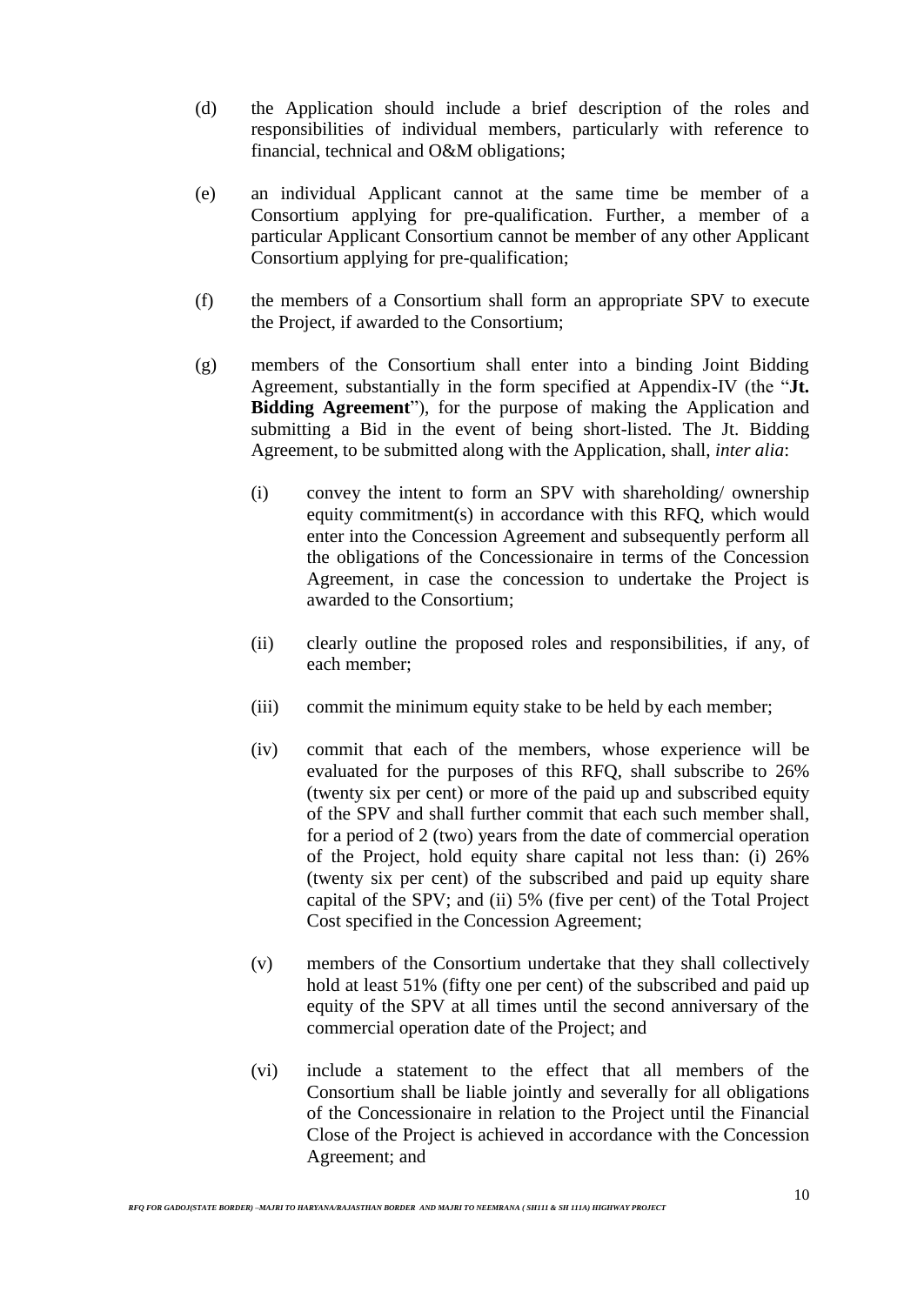- (h) except as provided under this RFQ and the Bidding Documents, there shall not be any amendment to the Jt. Bidding Agreement without the prior written consent of the Authority.
- 2.2.7 Any entity which has been barred by the Central/ State Government, or any entity controlled by it, from participating in any project (BOT or otherwise), and the bar subsists as on the date of Application, would not be eligible to submit an Application, either individually or as member of a Consortium.
- 2.2.8 An Applicant including any Consortium Member or Associate should, in the last 3 (three) years, have neither failed to perform on any contract, as evidenced by imposition of a penalty by an arbitral or judicial authority or a judicial pronouncement or arbitration award against the Applicant, Consortium Member or Associate, as the case may be, nor has been expelled from any project or contract by any public entity nor have had any contract terminated by any public entity for breach by such Applicant, Consortium Member or Associate. Provided, however, that where an Applicant claims that its disqualification arising on account of any cause or event specified in this Clause 2.2.8 is such that it does not reflect (a) any malfeasance on its part in relation to such cause or event; (b) any wilful default or patent breach of the material terms of the relevant contract; (c) any fraud, deceit or misrepresentation in relation to such contract; or (d) any rescinding or abandoning of such contract, it may make a representation to this effect to the Authority for seeking a waiver from the disqualification hereunder and the Authority may, in its sole discretion and for reasons to be recorded in writing, grant such waiver if it is satisfied with the grounds of such representation and is further satisfied that such waiver is not in any manner likely to cause a material adverse impact on the Bidding Process or on the implementation of the Project.
- 2.2.9 In computing the Technical Capacity and Net Worth of the Applicant/ Consortium Members under Clauses 2.2.2, 2.2.4 and 3.2, the Technical Capacity and Net Worth of their respective Associates would also be eligible hereunder.

For purposes of this RFQ, Associate means, in relation to the Applicant/ Consortium Member, a person who controls, is controlled by, or is under the common control with such Applicant/ Consortium Member (the "**Associate**"). As used in this definition, the expression "control" means, with respect to a person which is a company or corporation, the ownership, directly or indirectly, of more than 50% (fifty per cent) of the voting shares of such person, and with respect to a person which is not a company or corporation, the power to direct the management and policies of such person by operation of law.

- 2.2.10 The following conditions shall be adhered to while submitting an Application:
	- (a) Applicants should attach clearly marked and referenced continuation sheets in the event that the space provided in the prescribed forms in the Annexes is insufficient. Alternatively, Applicants may format the prescribed forms making due provision for incorporation of the requested information;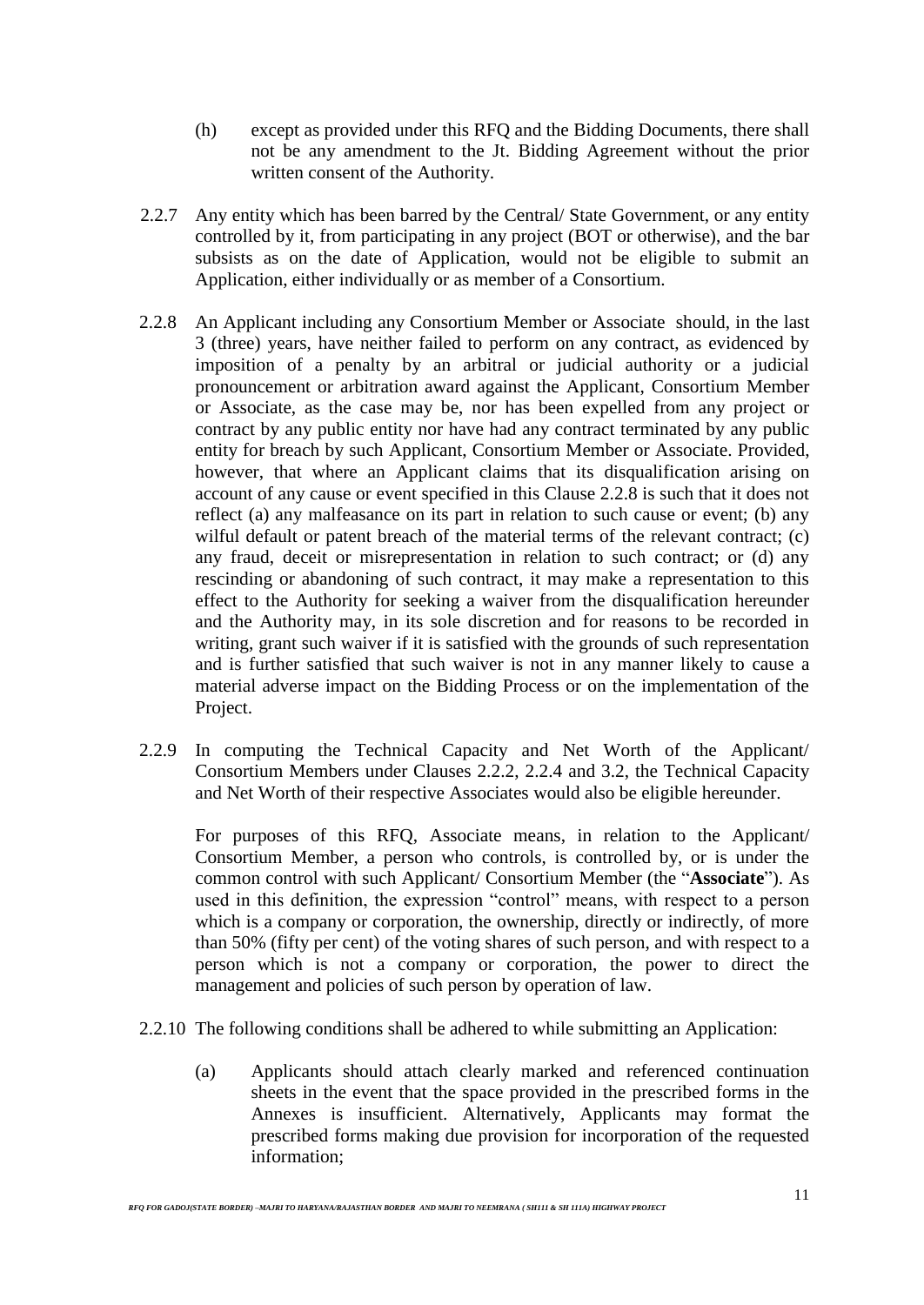- (b) information supplied by an Applicant (or other constituent Member if the Applicant is a Consortium) must apply to the Applicant, Member or Associate named in the Application and not, unless specifically requested, to other associated companies or firms. Invitation to submit Bids will be issued only to Applicants whose identity and/ or constitution is identical to that at pre-qualification;
- (c) in responding to the pre-qualification submissions, Applicants should demonstrate their capabilities in accordance with Clause 3.1 below; and
- (d) in case the Applicant is a Consortium, each Member should substantially satisfy the pre-qualification requirements to the extent specified herein.
- 2.2.11 While Qualification is open to persons from any country, the following provisions shall apply:
	- (a) Where, on the date of the Application, 25% (twenty five per cent) or more of the aggregate issued, subscribed and paid up equity share capital in an Applicant or its Member is held by persons resident outside India or where an Applicant or its Member is controlled by persons resident outside India; or
	- (b) if at any subsequent stage after the date of the Application, there is an acquisition of 25% (twenty five per cent) or more of the aggregate issued, subscribed and paid up equity share capital or control, by persons resident outside India, in or of the Applicant or its Member;

then the Qualification of such Applicant or in the event described in sub clause (b) above, the continued Qualification of the Applicant shall be subject to approval of the Authority from national security and public interest perspective. The decision of the Authority in this behalf shall be final and conclusive and binding on the Applicant.

The holding or acquisition of equity or control, as above, shall include direct or indirect holding/ acquisition, including by transfer, of the direct or indirect legal or beneficial ownership or control, by persons acting for themselves or in concert and in determining such holding or acquisition, the Authority shall be guided by the principles, precedents and definitions contained in the Securities and Exchange Board of India (Substantial Acquisition of Shares and Takeovers) Regulations, 2011, or any substitute thereof, as in force on the date of such acquisition.

The Applicant shall promptly inform the Authority of any change in the shareholding, as above, and failure to do so shall render the Applicant liable for disqualification from the Bidding Process.

2.2.12 Notwithstanding anything to the contrary contained herein, in the event that the Application Due Date falls within 3 (three) months of the closing of the latest financial year of an Applicant, it shall ignore such financial year for the purposes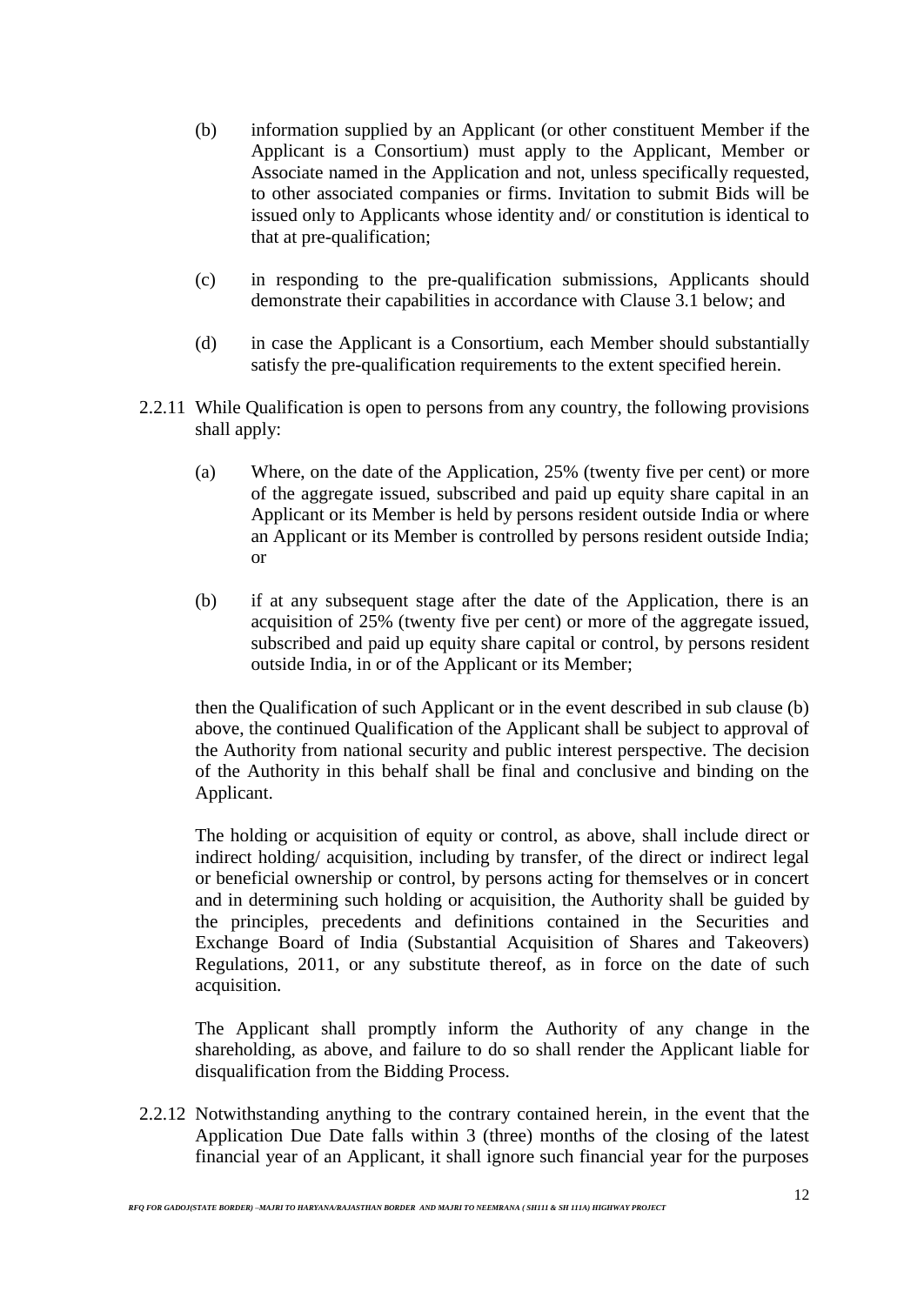of its Application and furnish all its information and certification with reference to the 5 (five) years or 1 (one) year, as the case may be, preceding its latest financial year. For the avoidance of doubt, financial year shall, for the purposes of an Application hereunder, mean the accounting year followed by the Applicant in the course of its normal business.

#### **2.3 Change in composition of the Consortium**

- 2.3.1 Change in the composition of a Consortium will not be permitted by the Authority during the Qualification Stage.
- 2.3.2 Where the Bidder<sup>\$</sup> is a Consortium, change in the composition of a Consortium may be permitted by the Authority during the Bid Stage, only where:
	- (a) the application for such change is made no later than 15 (fifteen) days prior to the Bid Due Date;
	- (b) the Lead Member continues to be the Lead Member of the Consortium;
	- (c) the substitute is at least equal, in terms of Technical Capacity, to the Consortium Member who is sought to be substituted and the modified Consortium shall continue to meet the pre-qualification and short-listing criteria for Applicants; and
	- (d) the new Member(s) expressly adopt(s) the Application already made on behalf of the Consortium as if it were a party to it originally, and is not an Applicant/Member/Associate of any other Consortium bidding for this Project.
- 2.3.3 Approval for change in the composition of a Consortium shall be at the sole discretion of the Authority and must be approved by the Authority in writing.
- 2.3.4 The modified/ reconstituted Consortium shall submit a revised Jt. Bidding Agreement before the Bid Due Date.
- 2.3.5 Notwithstanding anything to the contrary contained in sub-clause (c) (i) of Clause 2.2.1, an Applicant may, within 10 (ten) days after the Application Due Date, remove from its Consortium any Member who suffers from a Conflict of Interest, and such removal shall be deemed to cure the Conflict of Interest arising in respect thereof.

 $\overline{a}$ 

<sup>\$</sup> The option of change in composition of the Consortium which is available under Clause 2.3.2 may be exercised by any Applicant who is pre-qualified either as a Consortium or as a single entity. In the case of a single entity Applicant adding a Consortium Member at the Bid Stage, the single entity Applicant shall be the Lead Member of the Consortium. Provided, however, that no member of such Consortium shall be an Applicant or the member of a Consortium which has been pre-qualified.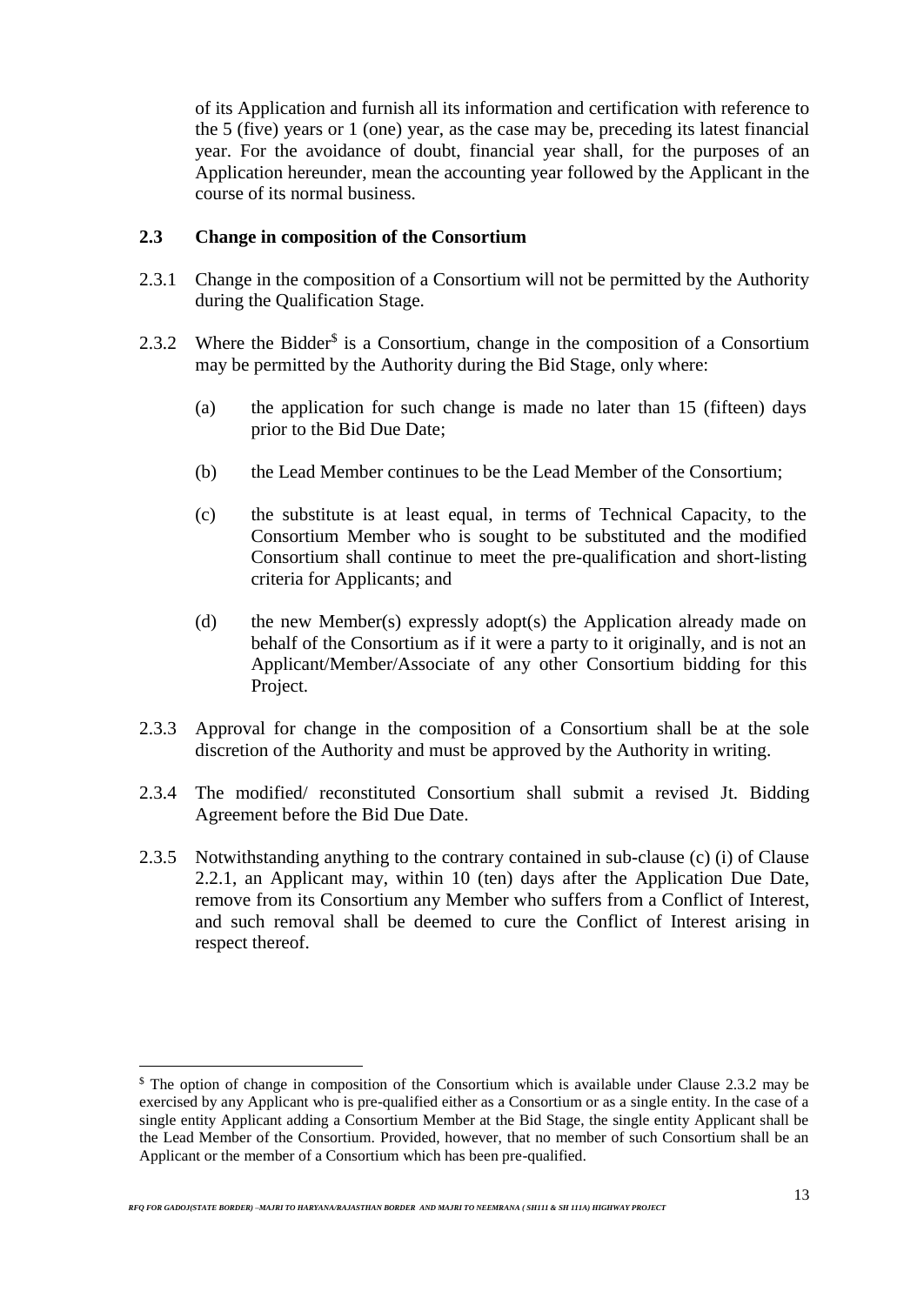## **2.4 Number of Applications and costs thereof**

- 2.4.1 No Applicant shall submit more than one Application for the Project. An applicant applying individually or as a member of a Consortium shall not be entitled to submit another Application either individually or as a member of any Consortium, as the case may be.
- 2.4.2 The Applicants shall be responsible for all of the costs associated with the preparation of their Applications and their participation in the Bidding Process. The Authority will not be responsible or in any way liable for such costs, regardless of the conduct or outcome of the Bidding Process.

## **2.5 Site visit and verification of information**

Applicants are encouraged to submit their respective Applications after visiting the Project site and ascertaining for themselves the site conditions, traffic, location, surroundings, climate, availability of power, water and other utilities for construction, access to site, handling and storage of materials, weather data, applicable laws and regulations, and any other matter considered relevant by them.

## **2.6 Acknowledgement by Applicant**

- 2.6.1 It shall be deemed that by submitting the Application, the Applicant has:
	- (a) made a complete and careful examination of the RFQ;
	- (b) received all relevant information requested from the Authority;
	- (c) accepted the risk of inadequacy, error or mistake in the information provided in the RFQ or furnished by or on behalf of the Authority relating to any of the matters referred to in Clause 2.5 above; and
	- (d) agreed to be bound by the undertakings provided by it under and in terms hereof.
- 2.6.2 The Authority shall not be liable for any omission, mistake or error in respect of any of the above or on account of any matter or thing arising out of or concerning or relating to the RFQ or the Bidding Process, including any error or mistake therein or in any information or data given by the Authority.

#### **2.7 Right to accept or reject any or all Applications/ Bids**

2.7.1 Notwithstanding anything contained in this RFQ, the Authority reserves the right to accept or reject any Application and to annul the Bidding Process and reject all Applications/ Bids, at any time without any liability or any obligation for such acceptance, rejection or annulment, and without assigning any reasons therefor. In the event that the Authority rejects or annuls all the Bids, it may, in its discretion, invite all eligible Bidders to submit fresh Bids hereunder.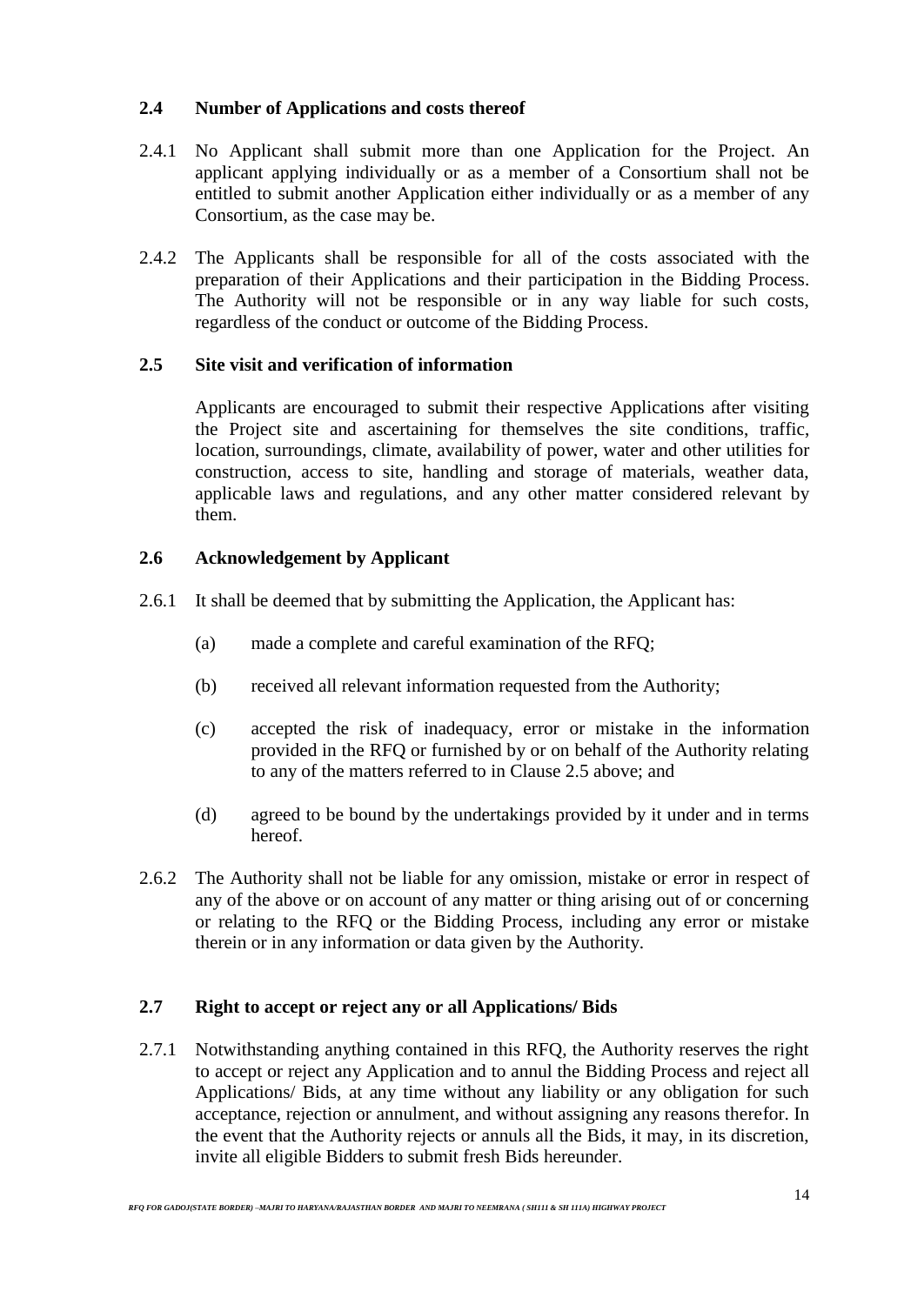- 2.7.2 The Authority reserves the right to reject any Application and/ or Bid if:
	- (a) at any time, a material misrepresentation is made or uncovered, or
	- (b) the Applicant does not provide, within the time specified by the Authority, the supplemental information sought by the Authority for evaluation of the Application.

If the Applicant/Bidder is a Consortium, then the entire Consortium may be disqualified/ rejected. If such disqualification/ rejection occurs after the Bids have been opened and the Highest Bidder gets disqualified/ rejected, then the Authority reserves the right to:

- (i) invite the remaining Bidders to match the Highest Bidder/ submit their Bids in accordance with the RFP; or
- (ii) take any such measure as may be deemed fit in the sole discretion of the Authority, including annulment of the Bidding Process.
- 2.7.3 In case it is found during the evaluation or at any time before signing of the Concession Agreement or after its execution and during the period of subsistence thereof, including the concession thereby granted by the Authority, that one or more of the pre-qualification conditions have not been met by the Applicant, or the Applicant has made material misrepresentation or has given any materially incorrect or false information, the Applicant shall be disqualified forthwith if not yet appointed as the Concessionaire either by issue of the LOA or entering into of the Concession Agreement, and if the Applicant/SPV has already been issued the LOA or has entered into the Concession Agreement, as the case may be, the same shall, notwithstanding anything to the contrary contained therein or in this RFQ, be liable to be terminated, by a communication in writing by the Authority to the Applicant, without the Authority being liable in any manner whatsoever to the Applicant and without prejudice to any other right or remedy which the Authority may have under this RFQ, the Bidding Documents, the Concession Agreement or under applicable law.
- 2.7.4 The Authority reserves the right to verify all statements, information and documents submitted by the Applicant in response to the RFQ. Any such verification or lack of such verification by the Authority shall not relieve the Applicant of its obligations or liabilities hereunder nor will it affect any rights of the Authority thereunder.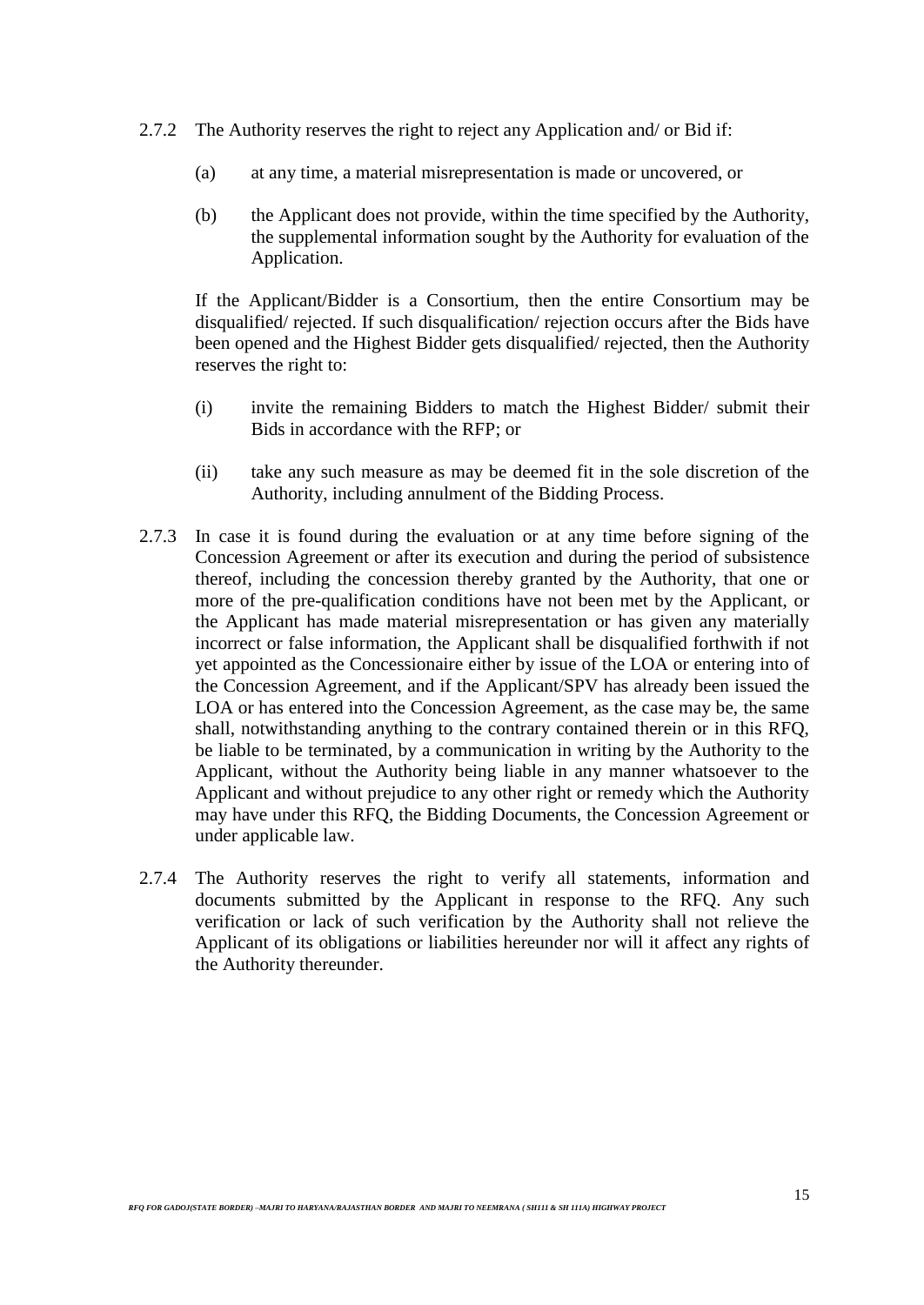## **B. DOCUMENTS**

#### **2.8 Contents of the RFQ**

This RFQ comprises the disclaimer set forth hereinabove, the contents as listed below, and will additionally include any Addenda issued in accordance with Clause 2.10.

#### **Invitation for Qualification**

| Section 1. | Introduction                      |
|------------|-----------------------------------|
| Section 2. | <b>Instructions to Applicants</b> |
| Section 3. | Criteria for Evaluation           |
| Section 4. | Fraud & Corrupt Practices         |
| Section 5. | Pre Application Conference        |
| Section 6. | Miscellaneous                     |
|            |                                   |

## **Appendices**

- I. Letter comprising the Application
- II. Power of Attorney for signing of Application
- III. Power of Attorney for Lead Member of Consortium
- IV. Joint Bidding Agreement for Consortium
- V. Guidelines of the Department of Disinvestment
- VI. List of Application-specific provisions

#### **2.9 Clarifications**

- 2.9.1 Applicants requiring any clarification on the RFQ may notify the Authority in writing by speed post/ courier/ special messenger and by e-mail in accordance with Clause 1.2.11. They should send in their queries before the date specified in the schedule of Bidding Process contained in Clause 1.3. The Authority shall endeavour to respond to the queries within the period specified therein, but no later than 10 (ten) days prior to the Application Due Date. The responses will be sent by e-mail. The Authority will forward all the queries and its responses thereto, to all purchasers of the RFQ without identifying the source of queries.
- 2.9.2 The Authority shall endeavour to respond to the questions raised or clarifications sought by the Applicants. However, the Authority reserves the right not to respond to any question or provide any clarification, in its sole discretion, and nothing in this Clause shall be taken or read as compelling or requiring the Authority to respond to any question or to provide any clarification.
- 2.9.3 The Authority may also on its own motion, if deemed necessary, issue interpretations and clarifications to all Applicants. All clarifications and interpretations issued by the Authority shall be deemed to be part of the RFQ. Verbal clarifications and information given by Authority or its employees or representatives shall not in any way or manner be binding on the Authority.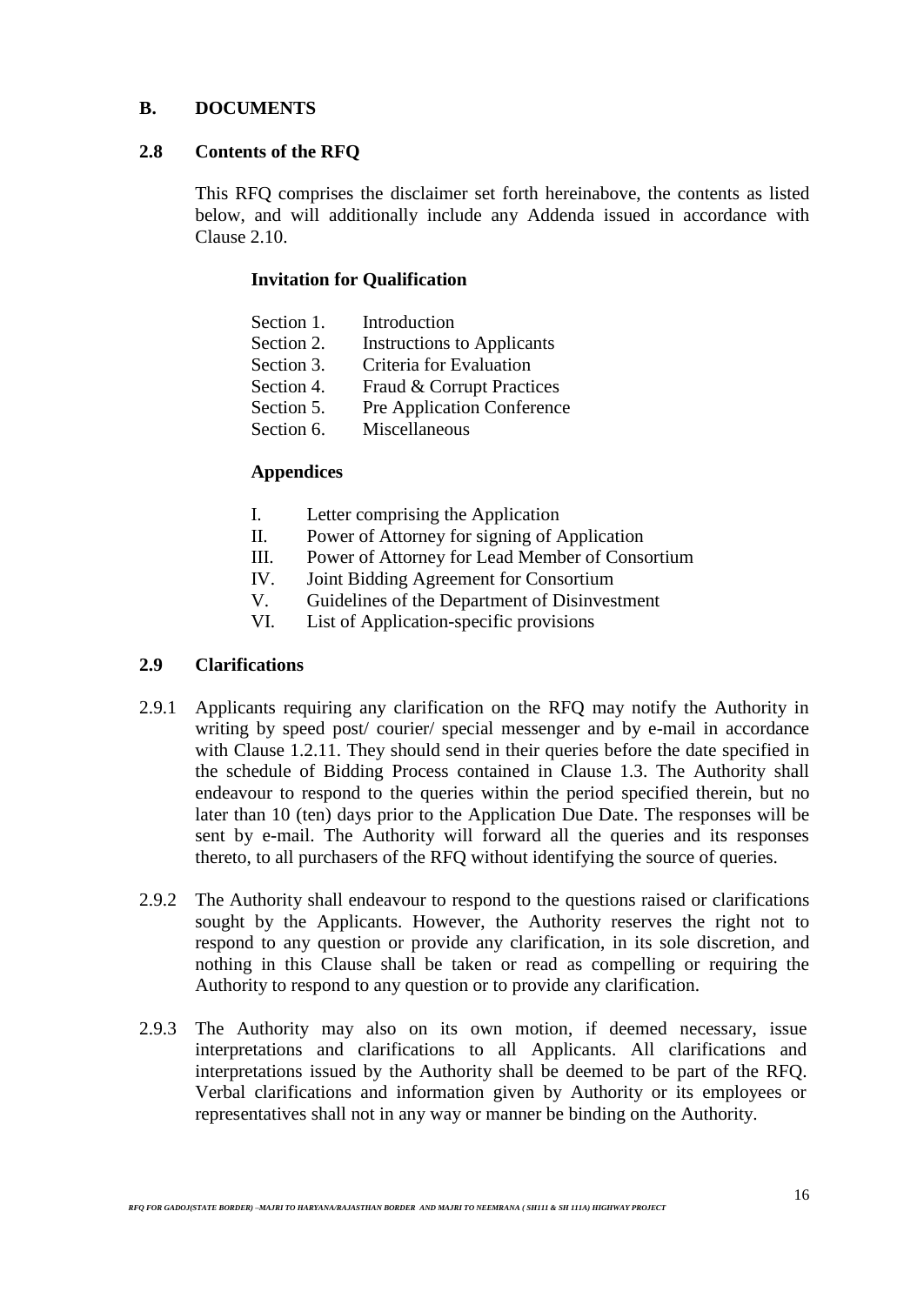## **2.10 Amendment of RFQ**

- 2.10.1 At any time prior to the deadline for submission of Application, the Authority may, for any reason, whether at its own initiative or in response to clarifications requested by an Applicant, modify the RFQ by the issuance of Addenda.
- 2.10.2 Any Addendum thus issued will be sent in writing to all those who have purchased the RFQ.
- 2.10.3 In order to afford the Applicants a reasonable time for taking an Addendum into account, or for any other reason, the Authority may, in its sole discretion, extend the Application Due Date.\$

## **C. PREPARATION AND SUBMISSION OF APPLICATION**

#### **2.11 Language**

 $\overline{a}$ 

The Application and all related correspondence and documents in relation to the Bidding Process shall be in English language. Supporting documents and printed literature furnished by the Applicant with the Application may be in any other language provided that they are accompanied by translations of all the pertinent passages in the English language, duly authenticated and certified by the Applicant. Supporting materials, which are not translated into English, may not be considered. For the purpose of interpretation and evaluation of the Application, the English language translation shall prevail.

#### **2.12 Format and signing of Application**

- 2.12.1 The Applicant shall provide all the information sought under this RFQ. The Authority will evaluate only those Applications that are received in the required formats and complete in all respects. Incomplete and /or conditional Applications shall be liable to rejection.
- 2.12.2 The Applicant shall prepare 1 (one) original set of the Application (together with the documents required to be submitted pursuant to this RFQ) and clearly marked as "ORIGINAL". In addition, the Applicant shall submit 1 (one) copy of such Application and documents, which shall be marked as "COPY". The Applicant shall also provide 2 (two) soft copies thereof on a Compact Disc (CD). In the event of any discrepancy between the original and the copy, the original shall prevail.
- 2.12.3 The Application and its copy shall be typed or written in indelible ink. It shall be signed by the authorised signatory of the Applicant who shall also initial each page of the Application (including each Appendix and Annex) in blue ink. In case of printed and published documents, only the cover shall be initialled. All the

<sup>\$</sup> While extending the Application Due Date on account of an addendum, the Authority shall have due regard for the time required by Applicants to address the amendments specified therein. In the case of significant amendments, at least 15 (fifteen) days shall be provided between the date of amendment and the Application Due Date, and in the case of minor amendments, at least 7 (seven) days shall be provided.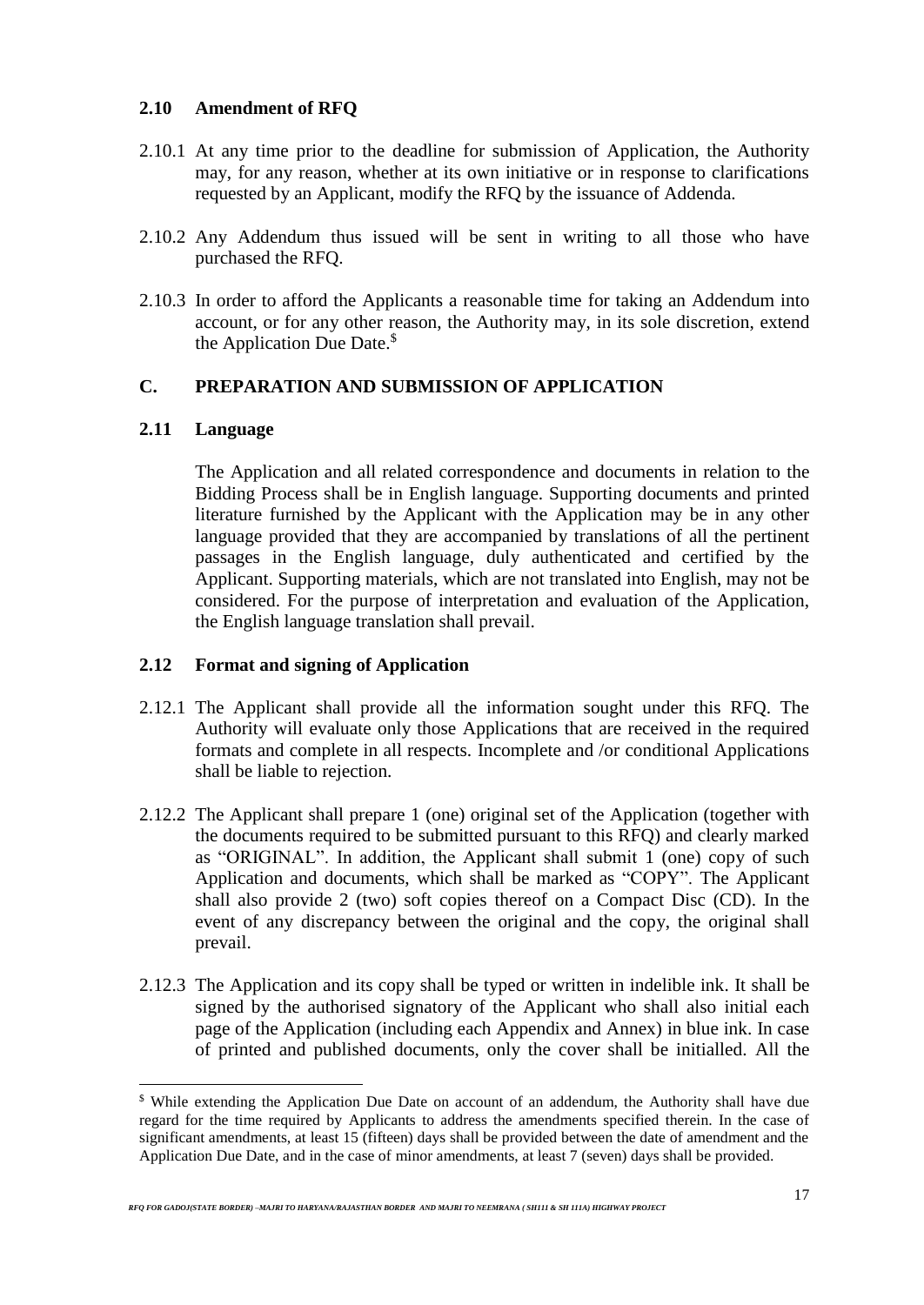alterations, omissions, additions or any other amendments made to the Application shall be initialled by the person(s) signing the Application. The Application shall contain page numbers and shall be bound together in a manner that does not allow replacement of any page.

#### **2.13 Sealing and Marking of Applications**

- 2.13.1 The Applicant shall submit the Application in the format specified at Appendix-I, together with the documents specified in Clause 2.13.2, and seal it in an envelope and mark the envelope as "APPLICATION". The Applicant shall seal the original and the copy of the Application, together with their respective enclosures, in separate envelopes duly marking the envelopes as "ORIGINAL" and "COPY". The envelopes shall then be sealed in an outer envelope which shall also be marked in accordance with Clauses 2.13.2 and 2.13.3.
- 2.13.2 Each envelope shall contain:
	- (i) Application in the prescribed format (Appendix-I) along with Annexes and supporting documents;
	- (ii) Power of Attorney for signing the Application as per the format at Appendix-II;
	- (iii) if applicable, the Power of Attorney for Lead Member of Consortium as per the format at Appendix-III;
	- (iv) copy of the Jt. Bidding Agreement, in case of a Consortium, substantially in the format at Appendix-IV;
	- (v) copy of Memorandum and Articles of Association, if the Applicant is a body corporate, and if a partnership then a copy of its partnership deed;
	- (vi) copies of Applicant's duly audited balance sheet and profit and loss account for the preceding five years; and
	- (vii) 2 (two) soft copies of the Application on a Compact Disc (CD).

Each of the envelopes shall clearly bear the following identification:

"Application for Qualification: Gadoj (State Border –Majri to Haryana/Rajasthan Border and Majri to Neemrana (SH111 & SH 111A) Highway Project"

and shall clearly indicate the name and address of the Applicant. In addition, the Application Due Date should be indicated on the right hand corner of each of the envelopes.

2.13.3 Each of the envelopes shall be addressed to:

| ATTN. OF:       | Shri Anoop Kulshereshtha             |
|-----------------|--------------------------------------|
| DESIGNATION:    | Addl. Chief Engineer (PPP)           |
| <b>ADDRESS:</b> | Public Works Department, Jacob Road, |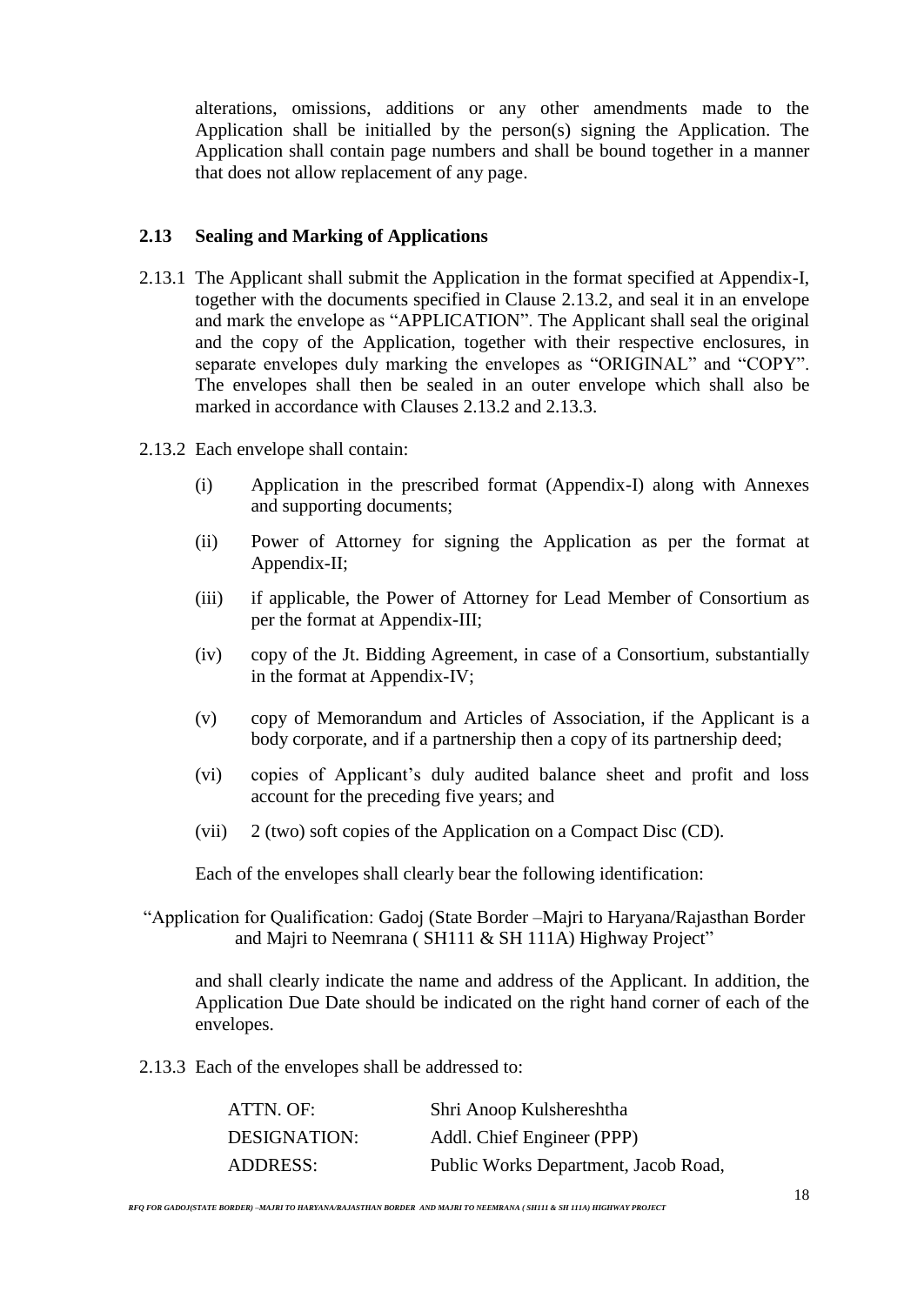|                      | Civil Lines , Jaipur-302006   |
|----------------------|-------------------------------|
| <b>TELEPHONE NO:</b> | 0141-5110547                  |
| E-MAIL ADDRESS:      | $accept$ pwd@rajasthan.gov.in |

- 2.13.4 If the envelopes are not sealed and marked as instructed above, the Authority assumes no responsibility for the misplacement or premature opening of the contents of the Application and consequent losses, if any, suffered by the Applicant.
- 2.13.5 Applications submitted by fax, telex, telegram or e-mail shall not be entertained and shall be rejected.

## **2.14 Application Due Date**

- 2.14.1 Applications should be submitted before 1100 hours IST on the Application Due Date, at the address provided in Clause 2.14.3 in the manner and form as detailed in this RFQ. A receipt thereof should be obtained from the person specified in Clause 2.13.3.
- 2.14.2 The Authority may, in its sole discretion, extend the Application Due Date by issuing an Addendum in accordance with Clause 2.10 uniformly for all Applicants.

#### **2.15 Late Applications**

Applications received by the Authority after the specified time on the Application Due Date shall not be eligible for consideration and shall be summarily rejected.

#### **2.16 Modifications/ substitution/ withdrawal of Applications**

- 2.16.1 The Applicant may modify, substitute or withdraw its Application after submission, provided that written notice of the modification, substitution or withdrawal is received by the Authority prior to the Application Due Date. No Application shall be modified, substituted or withdrawn by the Applicant on or after the Application Due Date.
- 2.16.2 The modification, substitution or withdrawal notice shall be prepared, sealed, marked, and delivered in accordance with Clause 2.13, with the envelopes being additionally marked "MODIFICATION", "SUBSTITUTION" or "WITHDRAWAL", as appropriate.
- 2.16.3 Any alteration/ modification in the Application or additional information supplied subsequent to the Application Due Date, unless the same has been expressly sought for by the Authority, shall be disregarded.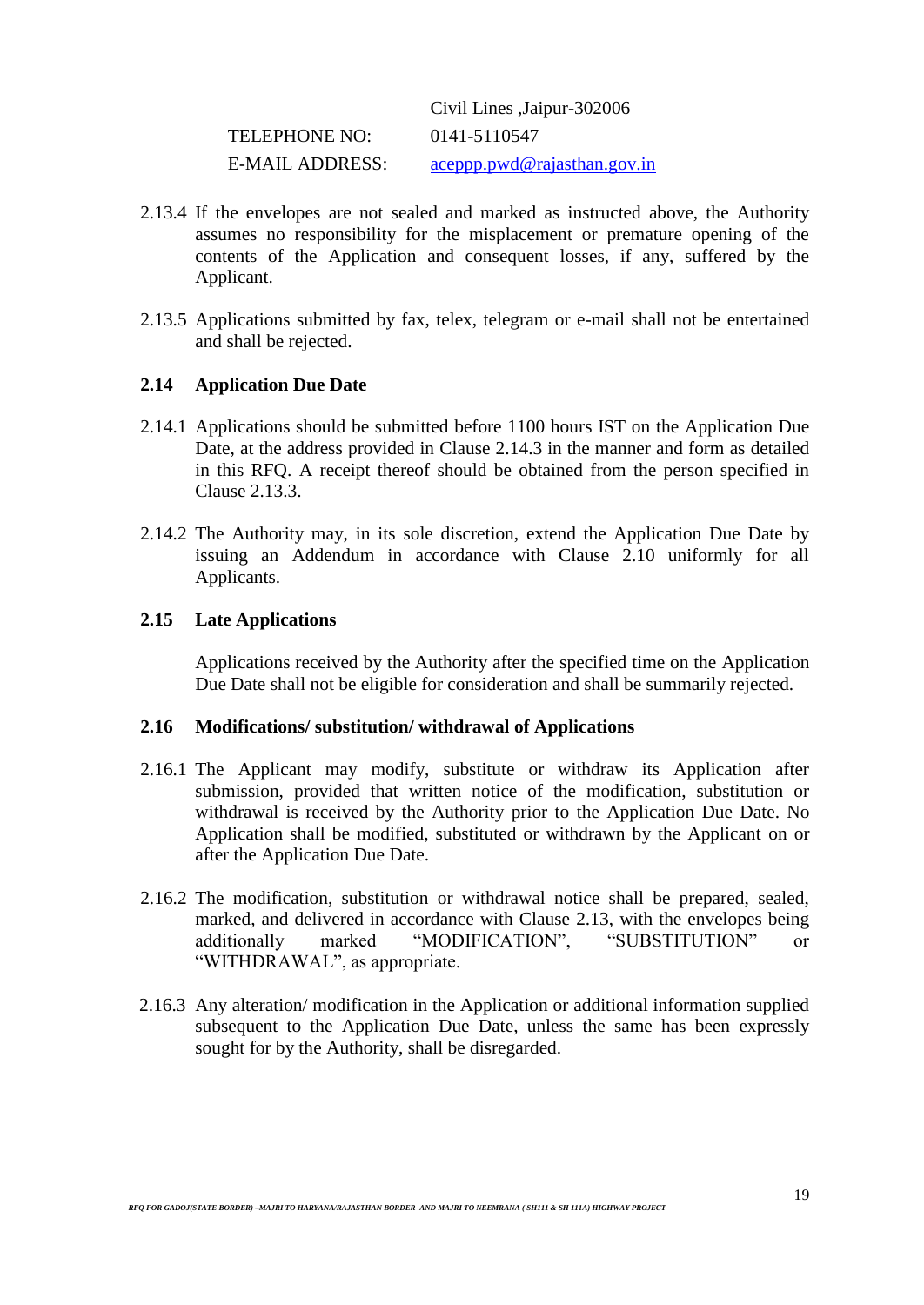## **D. EVALUATION PROCESS**

### **2.17 Opening and Evaluation of Applications**

- 2.17.1 The Authority shall open the Applications at 1130 hours IST on the Application Due Date, at the place specified in Clause 2.13.3 and in the presence of the Applicants who choose to attend.
- 2.17.2 Applications for which a notice of withdrawal has been submitted in accordance with Clause 2.16 shall not be opened.
- 2.17.3 The Authority will subsequently examine and evaluate Applications in accordance with the provisions set out in Section 3.
- 2.17.4 Applicants are advised that pre-qualification of Applicants will be entirely at the discretion of the Authority. Applicants will be deemed to have understood and agreed that no explanation or justification on any aspect of the Bidding Process or selection will be given.
- 2.17.5 Any information contained in the Application shall not in any way be construed as binding on the Authority, its agents, successors or assigns, but shall be binding against the Applicant if the Project is subsequently awarded to it on the basis of such information.
- 2.17.6 The Authority reserves the right not to proceed with the Bidding Process at any time without notice or liability and to reject any or all Application(s) without assigning any reasons.
- 2.17.7 If any information furnished by the Applicant is found to be incomplete, or contained in formats other than those specified herein, the Authority may, in its sole discretion, exclude the relevant project from computation of the Experience Score of the Applicant.
- 2.17.8 In the event that an Applicant claims credit for an Eligible Project, and such claim is determined by the Authority as incorrect or erroneous, the Authority shall reject such claim and exclude the same from computation of the Experience Score, and may also, while computing the aggregate Experience Score of the Applicant, make a further deduction equivalent to the claim rejected hereunder. Where any information is found to be patently false or amounting to a material misrepresentation, the Authority reserves the right to reject the Application and/ or Bid in accordance with the provisions of Clauses 2.7.2 and 2.7.3.

#### **2.18 Confidentiality**

Information relating to the examination, clarification, evaluation, and recommendation for the short-listed pre-qualified Applicants shall not be disclosed to any person who is not officially concerned with the process or is not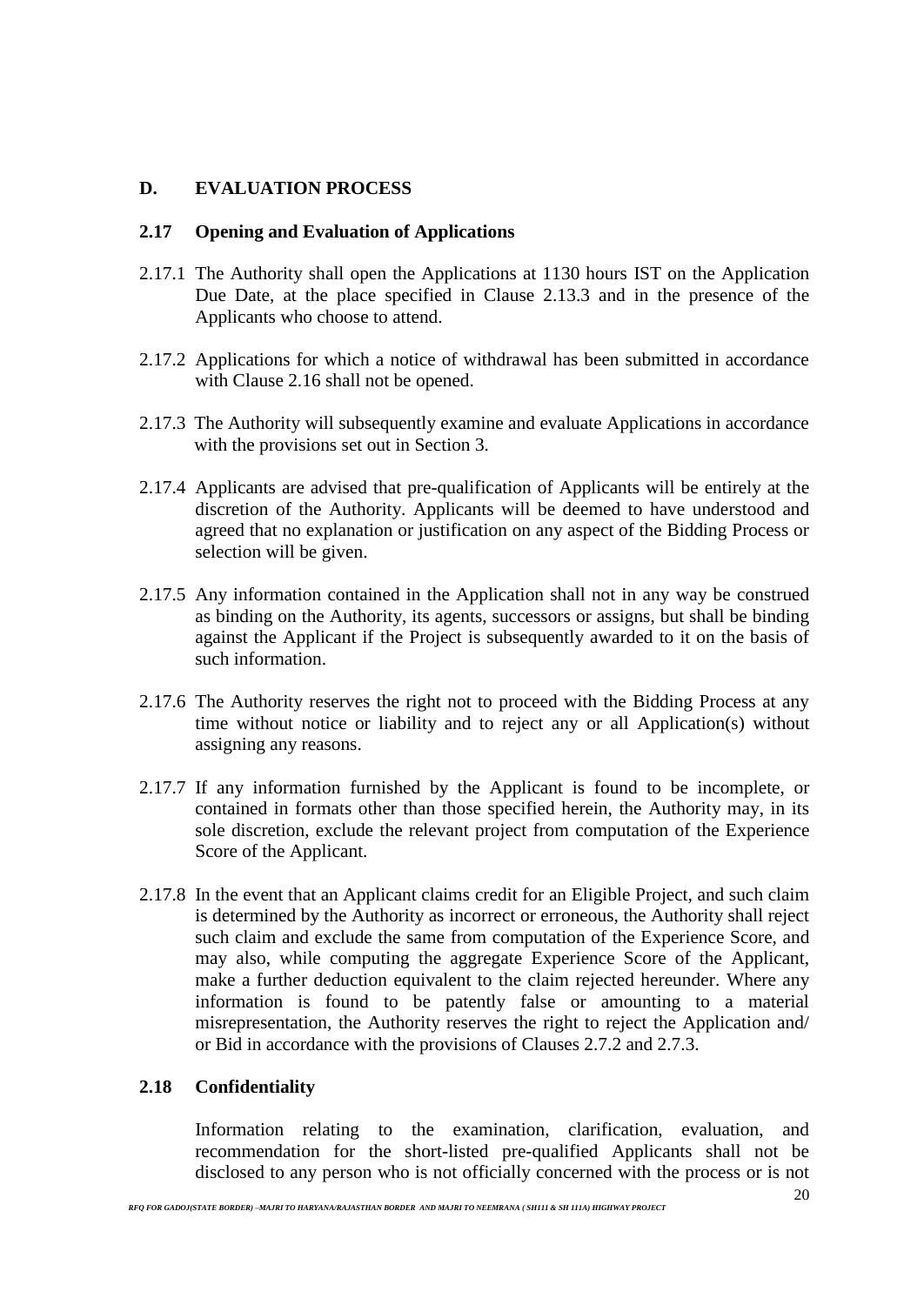a retained professional advisor advising the Authority in relation to, or matters arising out of, or concerning the Bidding Process. The Authority will treat all information, submitted as part of Application, in confidence and will require all those who have access to such material to treat the same in confidence. The Authority may not divulge any such information unless it is directed to do so by any statutory entity that has the power under law to require its disclosure or is to enforce or assert any right or privilege of the statutory entity and/ or the Authority or as may be required by law or in connection with any legal process.

### **2.19 Tests of responsiveness**

- 2.19.1 Prior to evaluation of Applications, the Authority shall determine whether each Application is responsive to the requirements of the RFQ. An Application shall be considered responsive if:
	- (a) it is received as per format at Appendix-I;
	- (b) it is received by the Application Due Date including any extension thereof pursuant to Clause 2.14.2;
	- (c) it is signed, sealed, bound together in hard cover, and marked as stipulated in Clauses 2.12 and 2.13;
	- (d) it is accompanied by the Power of Attorney as specified in Clause 2.2.5, and in the case of a Consortium, the Power of Attorney as specified in Clause 2.2.6 (c);
	- (e) it contains all the information and documents (complete in all respects) as requested in this RFQ;
	- (f) it contains information in formats same as those specified in this RFQ;
	- $(g)$  it contains certificates from its statutory auditors<sup>\$</sup> in the formats specified at Appendix-I of the RFQ for each Eligible Project;
	- (h) it contains an attested copy of the receipt of the Authority towards the cost of the RFQ process as specified in Clause 1.2.1;
	- (i) it is accompanied by the Jt. Bidding Agreement (for Consortium), specific to the Project, as stipulated in Clause  $2.2.6(g)$ ;
	- (j) it does not contain any condition or qualification; and
	- (k) it is not non-responsive in terms hereof.

 $\overline{a}$ 

<sup>&</sup>lt;sup>\$</sup> In case duly certified audited annual financial statements containing the requisite details are provided, a separate certification by statutory auditors would not be necessary in respect of Clause 2.20.1 (g). In jurisdictions that do not have statutory auditors, the firm of auditors which audits the annual accounts of the Applicant may provide the certificates required under this RFQ.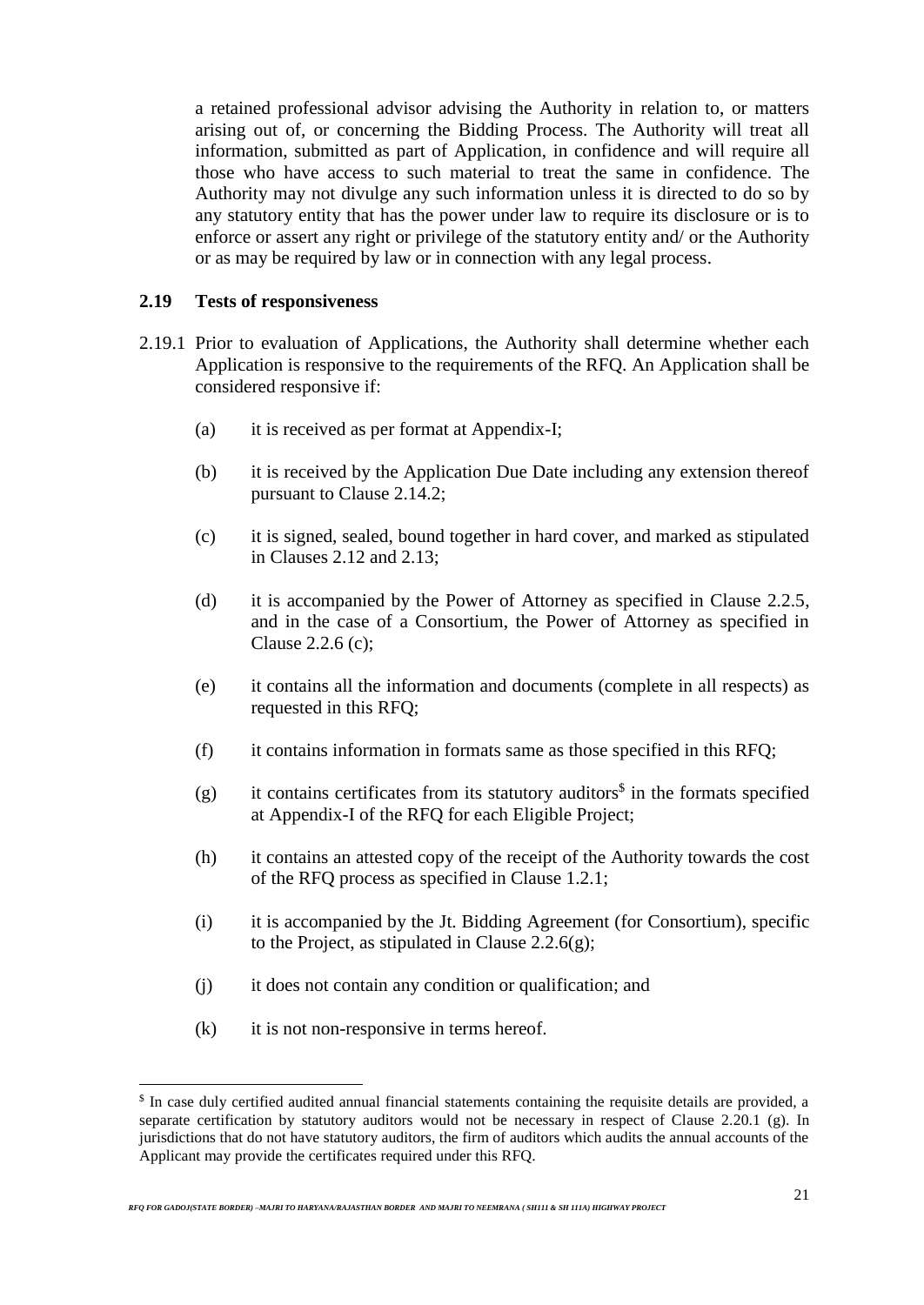2.19.2 The Authority reserves the right to reject any Application which is non-responsive and no request for alteration, modification, substitution or withdrawal shall be entertained by the Authority in respect of such Application. Provided, however, that the Authority may, in its discretion, allow the Applicant to rectify any infirmities or omissions if the same do not constitute a material modification of the Application.

### **2.20 Clarifications**

- 2.20.1 To facilitate evaluation of Applications, the Authority may, at its sole discretion, seek clarifications from any Applicant regarding its Application. Such clarification(s) shall be provided within the time specified by the Authority for this purpose. Any request for clarification(s) and all clarification(s) in response thereto shall be in writing.
- 2.20.2 If an Applicant does not provide clarifications sought under Clause 2.20.1 above within the prescribed time, its Application shall be liable to be rejected. In case the Application is not rejected, the Authority may proceed to evaluate the Application by construing the particulars requiring clarification to the best of its understanding, and the Applicant shall be barred from subsequently questioning such interpretation of the Authority.

## **E. QUALIFICATION AND BIDDING**

#### **2.21 Short-listing and notification**

After the evaluation of Applications, the Authority would announce a list of shortlisted pre-qualified Applicants (Bidders) who will be eligible for participation in the Bid Stage. At the same time, the Authority would notify the other Applicants that they have not been short-listed. The Authority will not entertain any query or clarification from Applicants who fail to qualify.

#### **2.22 Submission of Bids**

The Bidders will be requested to submit a Bid in the form and manner to be set out in the Bidding Documents.

Only pre-qualified Applicants shall be invited by the Authority to submit their Bids for the Project. The Authority is likely to provide a comparatively short time span for submission of the Bids for the Project. The Applicants are therefore advised to visit the site and familiarise themselves with the Project by the time of submission of the Application. No extension of time is likely to be considered for submission of Bids pursuant to invitation that may be issued by the Authority.

## **2.23 Proprietary data**

All documents and other information supplied by the Authority or submitted by an Applicant to the Authority shall remain or become the property of the Authority. Applicants are to treat all information as strictly confidential and shall not use it for any purpose other than for preparation and submission of their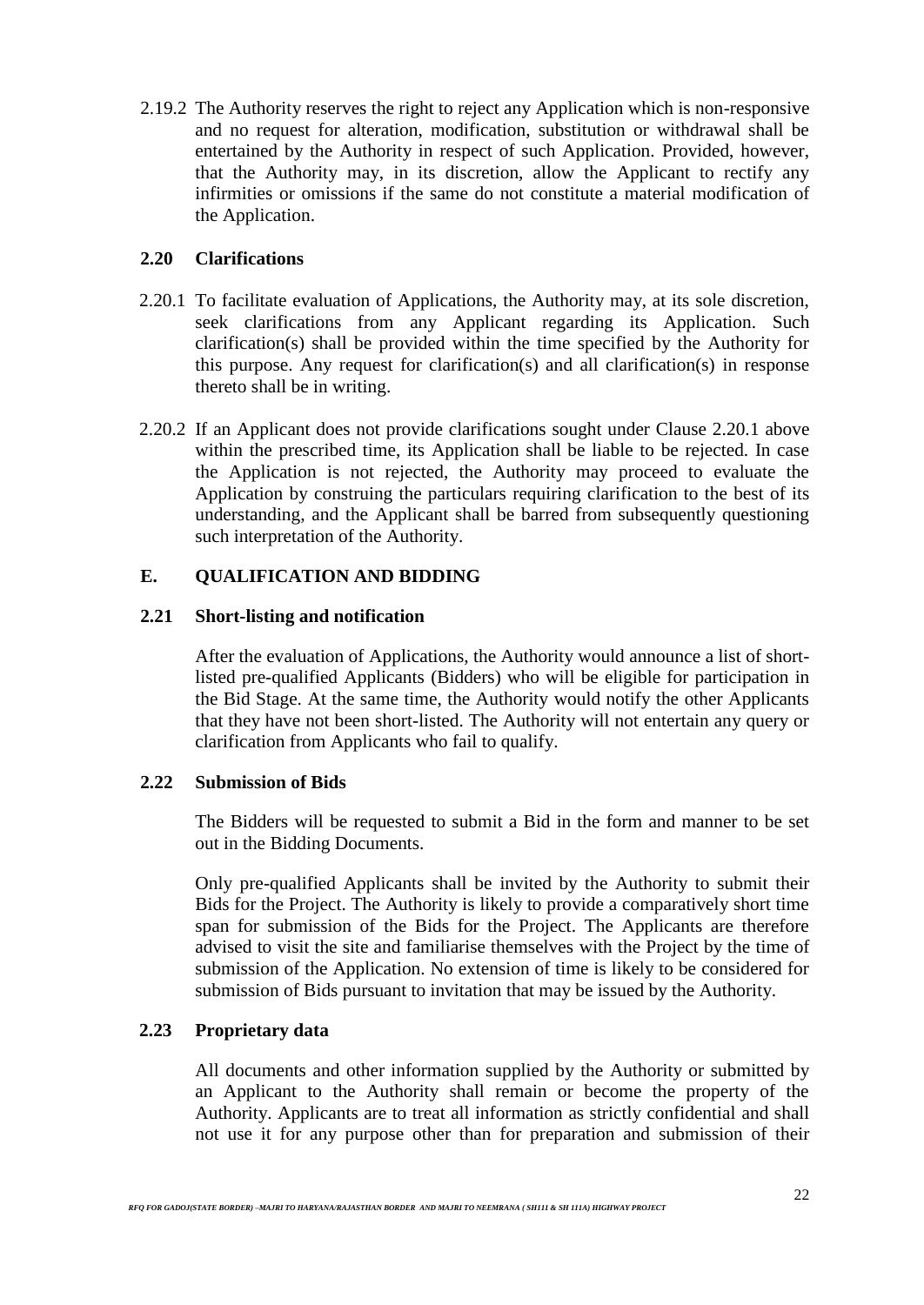Application. The Authority will not return any Application or any information provided along therewith.

## **2.24 Correspondence with the Applicant**

Save and except as provided in this RFQ, the Authority shall not entertain any correspondence with any Applicant in relation to the acceptance or rejection of any Application.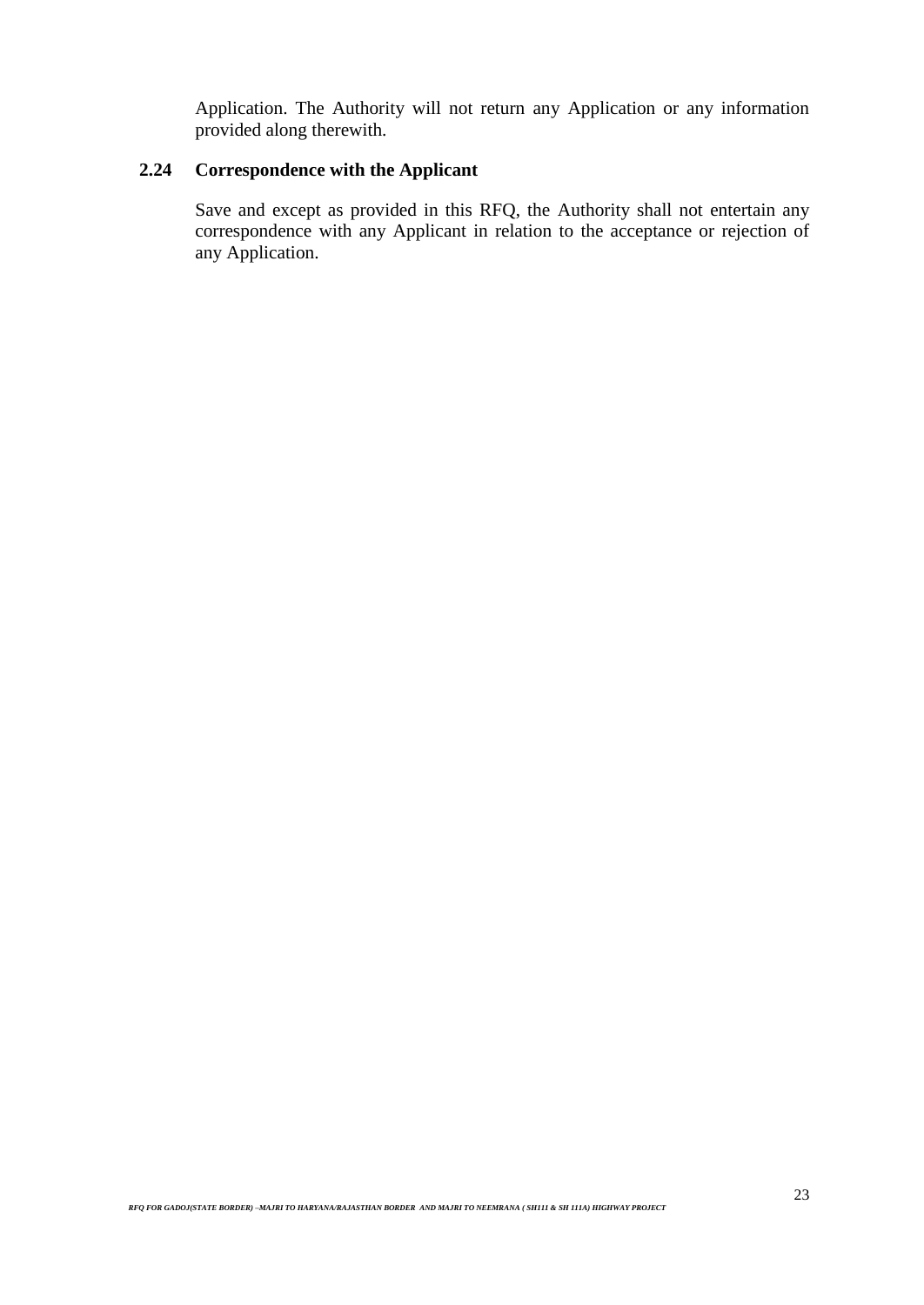## **3. CRITERIA FOR EVALUATION**

#### **3.1 Evaluation parameters**

- 3.1.1 Only those Applicants who meet the eligibility criteria specified in Clauses 2.2.2 and 2.2.3 shall qualify for evaluation under this Section 3. Applications of firms/ consortia who do not meet these criteria shall be rejected.
- 3.1.2 The Applicant's competence and capability is proposed to be established by the following parameters:
	- (a) Technical Capacity; and
	- (b) Financial Capacity.

#### **3.2 Technical Capacity for purposes of evaluation**

- 3.2.1 Subject to the provisions of Clause 2.2, the following categories of experience would qualify as Technical Capacity and eligible experience (the "**Eligible Experience**") in relation to eligible projects as stipulated in Clauses 3.2.3 and 3.2.4 (the "**Eligible Projects**"):
	- Category 1: Project experience on Eligible Projects in highways sector that qualify under Clause 3.2.3
	- Category 2: Project experience on Eligible Projects in core sector that qualify under Clause 3.2.3
	- Category 3: Construction experience on Eligible Projects in highways sector that qualify under Clause 3.2.4
	- Category 4: Construction experience on Eligible Projects in core sector that qualify under Clause 3.2.4

For the purpose of this RFQ:

 $\overline{a}$ 

- (i) highways sector would be deemed to include highways, expressways, bridges, tunnels and airfields; and
- (ii) core sector would be deemed to include power, telecom, ports, airports, railways, metro rail, industrial parks/ estates, logistic parks, pipelines, irrigation, water supply, sewerage and real estate development.<sup>\$</sup>
- 3.2.2 Eligible Experience in respect of each category shall be measured only for Eligible Projects.
- 3.2.3 For a project to qualify as an Eligible Project under Categories 1 and 2:

*RFQ FOR GADOJ(STATE BORDER) –MAJRI TO HARYANA/RAJASTHAN BORDER AND MAJRI TO NEEMRANA ( SH111 & SH 111A) HIGHWAY PROJECT*

<sup>\$</sup> Real estate development shall not include residential flats unless they form part of a real estate complex or township which has been built by the Applicant.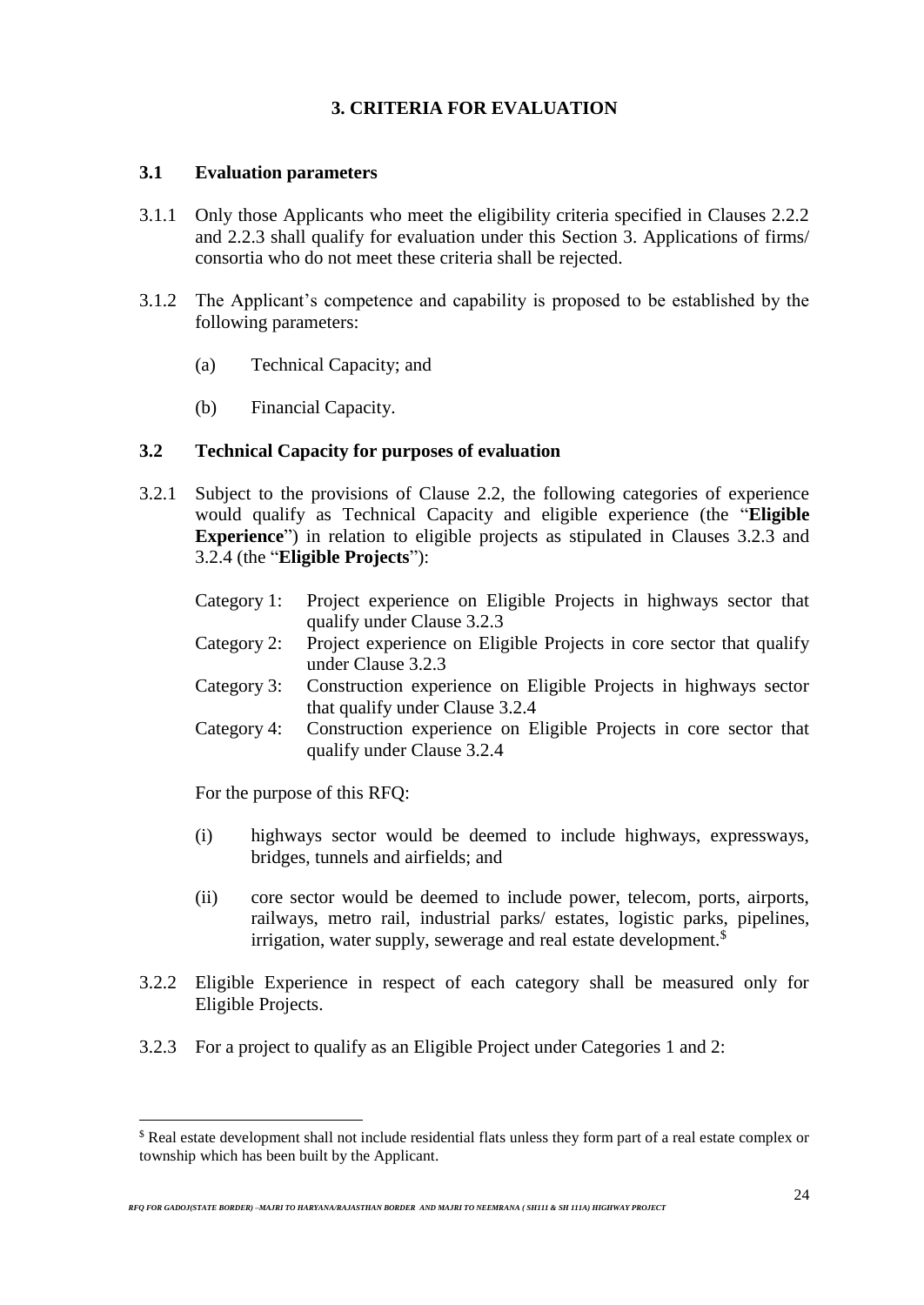- (a) It should have been undertaken as a PPP project on BOT, BOLT, BOO, BOOT or other similar basis for providing its output or services to a public sector entity or for providing non-discriminatory access to users in pursuance of its charter, concession or contract, as the case may be. For the avoidance of doubt, a project which constitutes a natural monopoly such as an airport or port should normally be included in this category even if it is not based on a long-term agreement with a public entity;
- (b) the entity claiming experience should have held, in the company owning the Eligible Project, a minimum of 26% (twenty six per cent) equity during the entire year for which Eligible Experience is being claimed;
- (c) the capital cost of the project should be more than Rs.18 crore (Rs. Eighteen crore); and
- (d) the entity claiming experience shall, during the last 5 (five) financial years preceding the Application Due Date, have (i) paid for development of the project (excluding the cost of land), and/ or (ii) collected and appropriated the revenues from users availing of non-discriminatory access to or use of fixed project assets, such as revenues from highways, airports, ports and railway infrastructure, but shall not include revenues from sale or provision of goods or services such as electricity, gas, petroleum products, telecommunications or fare/freight revenues and other incomes of the company owning the Project.
- 3.2.4 For a project to qualify as an Eligible Project under Categories 3 and 4, the Applicant should have paid for execution of its construction works or received payments from its client(s) for construction works executed, fully or partially, during the 5 (five) financial years immediately preceding the Application Due Date, and only the payments (gross) actually made or received, as the case may be, during such 5 (five) financial years shall qualify for purposes of computing the Experience Score. However, payments/receipts of less than Rs. 18 crore (Rs. Eighteen crore) shall not be reckoned as payments/receipts for Eligible Projects. For the avoidance of doubt, construction works shall not include supply of goods or equipment except when such goods or equipment form part of a turn-key construction contract/ EPC contract for the project. Further, the cost of land shall not be included hereunder.
- 3.2.5 The Applicant shall quote experience in respect of a particular Eligible Project under any one category only, even though the Applicant (either individually or along with a member of the Consortium) may have played multiple roles in the cited project. Double counting for a particular Eligible Project shall not be permitted in any form.
- 3.2.6 Subject to the provisions of Clause 3.2.7, an Applicant's experience shall be measured and stated in terms of a score (the "**Experience Score**"). The Experience Score for an Eligible Project in a given category would be the eligible payments and/or receipts specified in Clause 2.2.2 (A), divided by one crore and then multiplied by the applicable factor in Table 3.2.6 below. In case the Applicant has experience across different categories, the score for each category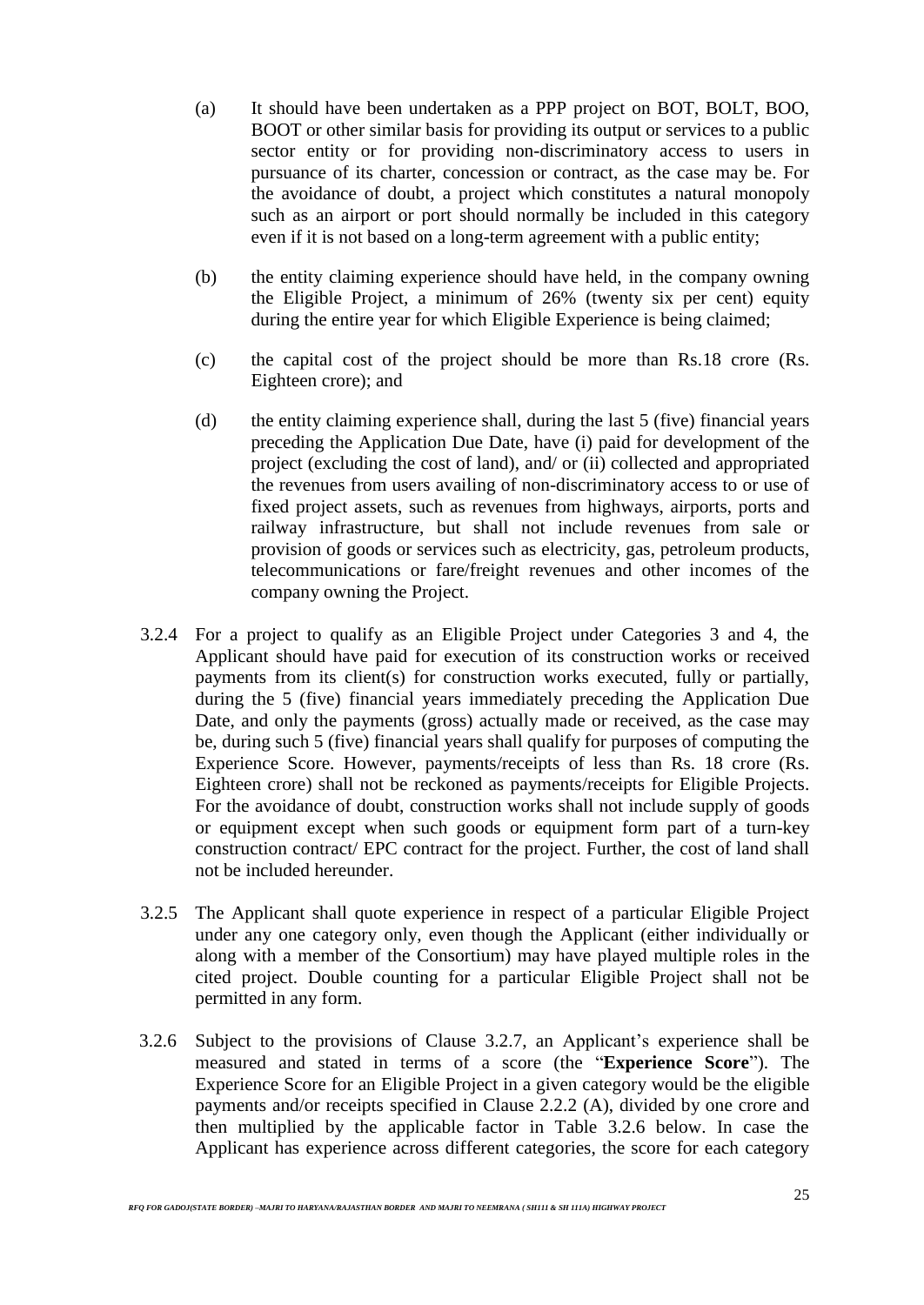would be computed as above and then aggregated to arrive at its Experience Score.

| Categories | Factor |
|------------|--------|
| Category 1 | 1.45   |
| Category 2 | 0.85   |
| Category 3 | 0.85   |
| Category 4 | 0.45   |

**Table 3.2.6: Factors for Experience across categories**

- 3.2.7 The Experience Score determined in accordance with Clause 3.2.6 in respect of an Eligible Project situated in a developed country which is a member of OECD shall be further multiplied by a factor of 0.5 (zero point five) and the product thereof shall be the Experience Score for such Eligible Project.
- 3.2.8 Experience for any activity relating to an Eligible Project shall not be claimed by two or more Members of the Consortium. In other words, no double counting by a Consortium in respect of the same experience shall be permitted in any manner whatsoever.

## **3.3 Details of Experience**

- 3.3.1 The Applicant should furnish the details of Eligible Experience for the last 5 (five) financial years immediately preceding the Application Due Date.
- 3.3.2 The Applicants must provide the necessary information relating to Technical Capacity as per format at Annex-II of Appendix-I.
- 3.3.3 The Applicant should furnish the required Project-specific information and evidence in support of its claim of Technical Capacity, as per format at Annex-IV of Appendix-I.

## **3.4 Financial information for purposes of evaluation**

- 3.4.1 The Application must be accompanied by the Audited Annual Reports of the Applicant (of each Member in case of a Consortium) for the last 5 (five) financial years, preceding the year in which the Application is made.
- 3.4.2 In case the annual accounts for the latest financial year are not audited and therefore the Applicant cannot make it available, the Applicant shall give an undertaking to this effect and the statutory auditor shall certify the same. In such a case, the Applicant shall provide the Audited Annual Reports for 5 (five) years preceding the year for which the Audited Annual Report is not being provided.
- 3.4.3 The Applicant must establish the minimum Net Worth specified in Clause 2.2.2 (B), and provide details as per format at Annex-III of Appendix-I.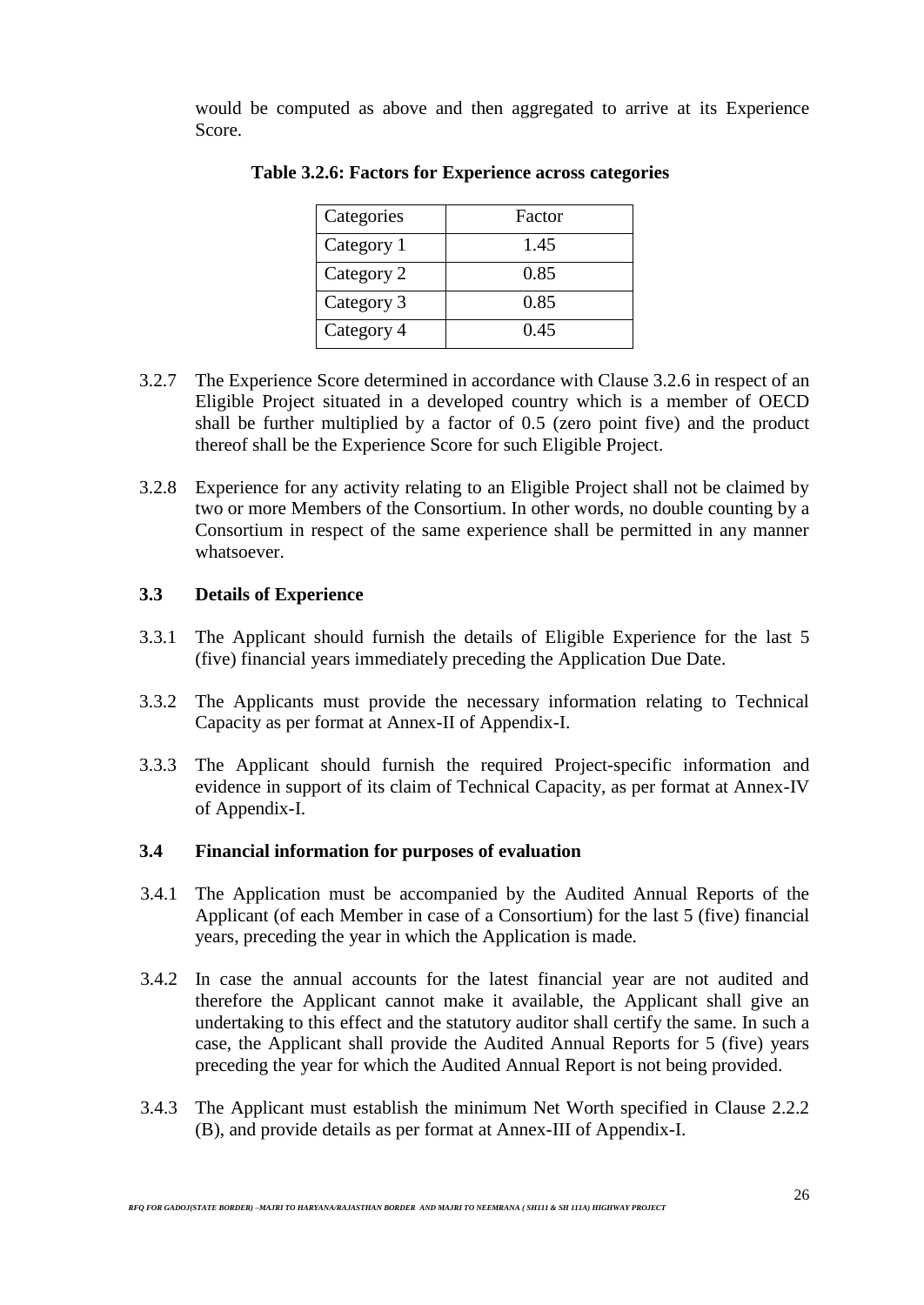## **3.5 Short-listing of Applicants**

- 3.5.1 The credentials of eligible Applicants shall be measured in terms of their Experience Score. The sum total of the Experience Scores for all Eligible Projects shall be the 'Aggregate Experience Score' of a particular Applicant. In case of a Consortium, the Aggregate Experience Score of each of its Members, who have an equity share of at least 26% in such Consortium, shall be summed up for arriving at the combined Aggregate Experience Score of the Consortium.
- 3.5.2 The Applicants shall then be ranked on the basis of their respective Aggregate Experience Scores and short-listed for submission of Bids. The Authority expects to short-list upto 6 (six) pre-qualified Applicants for participation in the Bid Stage.
- 3.5.3 The Authority may, in its discretion, maintain a reserve list of pre-qualified Applicants who may be invited to substitute the short-listed Applicants in the event of their withdrawal from the Bidding Process or upon their failure to conform to the conditions specified herein; provided that a substituted Applicant shall be given at least 30 (thirty) days to submit its Bid.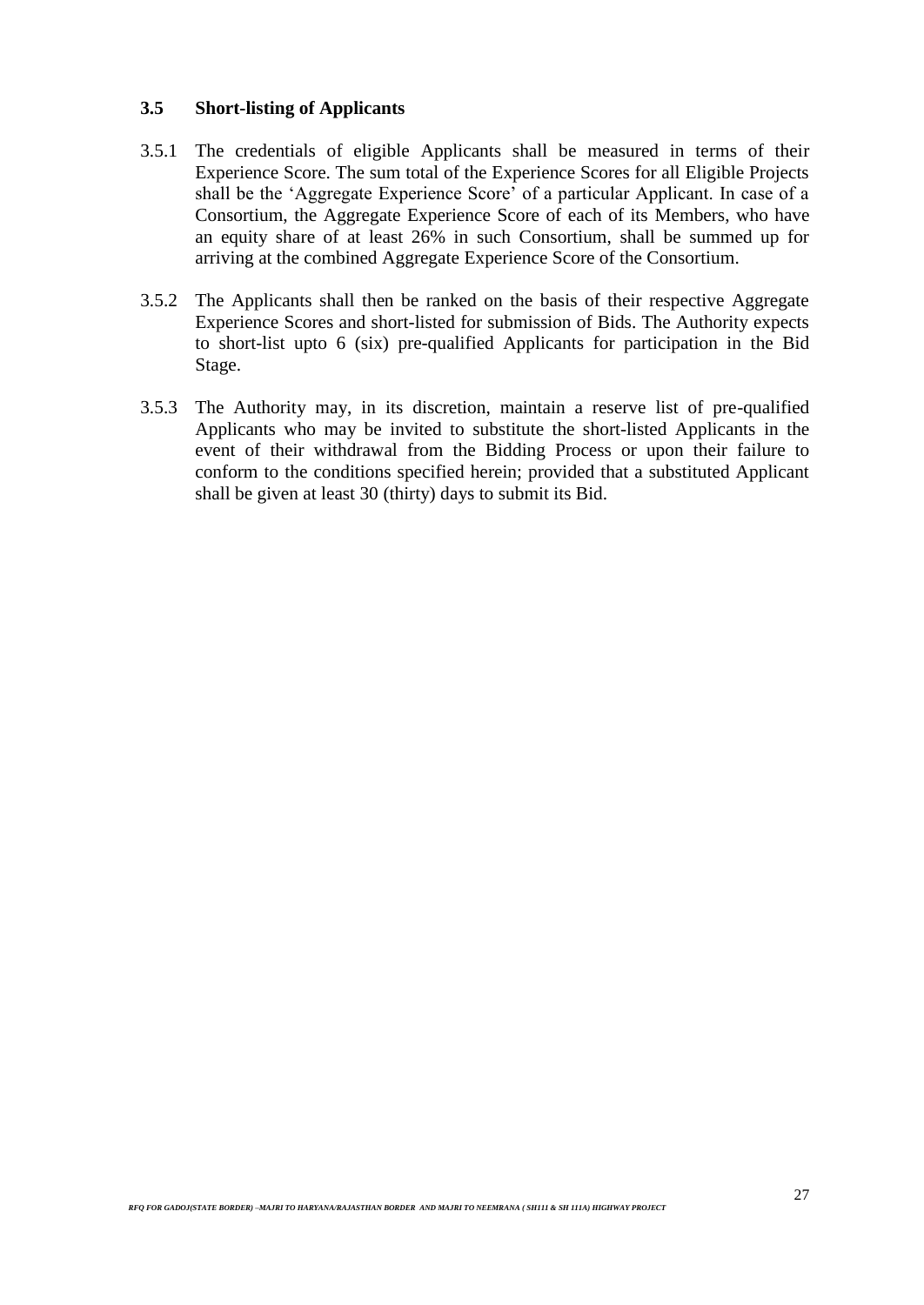## **4. FRAUD AND CORRUPT PRACTICES**

- 4.1 The Applicants and their respective officers, employees, agents and advisers shall observe the highest standard of ethics during the Bidding Process. Notwithstanding anything to the contrary contained herein, the Authority may reject an Application without being liable in any manner whatsoever to the Applicant if it determines that the Applicant has, directly or indirectly or through an agent, engaged in corrupt practice, fraudulent practice, coercive practice, undesirable practice or restrictive practice in the Bidding Process.
- 4.2 Without prejudice to the rights of the Authority under Clause 4.1 hereinabove, if an Applicant is found by the Authority to have directly or indirectly or through an agent, engaged or indulged in any corrupt practice, fraudulent practice, coercive practice, undesirable practice or restrictive practice during the Bidding Process, such Applicant shall not be eligible to participate in any tender or RFQ issued by the Authority during a period of 2 (two) years from the date such Applicant is found by the Authority to have directly or indirectly or through an agent, engaged or indulged in any corrupt practice, fraudulent practice, coercive practice, undesirable practice or restrictive practice, as the case may be.
- 4.3 For the purposes of this Clause 4, the following terms shall have the meaning hereinafter respectively assigned to them:
	- (a) "**corrupt practice**" means (i) the offering, giving, receiving, or soliciting, directly or indirectly, of anything of value to influence the actions of any person connected with the Bidding Process (for avoidance of doubt, offering of employment to, or employing, or engaging in any manner whatsoever, directly or indirectly, any official of the Authority who is or has been associated in any manner, directly or indirectly, with the Bidding Process or the LOA or has dealt with matters concerning the Concession Agreement or arising therefrom, before or after the execution thereof, at any time prior to the expiry of one year from the date such official resigns or retires from or otherwise ceases to be in the service of the Authority, shall be deemed to constitute influencing the actions of a person connected with the Bidding Process); or (ii) save and except as permitted under sub clause (d) of Clause 2.2.1, engaging in any manner whatsoever, whether during the Bidding Process or after the issue of the LOA or after the execution of the Concession Agreement, as the case may be, any person in respect of any matter relating to the Project or the LOA or the Concession Agreement, who at any time has been or is a legal, financial or technical adviser of the Authority in relation to any matter concerning the Project;
	- (b) "**fraudulent practice**" means a misrepresentation or omission of facts or suppression of facts or disclosure of incomplete facts, in order to influence the Bidding Process;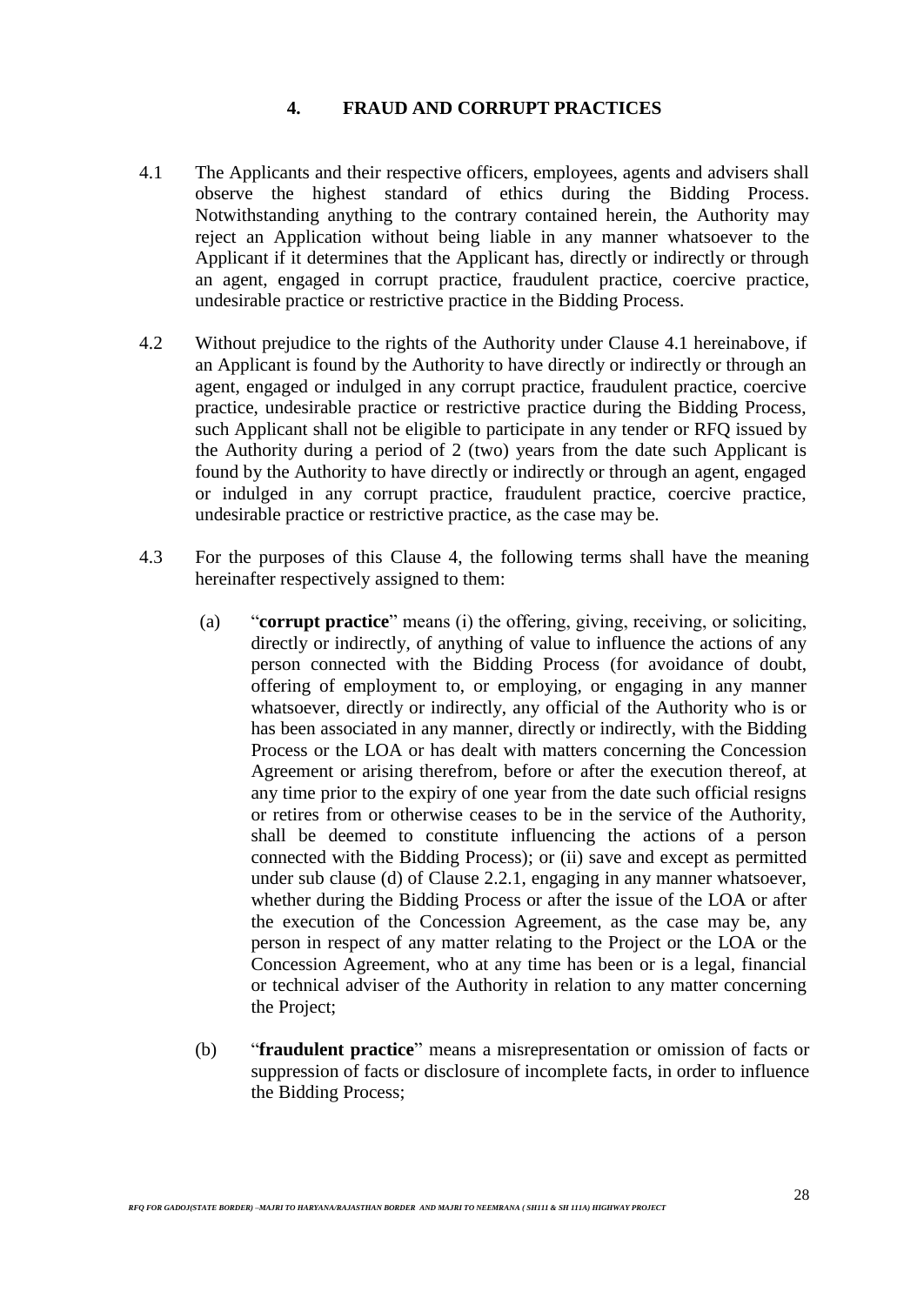- (c) "**coercive practice**" means impairing or harming or threatening to impair or harm, directly or indirectly, any person or property to influence any person's participation or action in the Bidding Process;
- (d) "**undesirable practice**" means (i) establishing contact with any person connected with or employed or engaged by the Authority with the objective of canvassing, lobbying or in any manner influencing or attempting to influence the Bidding Process; or (ii) having a Conflict of Interest; and
- (e) "**restrictive practice**" means forming a cartel or arriving at any understanding or arrangement among Applicants with the objective of restricting or manipulating a full and fair competition in the Bidding Process.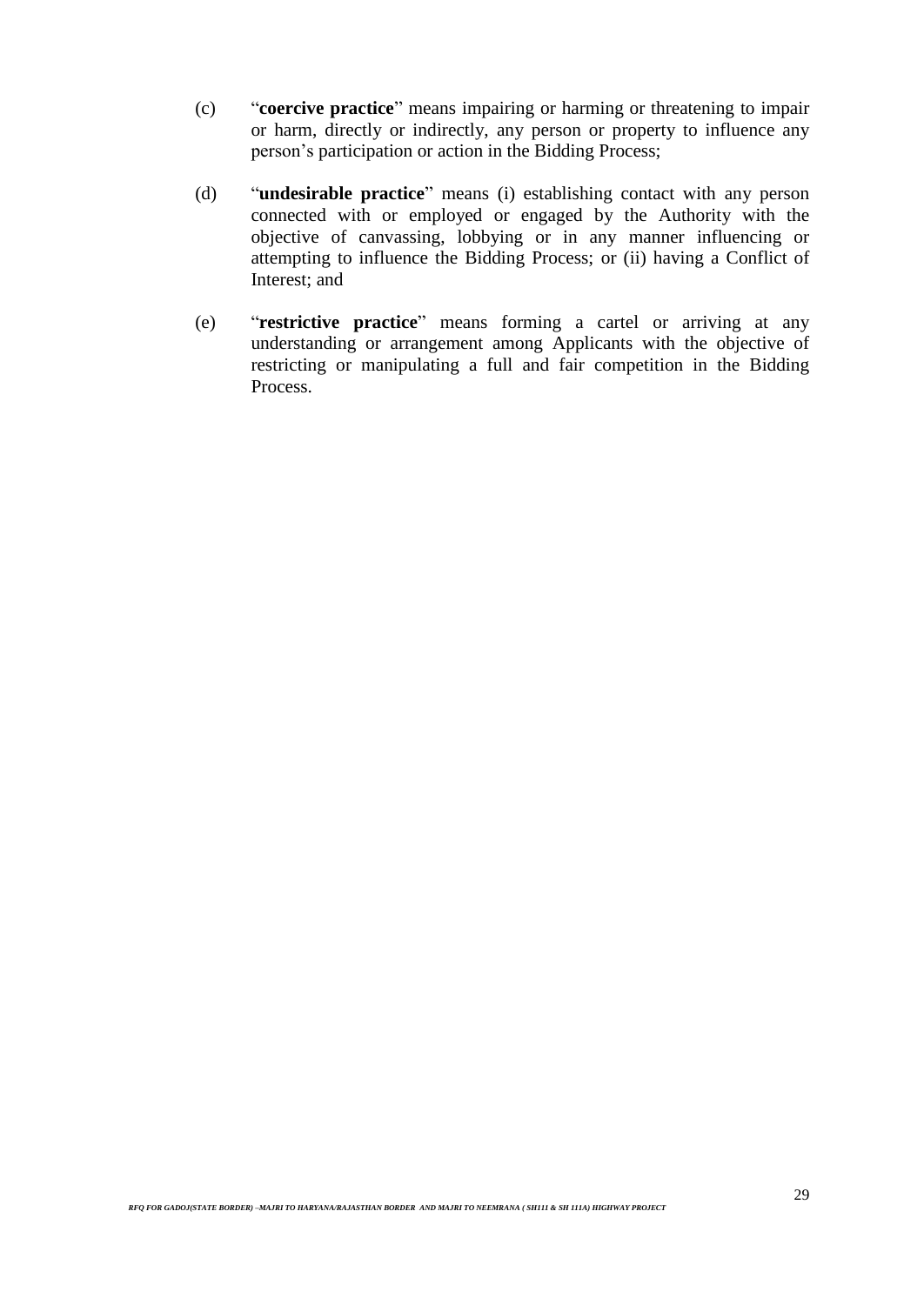## **5. PRE-APPLICATION CONFERENCE**

- 5.1 A Pre-Application Conference of the interested parties shall be convened at the designated date, time and place. Only those persons who have purchased the RFQ document shall be allowed to participate in the Pre-Application Conference. Applicants who have downloaded the RFQ document from the Authority's website [\(www.pwd.rajasthan.gov.in\)](http://www.pwd.rajasthan.gov.in/) should submit a Demand Draft for the amount specified in Clause 1.2.1 towards the cost of the RFQ process, through their representative attending the conference. A maximum of three representatives of each Applicant shall be allowed to participate on production of authority letter from the Applicant.
- 5.2 During the course of Pre-Application Conference, the Applicants will be free to seek clarifications and make suggestions for consideration of the Authority. The Authority shall endeavour to provide clarifications and such further information as it may, in its sole discretion, consider appropriate for facilitating a fair, transparent and competitive Bidding Process.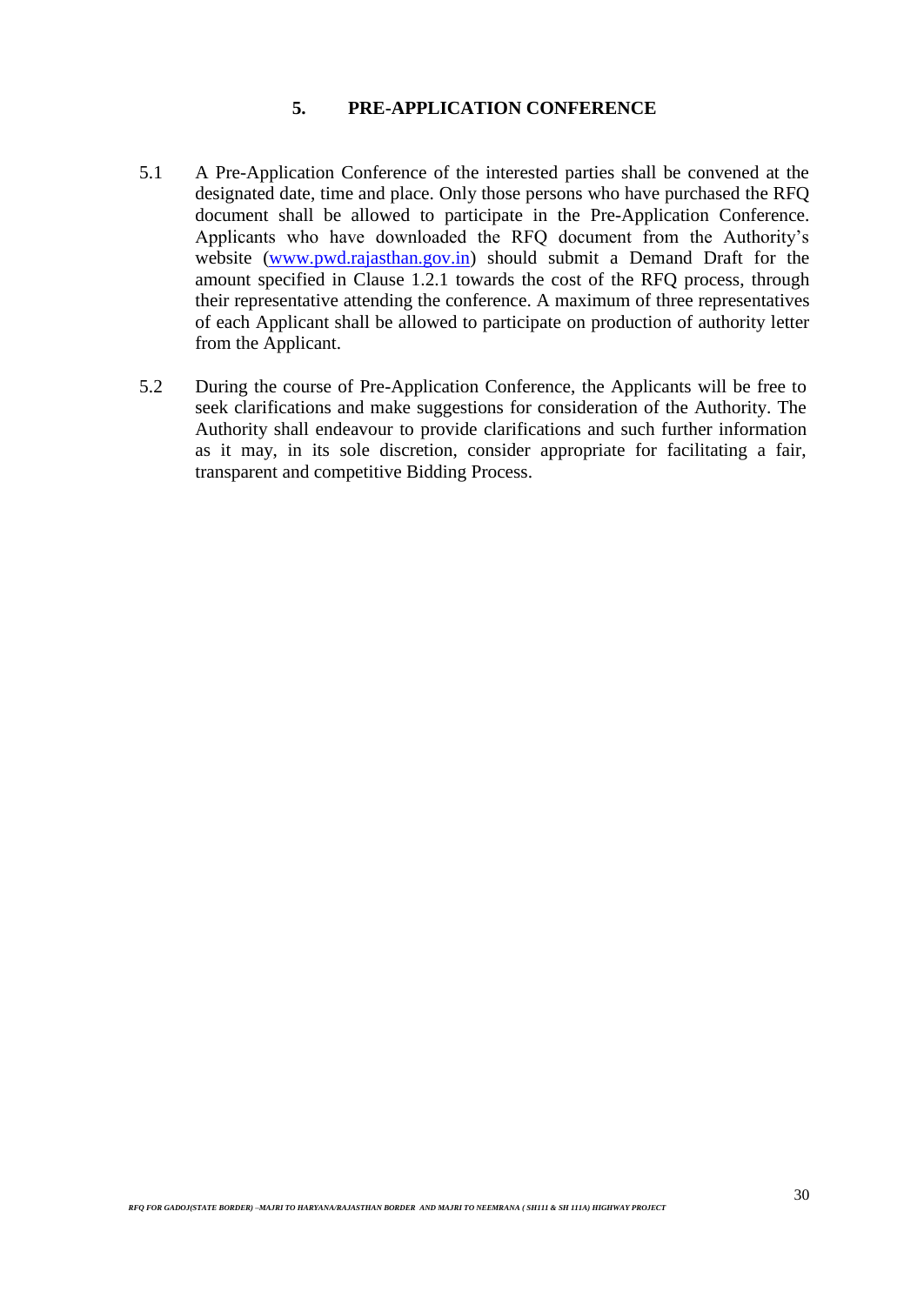#### **6. MISCELLANEOUS**

- 6.1 The Bidding Process shall be governed by, and construed in accordance with, the laws of India and the courts in the State in which the Authority has its headquarters shall have exclusive jurisdiction over all disputes arising under, pursuant to and/ or in connection with the Bidding Process.
- 6.2 The Authority, in its sole discretion and without incurring any obligation or liability, reserves the right, at any time, to;
	- (a) suspend and/ or cancel the Bidding Process and/ or amend and/ or supplement the Bidding Process or modify the dates or other terms and conditions relating thereto;
	- (b) consult with any Applicant in order to receive clarification or further information;
	- (c) pre-qualify or not to pre-qualify any Applicant and/ or to consult with any Applicant in order to receive clarification or further information;
	- (d) retain any information and/ or evidence submitted to the Authority by, on behalf of, and/ or in relation to any Applicant; and/ or
	- (e) independently verify, disqualify, reject and/ or accept any and all submissions or other information and/ or evidence submitted by or on behalf of any Applicant.
- 6.3 It shall be deemed that by submitting the Application, the Applicant agrees and releases the Authority, its employees, agents and advisers, irrevocably, unconditionally, fully and finally from any and all liability for claims, losses, damages, costs, expenses or liabilities in any way related to or arising from the exercise of any rights and/ or performance of any obligations hereunder and the Bidding Documents, pursuant hereto, and/ or in connection with the Bidding Process, to the fullest extent permitted by applicable law, and waives any and all rights and/ or claims it may have in this respect, whether actual or contingent, whether present or in future.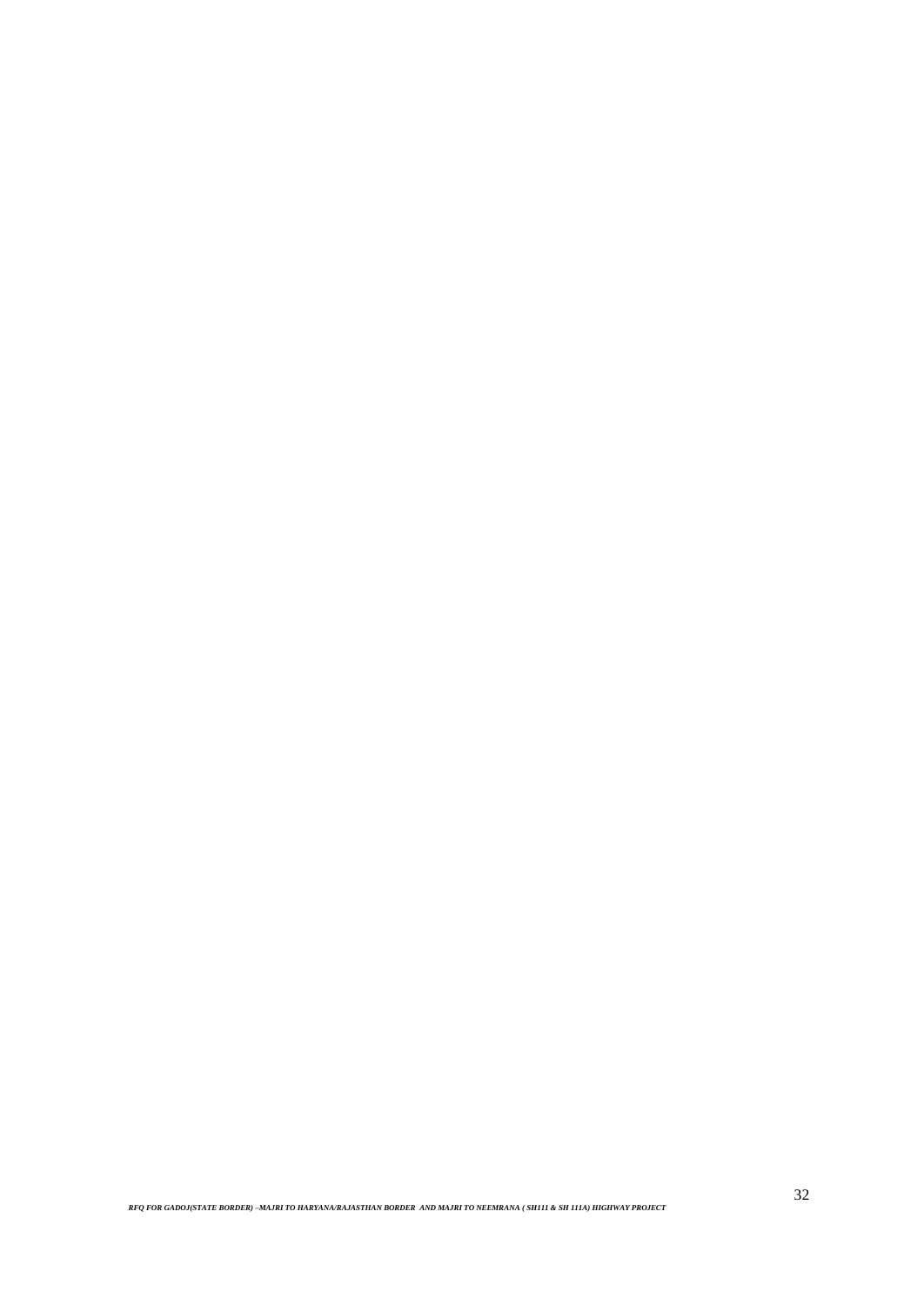**Appendices**

*RFQ FOR GADOJ(STATE BORDER) –MAJRI TO HARYANA/RAJASTHAN BORDER AND MAJRI TO NEEMRANA ( SH111 & SH 111A) HIGHWAY PROJECT*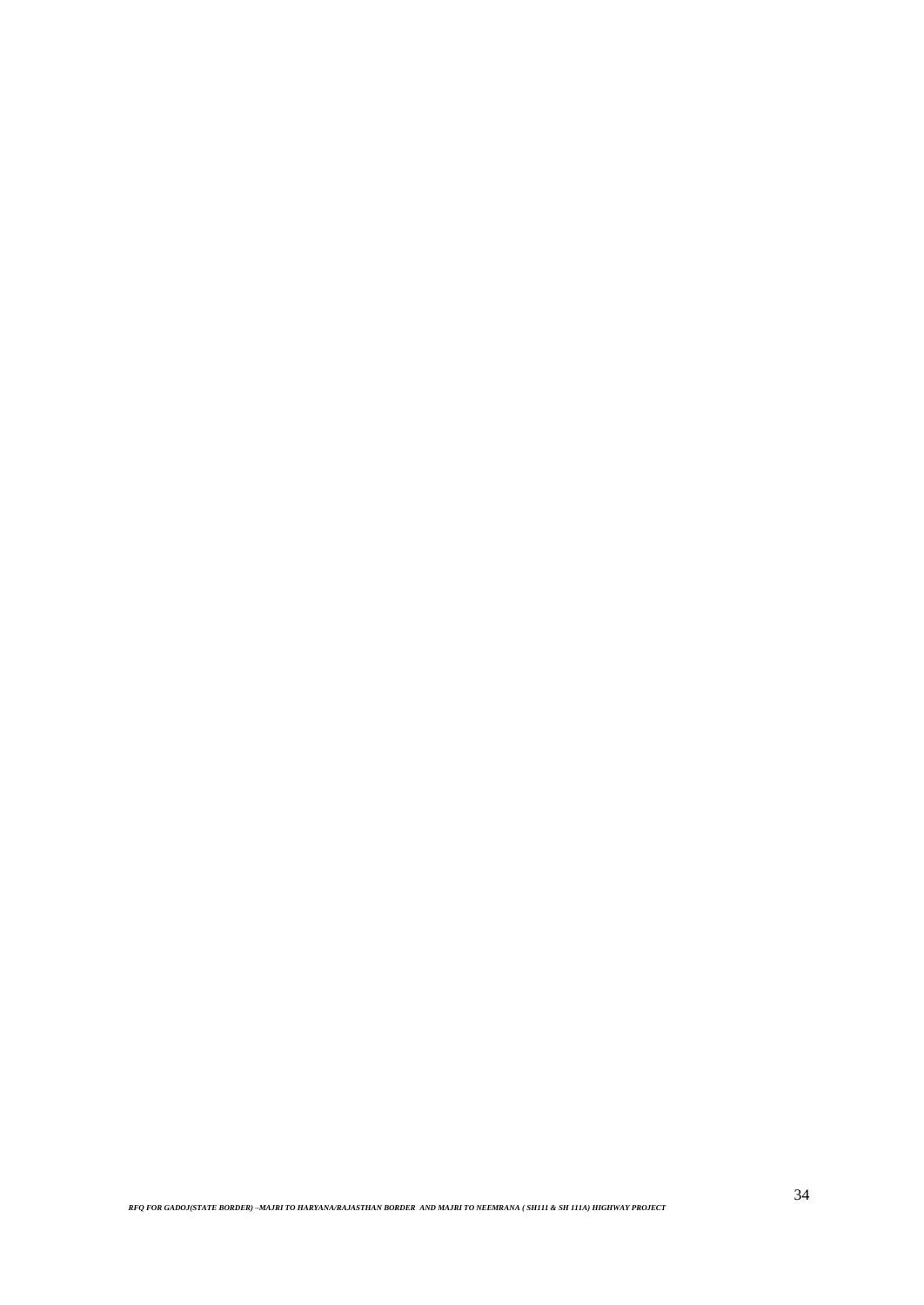## APPENDIX-I

# **Letter Comprising the Application for Pre-Qualification**

*(Refer Clause 2.13.2)*

Dated:

To,

………………….. ………………….. …………………..

Sub: Application for pre-qualification for the …………………… Project

Dear Sir,

With reference to your RFQ document dated .........., I/we, having examined the RFQ document and understood its contents, hereby submit my/our Application for Qualification for the aforesaid project. The Application is unconditional and unqualified.

2. I/ We acknowledge that the Authority will be relying on the information provided in the Application and the documents accompanying such Application for prequalification of the Applicants for the aforesaid project, and we certify that all information provided in the Application and in Annexes I to V is true and correct; nothing has been omitted which renders such information misleading; and all documents accompanying such Application are true copies of their respective originals.

3. This statement is made for the express purpose of qualifying as a Bidder for the development, construction, operation and maintenance of the aforesaid Project.

4. I/ We shall make available to the Authority any additional information it may find necessary or require to supplement or authenticate the Qualification statement.

5. I/ We acknowledge the right of the Authority to reject our Application without assigning any reason or otherwise and hereby waive, to the fullest extent permitted by applicable law, our right to challenge the same on any account whatsoever.

6. I/ We certify that in the last three years, we/ any of the Consortium Members or our/ their Associates have neither failed to perform on any contract, as evidenced by imposition of a penalty by an arbitral or judicial authority or a judicial pronouncement or arbitration award, nor been expelled from any project or contract by any public authority nor have had any contract terminated by any public authority for breach on our part.

7. I/ We declare that:

(a) I/ We have examined and have no reservations to the RFQ document, including any Addendum issued by the Authority;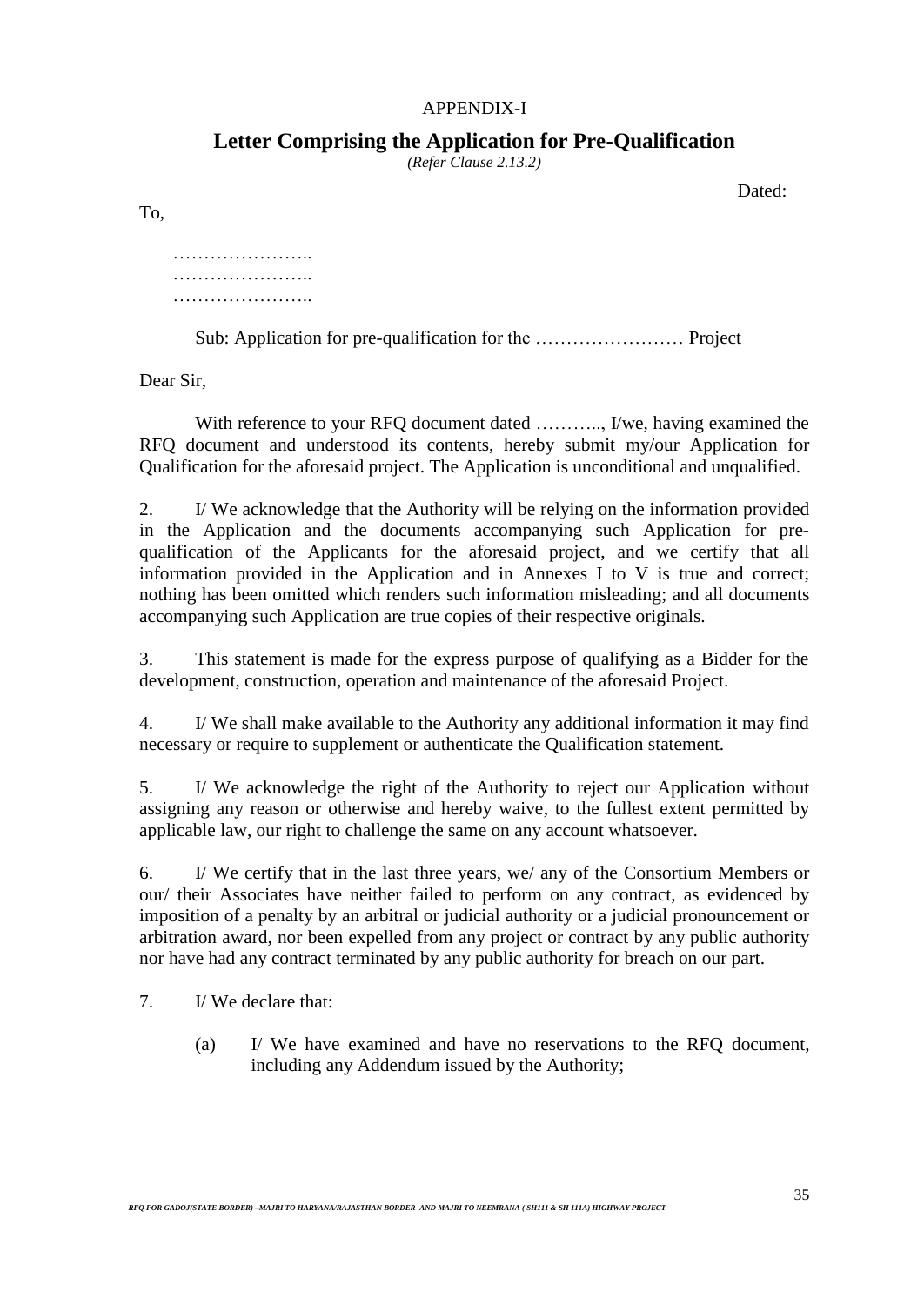- (b) I/ We do not have any conflict of interest in accordance with Clauses 2.2.1(c) and 2.2.1(d) of the RFQ document;
- (c) I/We have not directly or indirectly or through an agent engaged or indulged in any corrupt practice, fraudulent practice, coercive practice, undesirable practice or restrictive practice, as defined in Clause 4.3 of the RFQ document, in respect of any tender or request for proposal issued by or any agreement entered into with the Authority or any other public sector enterprise or any government, Central or State; and
- (d) I/ We hereby certify that we have taken steps to ensure that in conformity with the provisions of Section 4 of the RFO document, no person acting for us or on our behalf has engaged or will engage in any corrupt practice, fraudulent practice, coercive practice, undesirable practice or restrictive practice.

8. I/ We understand that you may cancel the Bidding Process at any time and that you are neither bound to accept any Application that you may receive nor to invite the Applicants to Bid for the Project, without incurring any liability to the Applicants, in accordance with Clause 2.17.6 of the RFQ document.

9. I/ We believe that we/ our Consortium/ proposed Consortium satisfy(s) the Net Worth criteria and meet(s) all the requirements as specified in the RFQ document and am/ are qualified to submit a Bid.

10. I/ We declare that we/ any Member of the Consortium, or our/ its Associates are not a Member of a/ any other Consortium applying for pre-qualification.

11. I/ We certify that in regard to matters other than security and integrity of the country, we/ any Member of the Consortium or any of our/ their Associates have not been convicted by a court or indicted or adverse orders passed by a regulatory authority which could cast a doubt on our ability to undertake the Project or which relates to a grave offence that outrages the moral sense of the community.

12. I/ We further certify that in regard to matters relating to security and integrity of the country, we/ any Member of the Consortium or any of our/ their Associates have not been charge-sheeted by any agency of the Government or convicted by a court.

13. I/ We further certify that no investigation by a regulatory authority is pending either against us/ any Member of the Consortium or against our/ their Associates or against our CEO or any of our directors/ managers/ employees. $\pm$ 

 $\overline{a}$ 

 $\epsilon$  In case the Applicant is unable to provide the certification specified in paragraph 13, it may precede the paragraph by the words viz. "Except as specified in Schedule ……..... hereto". The exceptions to the certification or any disclosures relating thereto may be clearly stated in a Schedule to be attached to the Application. The Authority will consider the contents of such Schedule and determine whether or not the exceptions/disclosures are material to the suitability of the Applicant for pre-qualification hereunder.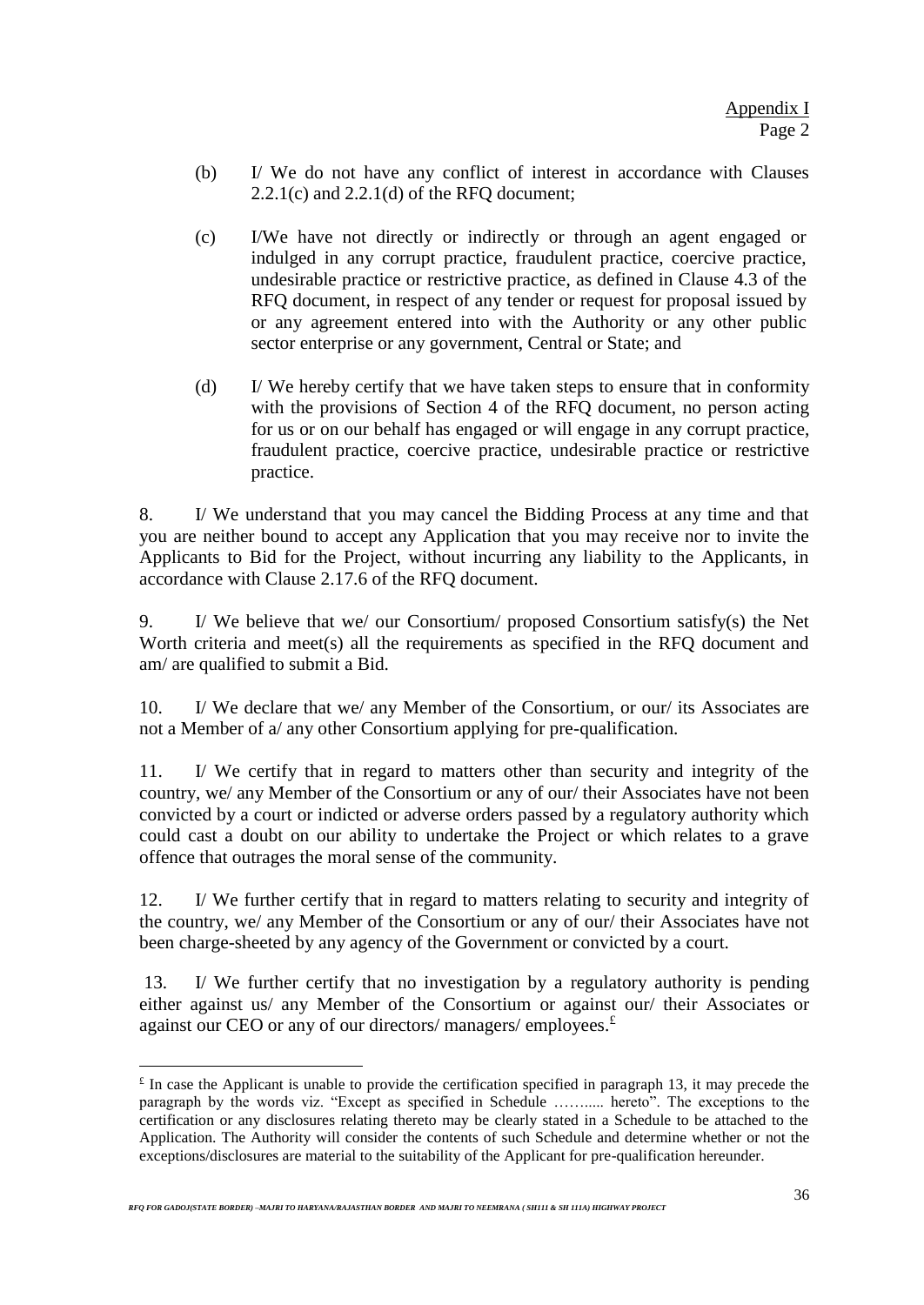14. I/ We further certify that we are qualified to submit a Bid in accordance with the guidelines for qualification of bidders seeking to acquire stakes in Public Sector Enterprises through the process of disinvestment issued by the GOI vide Department of Disinvestment OM No.  $6/4/2001$ -DD-II dated  $13<sup>th</sup>$  July, 2001 which guidelines apply *mutatis mutandis* to the Bidding Process. A copy of the aforesaid guidelines form part of the RFQ at Appendix-V thereof.

15. I/We further certify that we/ any Member of the Consortium or any of our/ their Associates are not barred by the Central Government/ State Government or any entity controlled by it, from participating in any project (BOT or otherwise), and no bar subsists as on the date of Application.

16. I/ We undertake that in case due to any change in facts or circumstances during the Bidding Process, we are attracted by the provisions of disqualification in terms of the provisions of this RFQ, we shall intimate the Authority of the same immediately.

17. The Statement of Legal Capacity as per format provided at Annex-V in Appendix-I of the RFQ document, and duly signed, is enclosed. The power of attorney for signing of Application and the power of attorney for Lead Member of consortium, as per format provided at Appendix II and III respectively of the RFQ, are also enclosed.

18. I/ We understand that the selected Bidder shall either be an existing Company incorporated under the Indian Companies Act, 1956/2013, or shall incorporate as such prior to execution of the Concession Agreement.

19. I/ We hereby confirm that we shall comply with the O&M requirements specified in Clause 2.2.3.

20. I/ We hereby irrevocably waive any right or remedy which we may have at any stage at law or howsoever otherwise arising to challenge or question any decision taken by the Authority in connection with the selection of Applicants, selection of the Bidder, or in connection with the selection/ Bidding Process itself, in respect of the above mentioned Project and the terms and implementation thereof.

21. I/ We agree and undertake to abide by all the terms and conditions of the RFQ document.

22. I/ We certify that in terms of the RFQ, my/our Net Worth is Rs. ……………….. (Rupees …………………………………….) and the Aggregate Experience Score is …………………… (in figures) …………..………………………………… (in words).

23. We agree and undertake to be jointly and severally liable for all the obligations of the Concessionaire under the Concession Agreement till occurrence of Financial Close in accordance with the Concession Agreement.\$

In witness thereof, I/ we submit this Application under and in accordance with the terms of the RFQ document.

 $\overline{a}$ 

<sup>\$</sup> This Paragraph 23 shall be omitted if the Applicant is not a Consortium.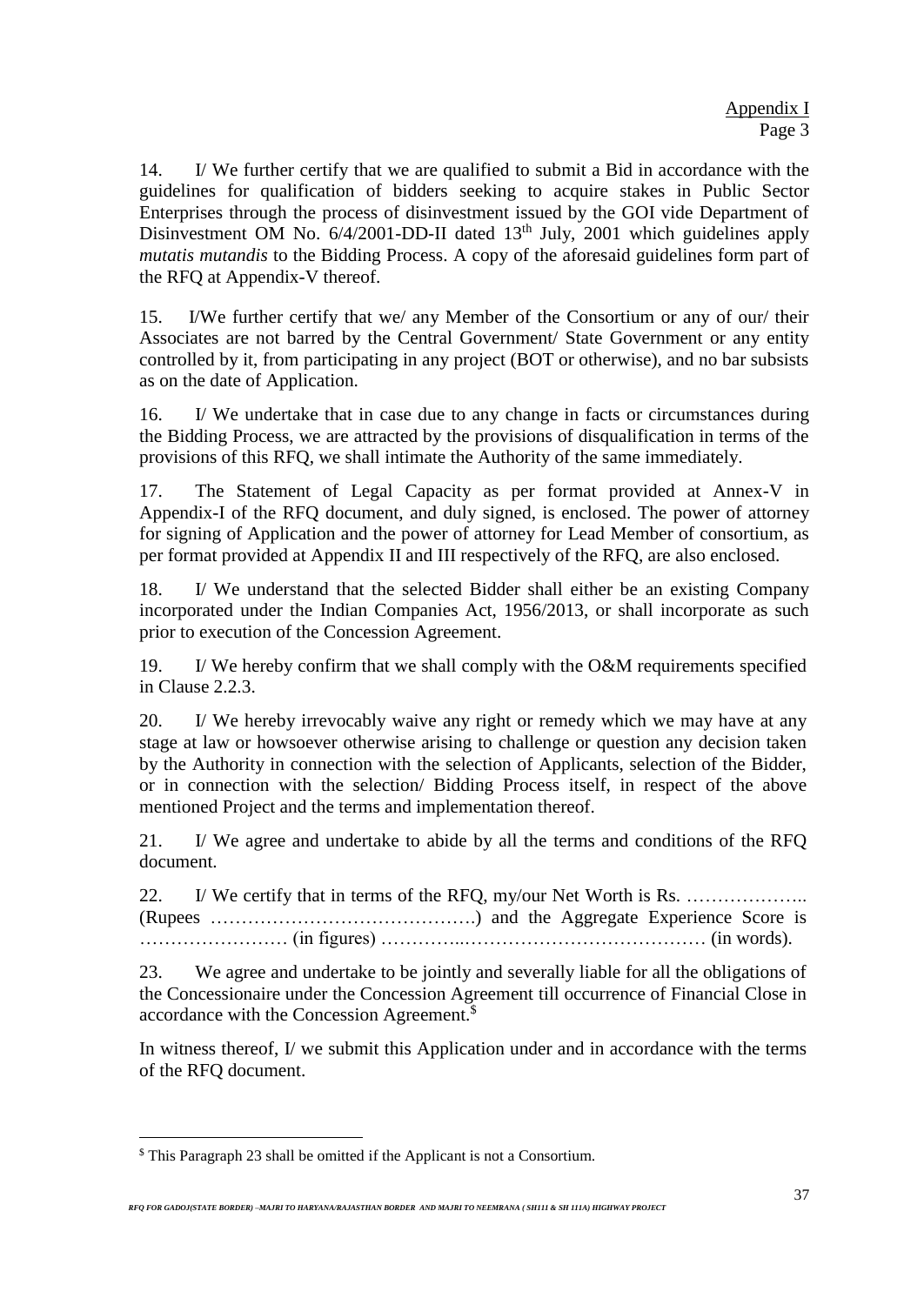Appendix I Page 4

Yours faithfully,

| Date:  | (Signature, name and designation of the Authorised Signatory) |
|--------|---------------------------------------------------------------|
| Place: | Name and seal of the Applicant/Lead Member                    |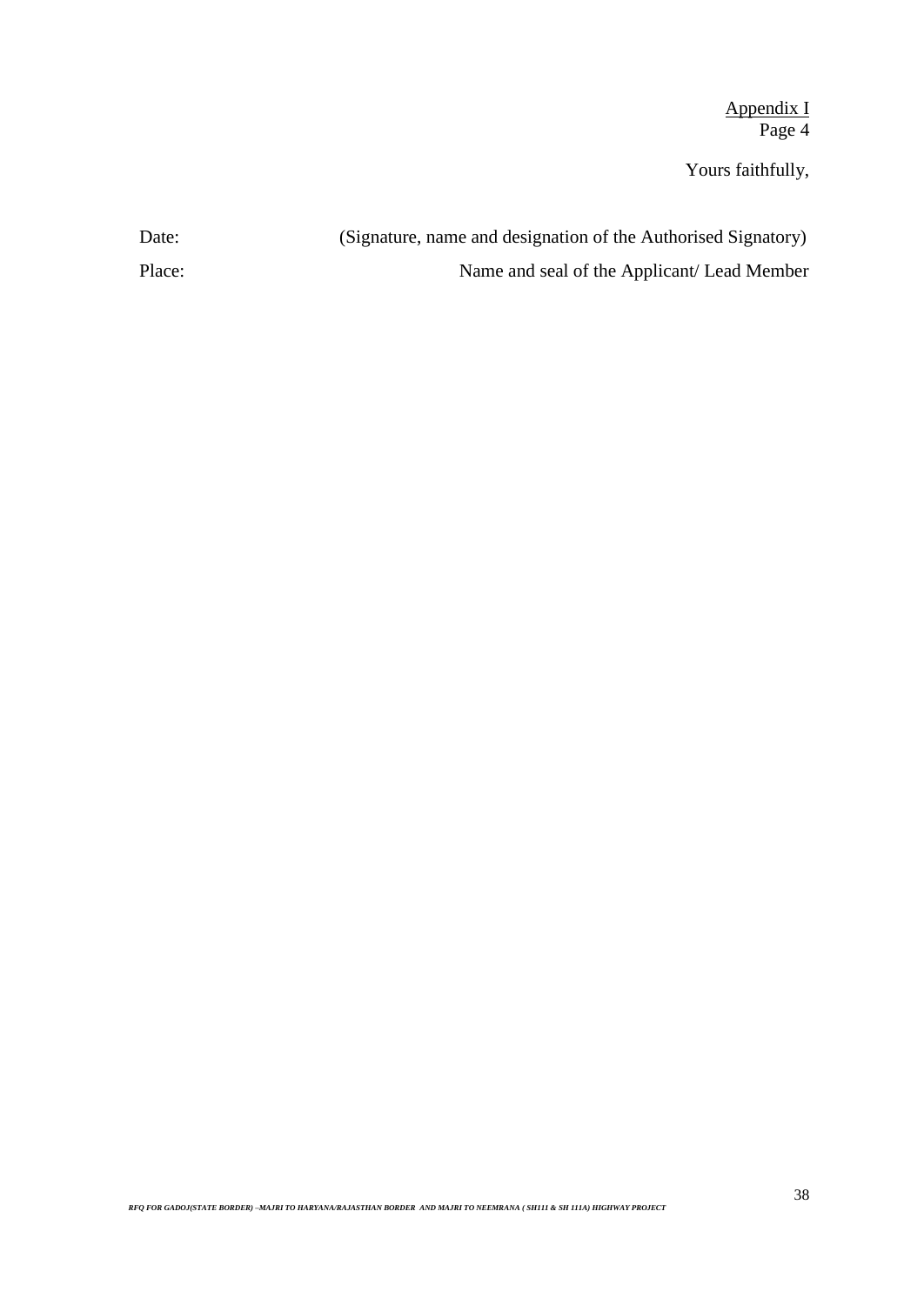## Appendix I Annex-I

#### ANNEX-I

# **Particulars of the Applicant**

- 1. (a) Name:
	- (b) Country of incorporation:
	- (c) Address of the corporate headquarters and its branch office(s), if any, in India:
	- (d) Date of incorporation and/ or commencement of business:
- 2. Brief description of the Company including details of its main lines of business and proposed role and responsibilities in this Project:
- 3. Particulars of individual(s) who will serve as the point of contact/ communication for the Applicant:
	- (a) Name:
	- (b) Designation:
	- (c) Company:
	- (d) Address:
	- (e) Telephone Number:
	- (f) E-Mail Address:
- 4. Particulars of the Authorised Signatory of the Applicant:
	- (a) Name:
	- (b) Designation:
	- (c) Address:
	- (d) Phone Number:
- 5. In case of a Consortium:
	- (a) The information above (1-4) should be provided for all the Members of the Consortium.
	- (b) A copy of the Jt. Bidding Agreement, as envisaged in Clause  $2.2.6(g)$ should be attached to the Application.
	- (c) Information regarding the role of each Member should be provided as per table below: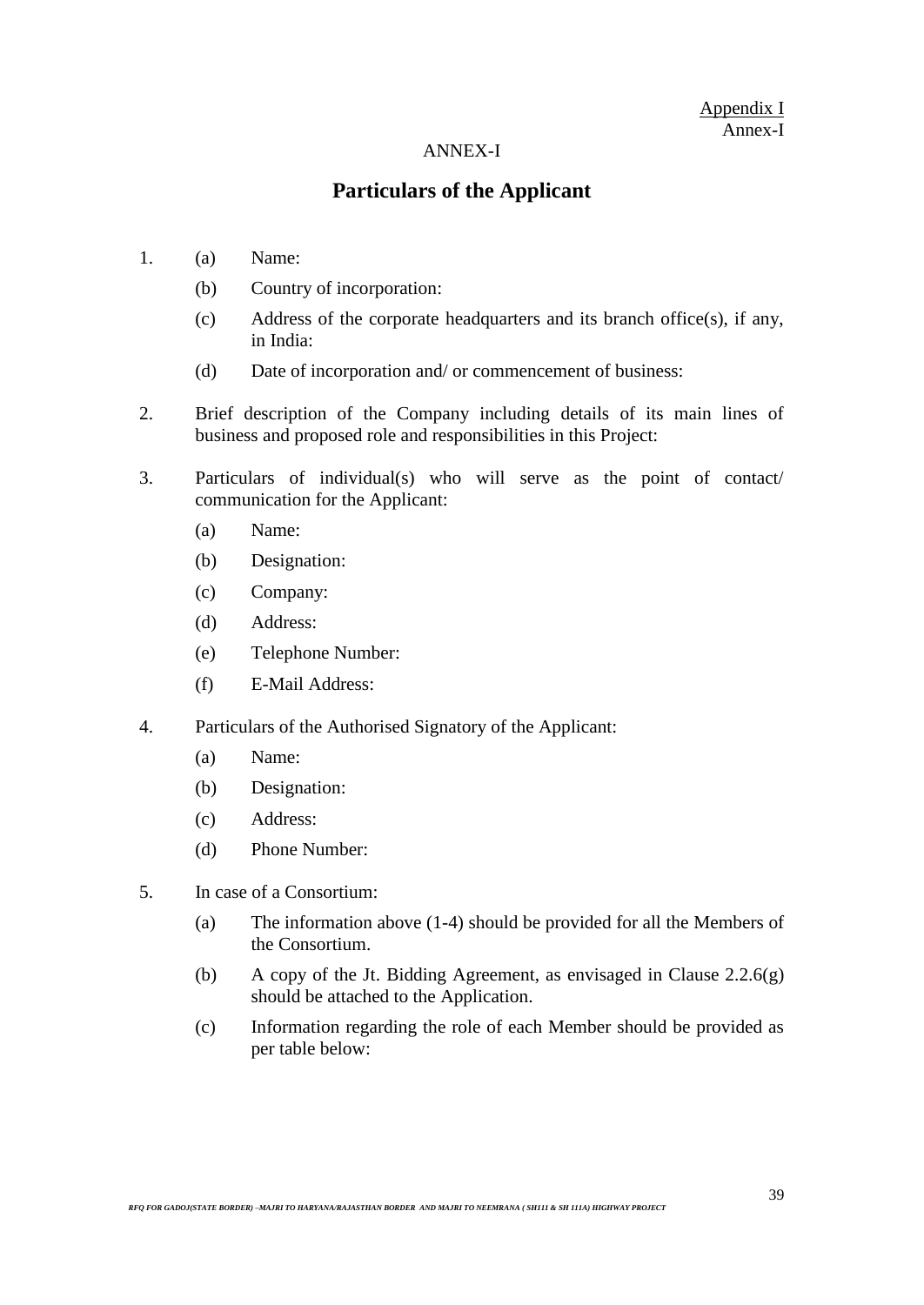| SI. | <b>Name of Member</b> | $\text{Role}^{\$}$ | Percentage of equity in the |
|-----|-----------------------|--------------------|-----------------------------|
| No. |                       |                    | Consortium <sup>\$\$</sup>  |
|     |                       |                    |                             |
|     |                       |                    |                             |
|     |                       |                    |                             |
|     |                       |                    |                             |

 $\frac{\sqrt[5]{8}}{10}$  The role of each Member, as may be determined by the Applicant, should be indicated in accordance with Clause 2.2.6 (d) and instruction 4 at Annex-IV.

\$\$The percentage of equity should be in accordance with Clause 2.2.6 (a), (c) and (g).

6. The following information shall also be provided for the Applicant, including each Member of the Consortium:

| No. | <b>Criteria</b>                                                                                                                                                                                                                                                      | Yes | $\bf No$ |
|-----|----------------------------------------------------------------------------------------------------------------------------------------------------------------------------------------------------------------------------------------------------------------------|-----|----------|
| 1.  | Has the Applicant/ constituent of the Consortium<br>been barred by the Central/ State Government, or any<br>entity controlled by it, from participating in any<br>project (BOT or otherwise)?                                                                        |     |          |
| 2.  | If the answer to 1 is yes, does the bar subsist as on<br>the date of Application?                                                                                                                                                                                    |     |          |
| 3.  | Has the Applicant/ constituent of the Consortium<br>paid liquidated damages of more than 5% of the<br>contract value in a contract due to delay or has been<br>penalised due to any other reason in relation to<br>execution of a contract, in the last three years? |     |          |

**Name of Applicant/ member of Consortium:**

7. A statement by the Applicant and each of the Members of its Consortium (where applicable) or any of their Associates disclosing material nonperformance or contractual non-compliance in past projects, contractual disputes and litigation/ arbitration in the recent past is given below (Attach extra sheets, if necessary):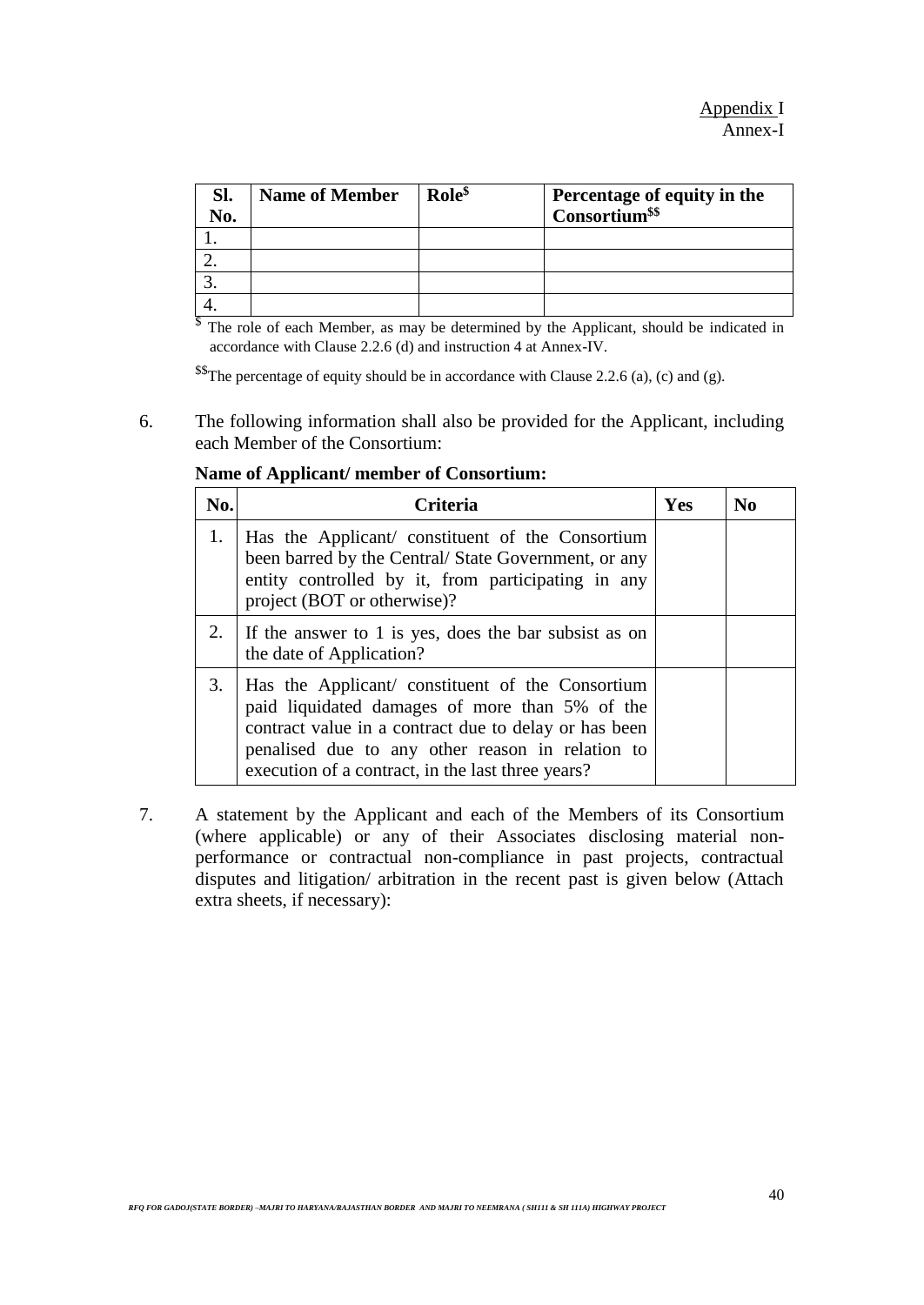Appendix I Annex-II

# ANNEX-II

# **Technical Capacity of the Applicant@**

(*Refer to Clauses 2.2.2(A), 3.2 and 3.3 of the RFQ*)

| <b>Applicant</b>  | <b>Member</b>     | <b>Project</b>     | Cate-            | $\mathbf{Experiment}$                  | <b>Experience</b> |                                     |     |
|-------------------|-------------------|--------------------|------------------|----------------------------------------|-------------------|-------------------------------------|-----|
| type <sup>#</sup> | Code <sup>Y</sup> | Code <sup>yy</sup> | $gory^{\$}$      | (Equivalent Rs. crore) <sup>\$\$</sup> | Scoreff           |                                     |     |
|                   |                   |                    |                  | Payments                               | Payments          | Revenues                            |     |
|                   |                   |                    |                  | made/                                  | made for          | appropriated                        |     |
|                   |                   |                    |                  | received for developme                 |                   | from                                |     |
|                   |                   |                    |                  | construction                           | nt of             | Eligible                            |     |
|                   |                   |                    |                  | of Eligible                            | Eligible          | Projects in                         |     |
|                   |                   |                    |                  | Projects in                            |                   | Projects in Categories 1            |     |
|                   |                   |                    |                  | Categories 3 Categories                |                   | and 2                               |     |
|                   |                   |                    | and 4<br>1 and 2 |                                        |                   |                                     |     |
| (1)               | (2)               | (3)                | (4)              | (5)                                    | (6)               | (7)                                 | (8) |
| Single            |                   | a                  |                  |                                        |                   |                                     |     |
| entity            |                   | $\mathbf b$        |                  |                                        |                   |                                     |     |
| Applicant         |                   | $\mathbf{C}$       |                  |                                        |                   |                                     |     |
|                   |                   | $\mathbf d$        |                  |                                        |                   |                                     |     |
| Consortium        |                   | 1a                 |                  |                                        |                   |                                     |     |
| Member 1          |                   | 1 <sub>b</sub>     |                  |                                        |                   |                                     |     |
|                   |                   | 1c                 |                  |                                        |                   |                                     |     |
|                   |                   | 1 <sub>d</sub>     |                  |                                        |                   |                                     |     |
| Consortium        |                   | 2a                 |                  |                                        |                   |                                     |     |
| Member 2          |                   | 2 <sub>b</sub>     |                  |                                        |                   |                                     |     |
|                   |                   | 2c                 |                  |                                        |                   |                                     |     |
|                   |                   | 2d                 |                  |                                        |                   |                                     |     |
| Consortium        |                   | 3a                 |                  |                                        |                   |                                     |     |
| Member 3          |                   | 3 <sub>b</sub>     |                  |                                        |                   |                                     |     |
|                   |                   | 3c                 |                  |                                        |                   |                                     |     |
|                   |                   | 3d                 |                  |                                        |                   |                                     |     |
| Consortium        |                   | 4a                 |                  |                                        |                   |                                     |     |
| Member 4          |                   | 4 <sub>b</sub>     |                  |                                        |                   |                                     |     |
|                   |                   | 4c                 |                  |                                        |                   |                                     |     |
|                   |                   | 4d                 |                  |                                        |                   |                                     |     |
|                   |                   |                    |                  |                                        |                   | <b>Aggregate Experience Score =</b> |     |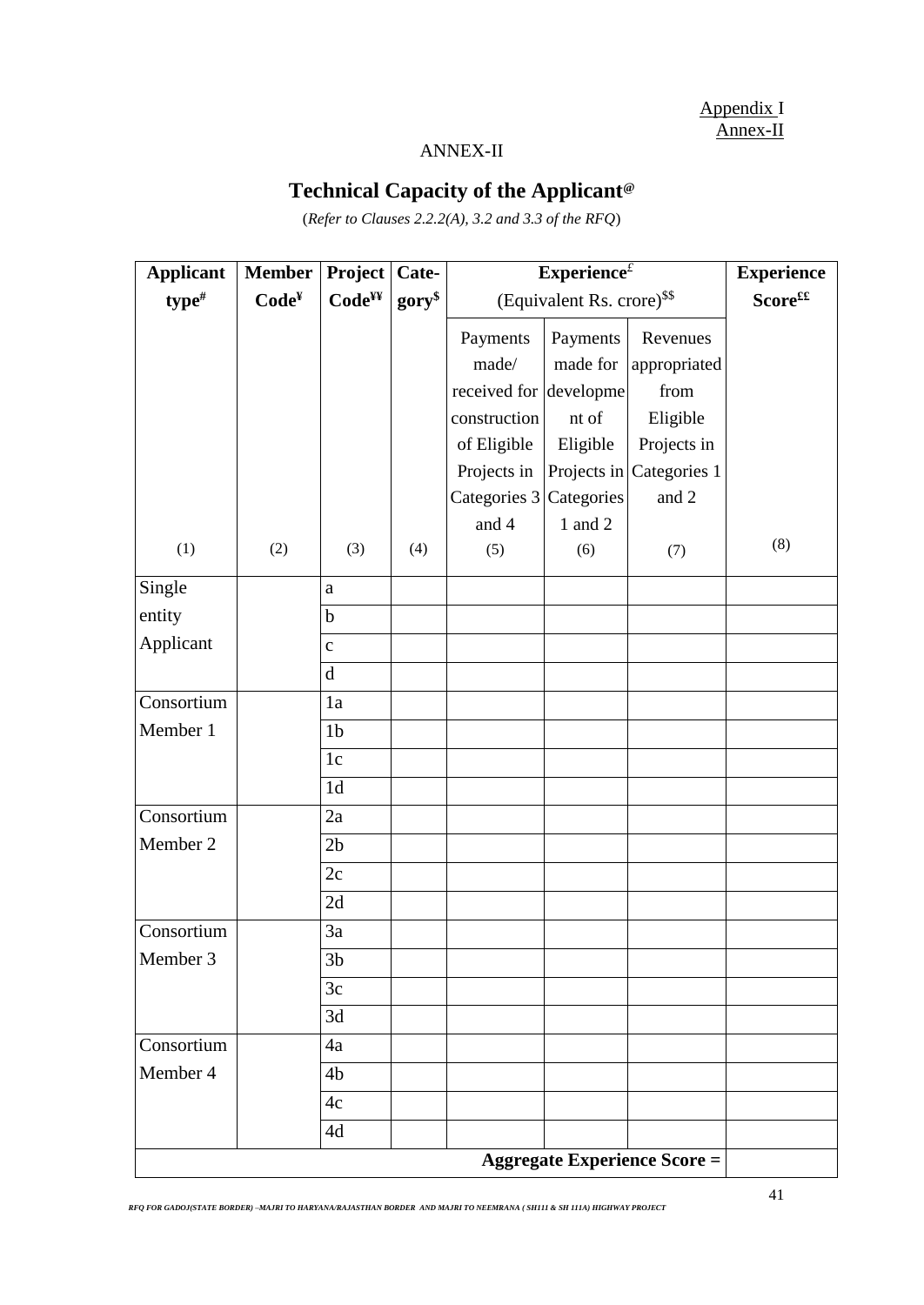*@ Provide details of only those projects that have been undertaken by the Applicant under its own name and/ or by an Associate specified in Clause 2.2.9 and/ or by a project company eligible under Clause 3.2.3(b). In case of Categories 1 and 2, include only those projects which have an estimated capital cost exceeding the amount specified in Clause 3.2.3(c) and for Categories 3 and 4, include only those projects where the payments made/received exceed the amount specified in Clause 3.2.4. In case the Application Due Date falls within 3 (three) months of the close of the latest financial year, refer to Clause 2.2.12.*

*#An Applicant consisting of a single entity should fill in details as per the row titled Single entity Applicant and ignore the rows titled Consortium Member. In case of a Consortium, the row titled Single entity Applicant may be ignored. In case credit is claimed for an Associate, necessary evidence to establish the relationship of the Applicant with such Associate, in terms of Clause 2.2.9, shall be provided.*

*¥Member Code shall indicate NA for Not Applicable in case of a single entity Applicant. For other Members, the following abbreviations are suggested viz. LM means Lead Member, TM means Technical Member, FM means Financial Member, OMM means Operation & Maintenance Member, OM means Other Member.* 

¥¥*Refer Annex-IV of this Appendix-I. Add more rows if necessary.* 

*\$ Refer Clause 3.2.1.*

*£ In the case of Eligible Projects in Categories 1 and 2, the figures in columns 6 and 7 may be added for computing the Experience Score of the respective projects. In the case of Categories 3 and 4, construction shall not include supply of goods or equipment except when such goods or equipment form part of a turn-key construction contract/ EPC contract for the project. In no case shall the cost of land be included while computing the Experience Score of an Eligible Project.*

*\$\$ For conversion of US Dollars to Rupees, the rate of conversion shall be Rupees 60 (sixty) to a US Dollar. In case of any other currency, the same shall first be converted to US Dollars as on the date 60 (sixty) days prior to the Application Due Date, and the amount so derived in US Dollars shall be converted into Rupees at the aforesaid rate. The conversion rate of such currencies shall be the daily representative exchange rates published by the International Monetary Fund for the relevant date.*

*££Divide the amount in the Experience column by one crore and then multiply the result thereof by the applicable factor set out in Table 3.2.6 to arrive at the Experience Score for each Eligible Project. In the case of an Eligible Project situated in an OECD country, the Experience Score so arrived at shall be further multiplied by 0.5, in accordance with the provisions of Clause 3.2.7, and the product thereof shall be the Experience Score for such Eligible Projects.*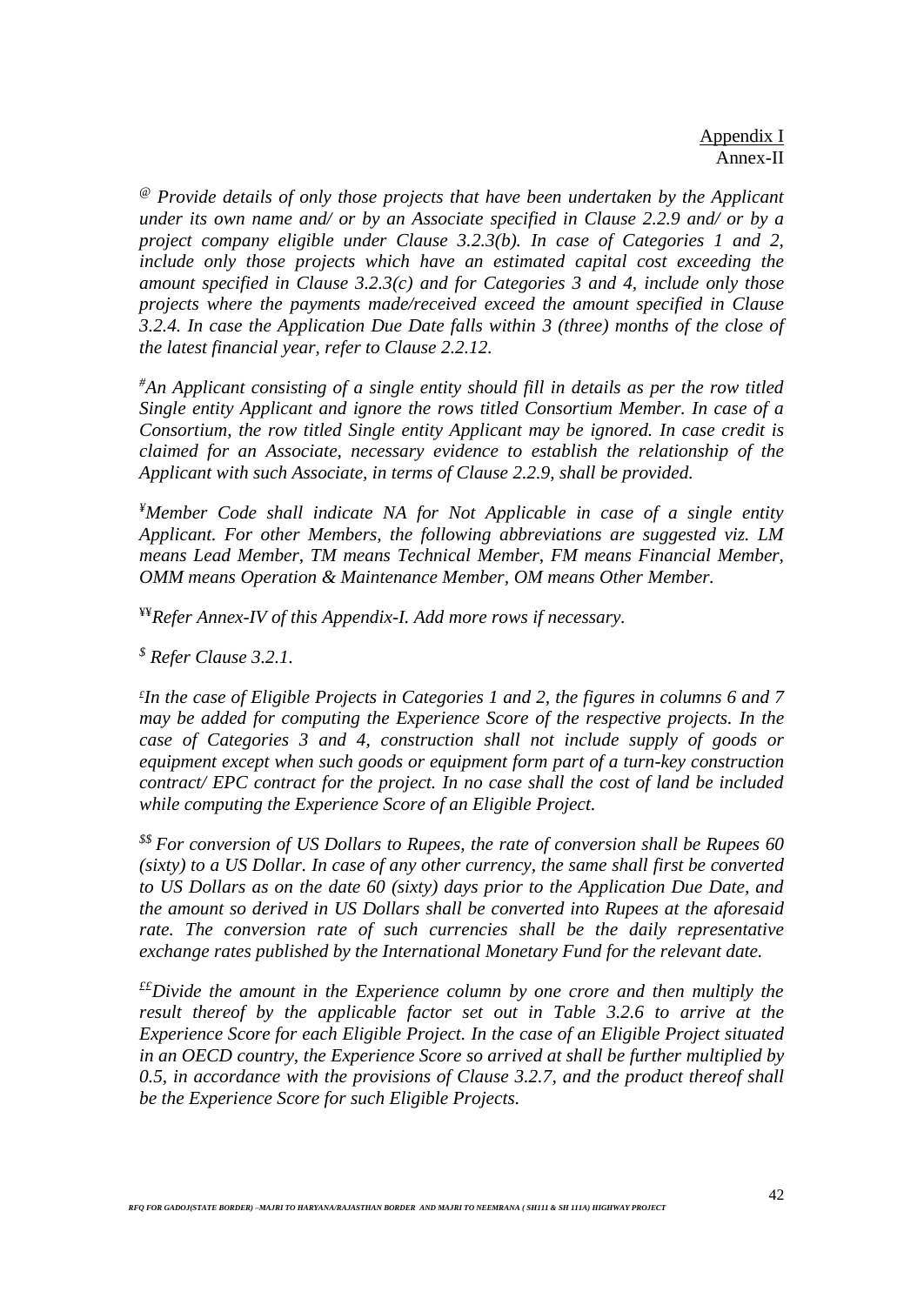Appendix I Annex-III

#### ANNEX-III

# **Financial Capacity of the Applicant**

(*Refer to Clauses 2.2.2(B), 2.2.4 (ii) and 3.4 of the RFQ*)

| <b>Applicant</b> | <b>Member</b>     |      | <b>Net Cash Accruals</b>                                                                                                                                        |  |  |  |      |  |  |  |  |  |  |  |  |  |
|------------------|-------------------|------|-----------------------------------------------------------------------------------------------------------------------------------------------------------------|--|--|--|------|--|--|--|--|--|--|--|--|--|
| type \$\$        | Code <sup>f</sup> |      | Worth <sup>££</sup><br>Year<br>Year<br>Year<br>Year<br>5<br>$\mathbf{3}$<br>$\boldsymbol{2}$<br>$\overline{\mathbf{4}}$<br>1<br>(3)<br>(4)<br>(5)<br>(6)<br>(7) |  |  |  |      |  |  |  |  |  |  |  |  |  |
|                  |                   | Year |                                                                                                                                                                 |  |  |  | Year |  |  |  |  |  |  |  |  |  |
|                  |                   |      |                                                                                                                                                                 |  |  |  | 1    |  |  |  |  |  |  |  |  |  |
| (1)              | (2)               |      |                                                                                                                                                                 |  |  |  | (8)  |  |  |  |  |  |  |  |  |  |
| Single entity    |                   |      |                                                                                                                                                                 |  |  |  |      |  |  |  |  |  |  |  |  |  |
| Applicant        |                   |      |                                                                                                                                                                 |  |  |  |      |  |  |  |  |  |  |  |  |  |
|                  |                   |      |                                                                                                                                                                 |  |  |  |      |  |  |  |  |  |  |  |  |  |
| Consortium       |                   |      |                                                                                                                                                                 |  |  |  |      |  |  |  |  |  |  |  |  |  |
| Member 1         |                   |      |                                                                                                                                                                 |  |  |  |      |  |  |  |  |  |  |  |  |  |
|                  |                   |      |                                                                                                                                                                 |  |  |  |      |  |  |  |  |  |  |  |  |  |
| Consortium       |                   |      |                                                                                                                                                                 |  |  |  |      |  |  |  |  |  |  |  |  |  |
| Member 2         |                   |      |                                                                                                                                                                 |  |  |  |      |  |  |  |  |  |  |  |  |  |
|                  |                   |      |                                                                                                                                                                 |  |  |  |      |  |  |  |  |  |  |  |  |  |
| Consortium       |                   |      |                                                                                                                                                                 |  |  |  |      |  |  |  |  |  |  |  |  |  |
| Member 3         |                   |      |                                                                                                                                                                 |  |  |  |      |  |  |  |  |  |  |  |  |  |
|                  |                   |      |                                                                                                                                                                 |  |  |  |      |  |  |  |  |  |  |  |  |  |
| Consortium       |                   |      |                                                                                                                                                                 |  |  |  |      |  |  |  |  |  |  |  |  |  |
| Member 4         |                   |      |                                                                                                                                                                 |  |  |  |      |  |  |  |  |  |  |  |  |  |
| <b>TOTAL</b>     |                   |      |                                                                                                                                                                 |  |  |  |      |  |  |  |  |  |  |  |  |  |

**(In Rs. crore \$ )**

#### **Name & address of Applicant's Bankers:**

\$For conversion of other currencies into rupees, see notes below Annex-II of Appendix-I.

**\$\$**An Applicant consisting of a single entity should fill in details as per the row titled Single entity Applicant and ignore the rows titled Consortium Members. In case of a Consortium, row titled Single entity Applicant may be ignored.

**£**For Member Code, see instruction 4 at Annex-IV of this Appendix-I.

**££**The Applicant should provide details of its own Financial Capacity or of an Associate specified in Clause 2.2.9.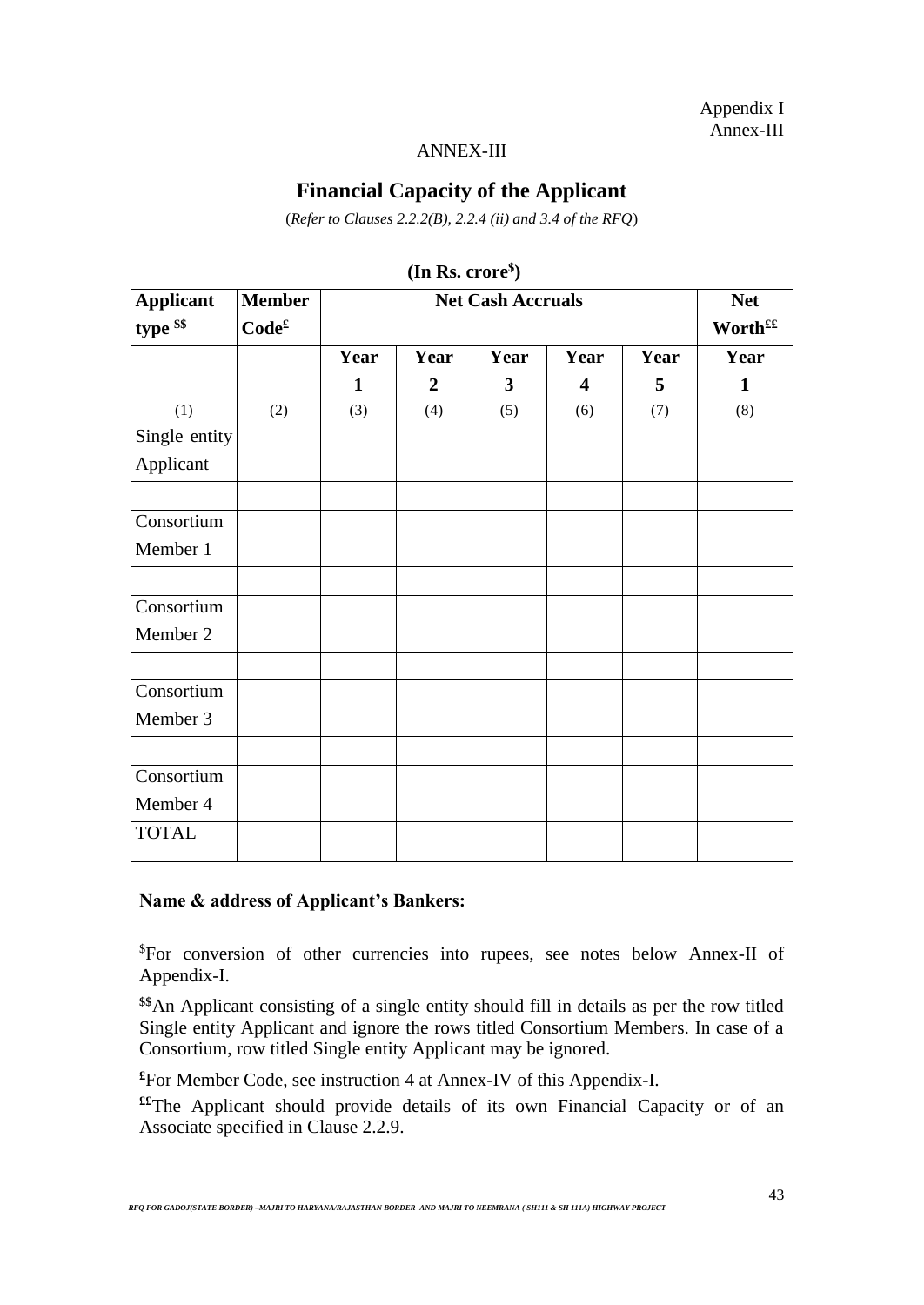#### **Instructions:**

- 1. The Applicant/ its constituent Consortium Members shall attach copies of the balance sheets, financial statements and Annual Reports for 5 (five) years preceding the Application Due Date. The financial statements shall:
	- (a) reflect the financial situation of the Applicant or Consortium Members and its/ their Associates where the Applicant is relying on its Associate's financials;
	- (b) be audited by a statutory auditor;
	- (c) be complete, including all notes to the financial statements; and
	- (d) correspond to accounting periods already completed and audited (no statements for partial periods shall be requested or accepted).
- 2. Net Cash Accruals shall mean Profit After Tax + Depreciation.
- 3. Net Worth shall mean (Subscribed and Paid-up Equity + Reserves) less (Revaluation reserves + miscellaneous expenditure not written off + reserves not available for distribution to equity shareholders).
- 4. Year 1 will be the latest completed financial year, preceding the bidding. Year 2 shall be the year immediately preceding Year 1 and so on. In case the Application Due Date falls within 3 (three) months of the close of the latest financial year, refer to Clause 2.2.12.
- 5. In the case of a Consortium, a copy of the Jt. Bidding Agreement shall be submitted in accordance with Clause 2.2.6 (g) of the RFQ document.
- 6. The Applicant shall provide an Auditor's Certificate specifying the Net Worth of the Applicant and also specifying the methodology adopted for calculating such Net Worth in accordance with Clause 2.2.4 (ii) of the RFQ document.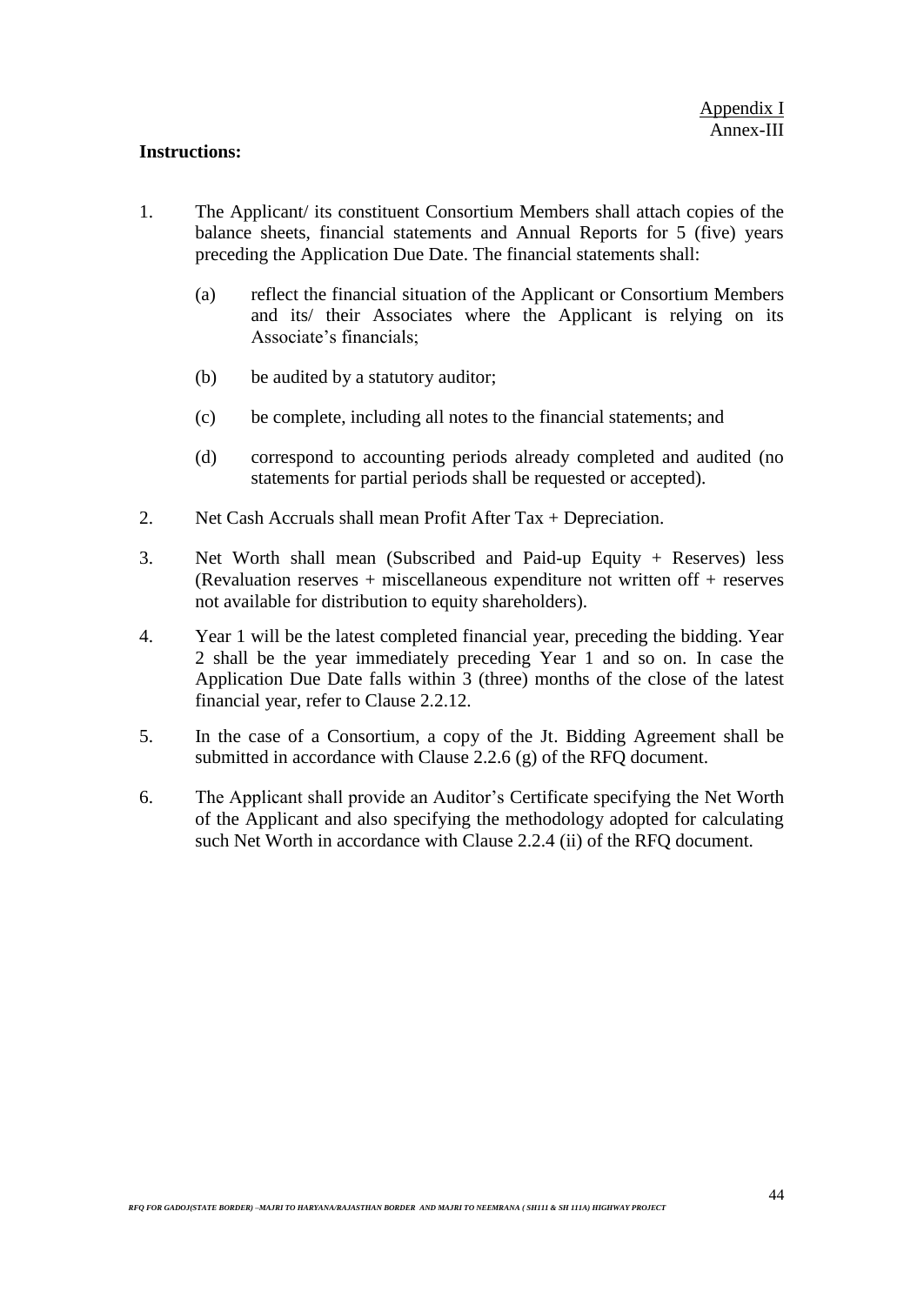Appendix I Annex-IV

#### ANNEX-IV

# **Details of Eligible Projects**

(*Refer to Clauses 2.2.2(A), 3.2 and 3.3 of the RFQ*)

| <b>Project Code:</b>           |                    | <b>Member Code:</b>               |
|--------------------------------|--------------------|-----------------------------------|
| <b>Item</b>                    | <b>Refer</b>       | <b>Particulars of the Project</b> |
|                                | <b>Instruction</b> |                                   |
| (1)                            | (2)                | (3)                               |
| Title & nature of the project  |                    |                                   |
| Category                       | $\overline{5}$     |                                   |
| Year-wise (a) payments         | 6                  |                                   |
| received/ made for             |                    |                                   |
| construction, (b) payments     |                    |                                   |
| made for development of        |                    |                                   |
| PPP projects and/ or (c)       |                    |                                   |
| revenues appropriated          |                    |                                   |
| Entity for which the project   | $\overline{7}$     |                                   |
| was constructed/developed      |                    |                                   |
| Location                       |                    |                                   |
| Project cost                   | 8                  |                                   |
| Date of commencement of        |                    |                                   |
| project/contract               |                    |                                   |
| Date of completion/            | 9                  |                                   |
| commissioning                  |                    |                                   |
| Equity shareholding            | 10                 |                                   |
| (with period during which      |                    |                                   |
| equity was held)               |                    |                                   |
| Whether credit is being taken  | 15                 |                                   |
| for the Eligible Experience of |                    |                                   |
| an Associate (Yes/No)          |                    |                                   |

## **Instructions:**

1. Applicants are expected to provide information in respect of each Eligible Project in this Annex. The projects cited must comply with the eligibility criteria specified in Clause 3.2.3 and 3.2.4 of the RFQ, as the case may be. Information provided in this section is intended to serve as a back up for information provided in the Application. Applicants should also refer to the Instructions below.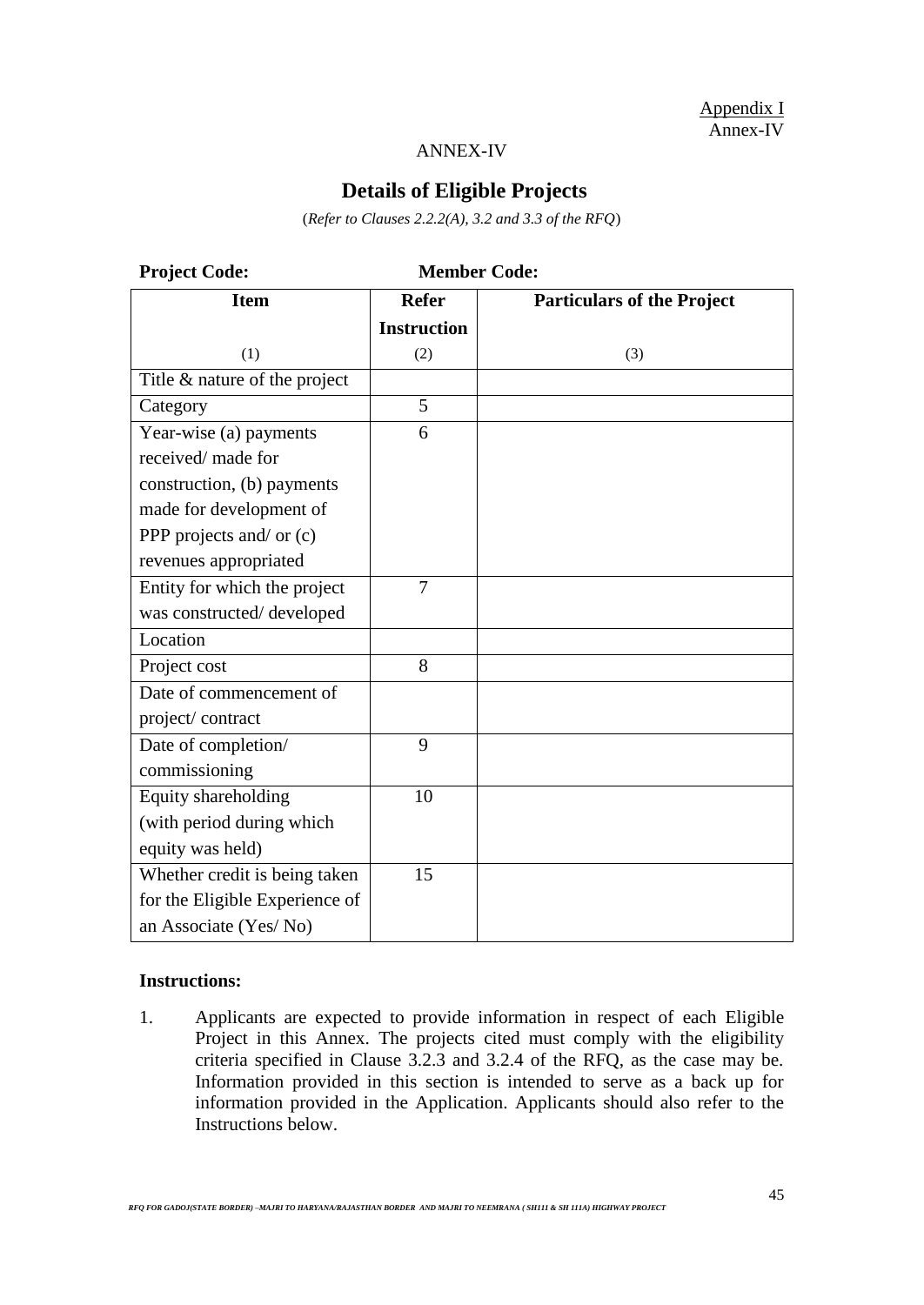- 2. For a single entity Applicant, the Project Codes would be a, b, c, d etc. In case the Applicant is a Consortium then for Member 1, the Project Codes would be 1a, 1b, 1c, 1d etc., for Member 2 the Project Codes shall be 2a, 2b, 2c, 2d etc., and so on.
- 3. A separate sheet should be filled for each Eligible Project.
- 4. Member Code shall indicate NA for Not Applicable in case of a single entity Applicant. For other Members, the following abbreviations are suggested viz. LM means Lead Member, TM means Technical Member, FM means Financial Member, OMM means Operation & Maintenance Member; and OM means Other Member. In case the Eligible Project relates to an Associate of the Applicant or its Member, write "Associate" along with Member Code.
- 5. Refer to Clause 3.2.1 of the RFQ for category number.
- 6. The total payments received/ made and/or revenues appropriated for each Eligible Project are to be stated in Annex-II of this Appendix-I. The figures to be provided here should indicate the break-up for the past 5 (five) financial years. Year 1 refers to the financial year immediately preceding the Application Due Date; Year 2 refers to the year before Year 1, Year 3 refers to the year before Year 2, and so on (Refer Clause 2.2.12). For Categories 1 and 2, expenditure on development of the project and/or revenues appropriated, as the case may be, should be provided, but only in respect of projects having an estimated capital cost exceeding the amount specified in Clause 3.2.3(c). In case of Categories 3 and 4, payments made/ received only in respect of construction should be provided, but only if the amount paid/received exceeds the minimum specified in Clause 3.2.4. Payment for construction works should only include capital expenditure, and should not include expenditure on repairs and maintenance.
- 7. In case of projects in Categories 1 and 2, particulars such as name, address and contact details of owner/ Authority/ Agency (i.e. concession grantor, counter party to PPA, etc.) may be provided. In case of projects in Categories 3 and 4, similar particulars of the client need to be provided.
- 8. Provide the estimated capital cost of the Eligible Project. Refer to Clauses 3.2.3 and 3.2.4
- 9. For Categories 1 and 2, the date of commissioning of the project, upon completion, should be indicated. In case of Categories 3 and 4, date of completion of construction should be indicated. In the case of projects under construction, the likely date of completion or commissioning, as the case may be, shall be indicated.
- 10. For Categories 1 and 2, the equity shareholding of the Applicant, in the company owning the Eligible Project, held continuously during the period for which Eligible Experience is claimed, needs to be given (Refer Clause 3.2.3).
- 11. Experience for any activity relating to an Eligible Project shall not be claimed by two or more Members of the Consortium. In other words, no double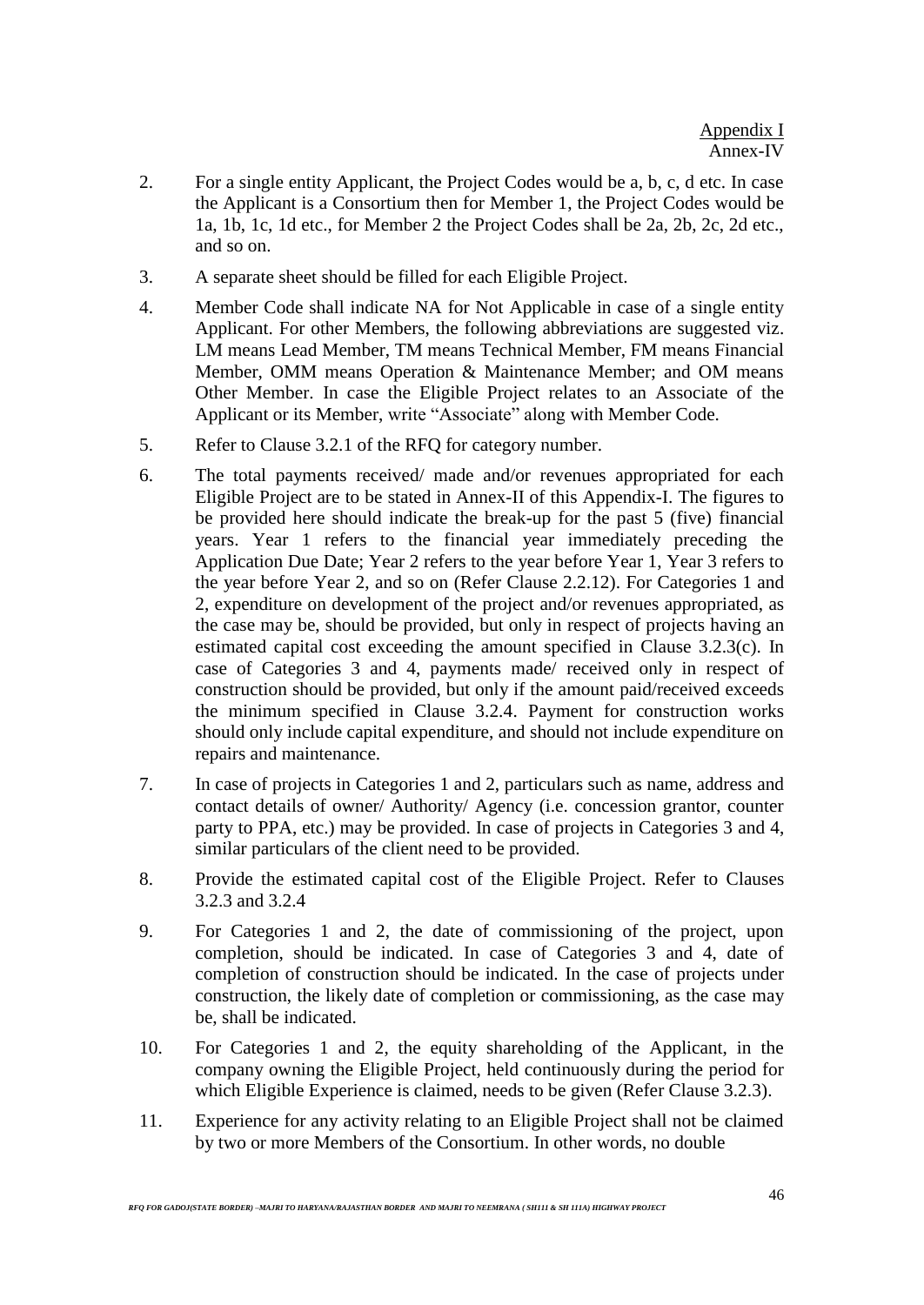counting by a consortium in respect of the same experience shall be permitted in any manner whatsoever.

- 12. Certificate from the Applicant's statutory auditor<sup>\$</sup> or its respective clients must be furnished as per formats below for each Eligible Project. In jurisdictions that do not have statutory auditors, the auditors who audit the annual accounts of the Applicant/ Member/Associate may provide the requisite certification.
- 13. If the Applicant is claiming experience under Categories 1 &  $2^{\xi}$ , it should provide a certificate from the statutory auditor of the Applicant, or its Associate, in the format below:

#### **Certificate from the Statutory Auditor regarding PPP projects**

Based on its books of accounts and other published information authenticated by it, this is to certify that …………………….. *(name of the Applicant/Member/Associate)*  is/ was an equity shareholder in ……………….. *(title of the project company)* and holds/ held Rs. ……… cr. (Rupees ………………………….. crore) of equity (which constitutes ........%  $\epsilon$  of the total paid up and subscribed equity capital) of the project company from …………... *(date)* to …………….. *(date)¥ .* The project was/is likely to be commissioned on ……………. *(date of commissioning of the project)*.

We further certify that the total estimated capital cost of the project is Rs. ……… cr. (Rupees …………………crore), of which Rs. ……… cr. (Rupees …………… crore) of capital expenditure was incurred during the past five financial years as per yearwise details noted below:

……………………… ……………………………

We also certify that the eligible annual revenues collected and appropriated by the aforesaid project company in terms of Clauses 3.2.1 and 3.2.3 (d) of the RFQ during the past five financial years were Rs. ……… cr. as per year-wise details noted below:

……………………… ……………………… Name of the audit firm: Seal of the audit firm: (Signature, name and designation) Date: of the authorised signatory)

 $\overline{a}$ 

*RFQ FOR GADOJ(STATE BORDER) –MAJRI TO HARYANA/RAJASTHAN BORDER AND MAJRI TO NEEMRANA ( SH111 & SH 111A) HIGHWAY PROJECT*

<sup>&</sup>lt;sup>§</sup> In case duly certified audited annual financial statements containing the requisite details are provided, a separate certification by statutory auditors would not be necessary.

 $E$  Refer Clause 3.2.1 of the RFO.

Provide Certificate as per this format only. Attach explanatory notes to the Certificate, if necessary. In jurisdictions that do not have statutory auditors, the firm of auditors which audits the annual accounts of the Applicant or its Associate may provide the certificates required under this RFQ.  $\epsilon$  Refer instruction no. 10 in this Annex-IV.

<sup>¥</sup> In case the project is owned by the Applicant company, this language may be suitably modified to read: "It is certified that …………….. (name of Applicant) constructed and/ or owned the …………. (name of project) from  $\ldots$   $\ldots$   $\ldots$   $\ldots$   $\ldots$   $\ldots$   $\ldots$   $\ldots$   $\ldots$   $\ldots$   $\ldots$   $\ldots$   $\ldots$   $\ldots$   $\ldots$   $\ldots$   $\ldots$   $\ldots$   $\ldots$   $\ldots$   $\ldots$   $\ldots$   $\ldots$   $\ldots$   $\ldots$   $\ldots$   $\ldots$   $\ldots$   $\ldots$   $\ldots$   $\ldots$   $\ldots$   $\ldots$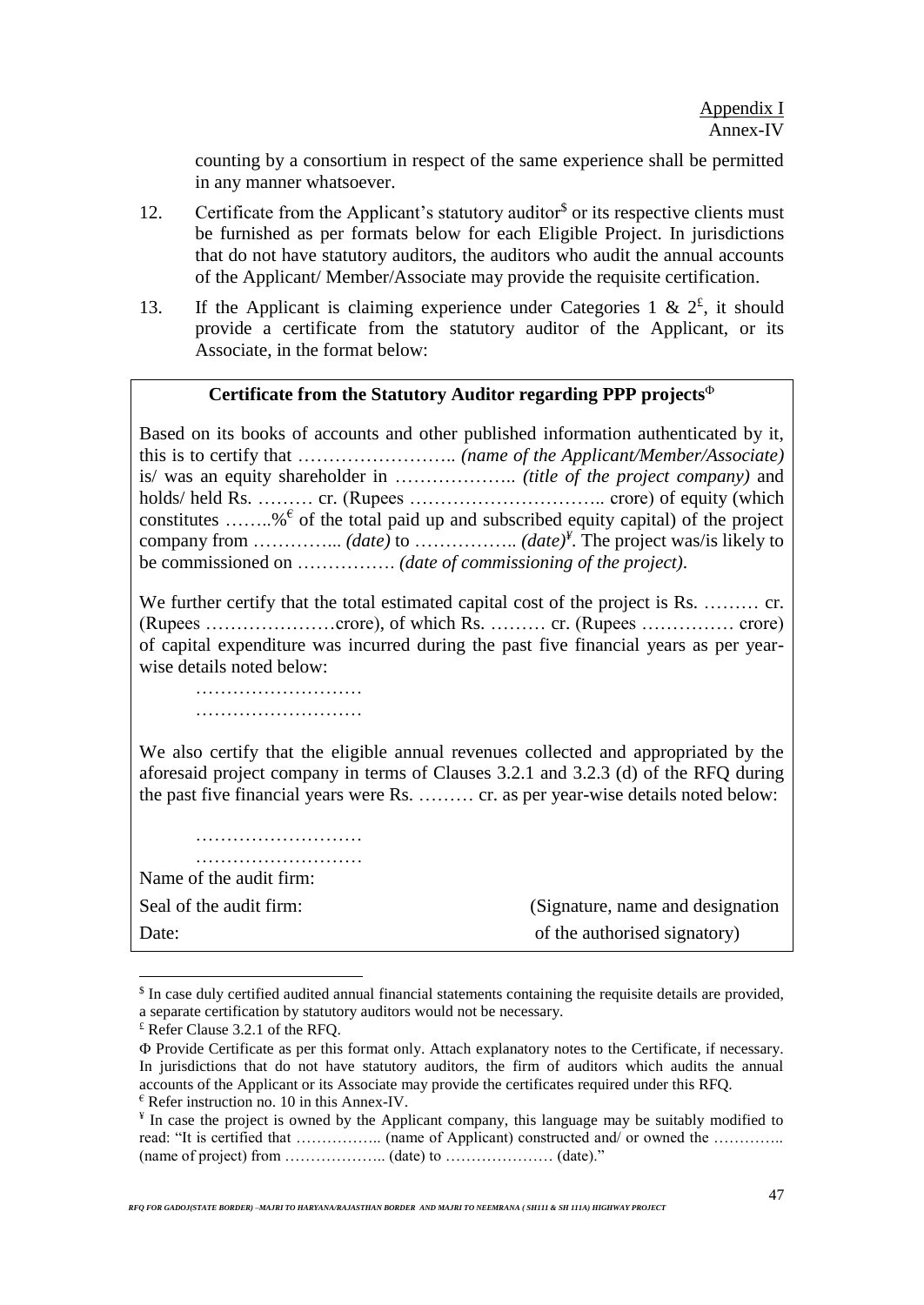14. If the Applicant is claiming experience under Category 3 &  $4^*$ , it should provide a certificate from its statutory auditors or the client in the format below:

## **Certificate from the Statutory Auditor/ Client regarding construction works**

Based on its books of accounts and other published information authenticated by it, {this is to certify that …………………….. *(name of the Applicant/Member/Associate)* was engaged by ……………….. *(title of the project company)* to execute ……………… *(name of project)* for …………………. *(nature of project)}* . The construction of the project commenced on ………….. *(date)* and the project was/ is likely to be commissioned on …………… *(date, if any)*. It is certified that ……………. *(name of the Applicant/ Member/ Associate)* received/paid Rs. ……….. cr. (Rupees …………………………… crore) by way of payment for the aforesaid construction works.

We further certify that the total estimated capital cost of the project is Rs. ...... cr. (Rupees …………………crore), of which the Applicant/Member/Associate received/paid Rs. ……… cr. (Rupees ……………………… crore), in terms of Clauses 3.2.1 and 3.2.4 of the RFQ, during the past five financial years as per yearwise details noted below:

………………………

*{It is further certified that the payments/ receipts indicated above are restricted to the share of the Applicant who undertook these works as a partner or a member of joint venture/ consortium.}*

Name of the audit firm:

 $\overline{a}$ 

Seal of the audit firm: (Signature, name and designation of the Date: authorised signatory).

Refer Clauses 3.2.1 and 3.2.4 of the RFQ.

Provide Certificate as per this format only. Attach explanatory notes to the Certificate, if necessary. In jurisdictions that do not have statutory auditors, the firm of auditors which audits the annual accounts of the Applicant or its Associate may provide the certificates required under this RFQ.

In case the Applicant owned the Eligible Project and engaged a contractor for undertaking the construction works, this language may be modified to read: "this is to certify that …………… (name of Applicant/ Member/ Associate) held 26% or more of the paid up and subscribed share capital in the……………. (name of Project company) when it undertook construction of the ………………. (name of Project) through ………………… (name of the contractor).

This certification should only be provided in case of jobs/ contracts, which are executed as part of a partnership/ joint venture/ consortium. The payments indicated in the certificate should be restricted to the share of Applicant in such partnership/ joint venture/ consortium. This portion may be omitted if the contract did not involve a partnership/ joint venture/ consortium. In case where work is not executed by partnership/ joint venture/ consortium, this paragraph may be deleted.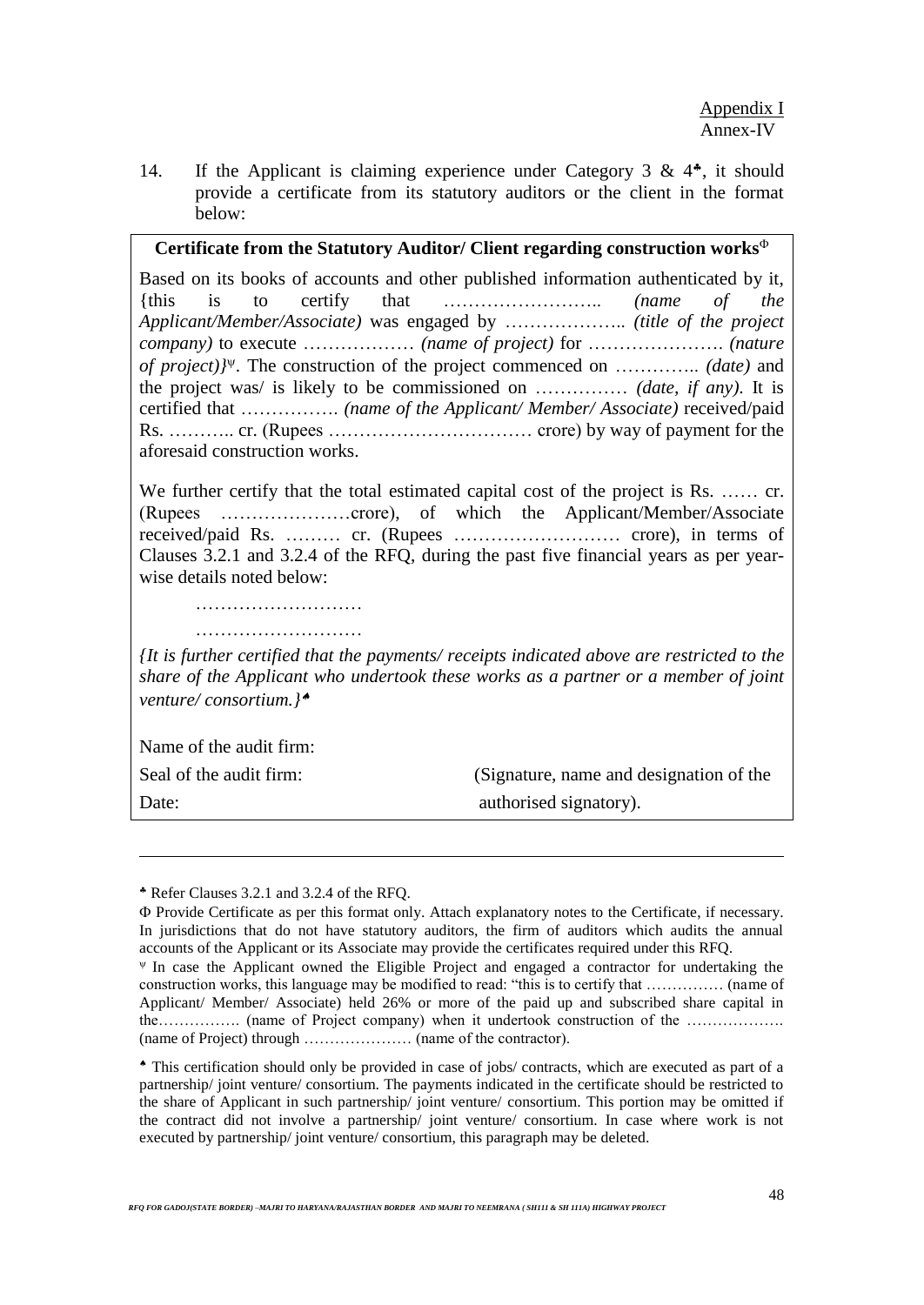15. In the event that credit is being taken for the Eligible Experience of an Associate, as defined in Clause 2.2.9, the Applicant should also provide a certificate in the format below:

# **Certificate from the Statutory Auditor/ Company Secretary regarding Associate\$**

Based on the authenticated record of the Company, this is to certify that more than 50% (fifty per cent) of the subscribed and paid up voting equity of ……………… (*name of the Applicant/ Consortium Member/ Associate*) is held, directly or indirectly£ , by ……………….. (*name of Associate/ Applicant/ Consortium Member*). By virtue of the aforesaid share-holding, the latter exercises control over the former, who is an Associate in terms of Clause 2.2.9 of the RFQ.

A brief description of the said equity held, directly or indirectly, is given below:

{*Describe the share-holding of the Applicant/ Consortium Member and the Associate. In the event the Associate is under common control with the Applicant/ Consortium Member, the relationship may be suitably described and similarly certified herein.*}

Name of the audit firm:

| Seal of the audit firm: | (Signature, name and designation of |
|-------------------------|-------------------------------------|
| Date:                   | the authorised signatory).          |

<sup>§</sup> In the event that the Applicant/ Consortium Member exercises control over an Associate by operation of law, this certificate may be suitably modified and copies of the relevant law may be enclosed and referred to.

 $\epsilon$  In the case of indirect share-holding, the intervening companies in the chain of ownership should also be Associates i.e., the share-holding in each such company should be more than 50% in order to establish that the chain of "control" is not broken.

16. It may be noted that in the absence of any detail in the above certificates, the information would be considered inadequate and could lead to exclusion of the relevant project in computation of Experience Score<sup> $\Theta$ </sup>.

 $\overline{a}$ 

Refer Clause 3.2.6 of the RFQ.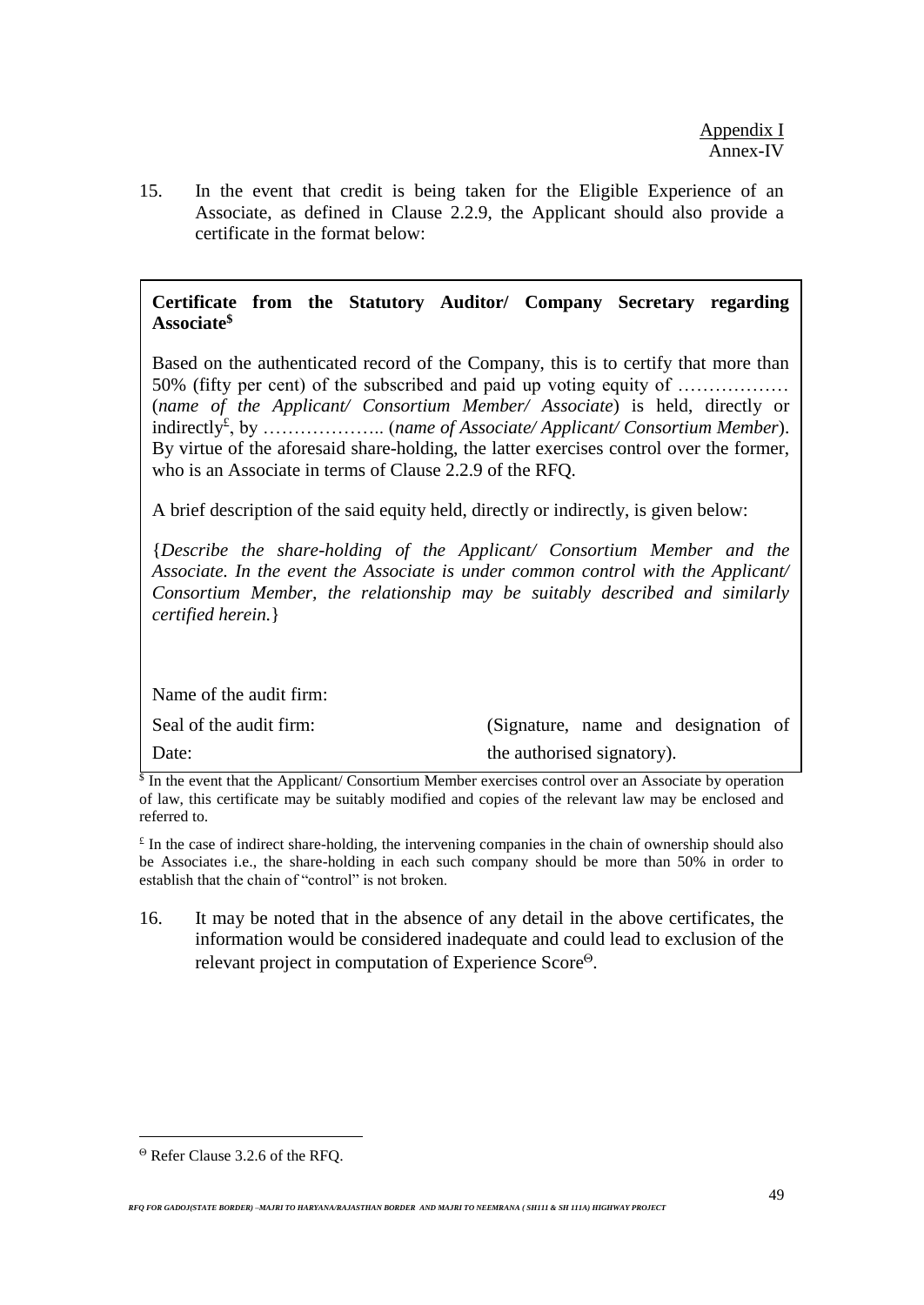## ANNEX-V

# **Statement of Legal Capacity**

*(To be forwarded on the letterhead of the Applicant/ Lead Member of Consortium)*

Ref. Date:

To,

Dear Sir,

We hereby confirm that we/ our members in the Consortium (constitution of which has been described in the Application) satisfy the terms and conditions laid out in the RFQ document.

We have agreed that …………………… (insert member's name) will act as the Lead Member of our consortium. \$

We have agreed that ………………….. (insert individual's name) will act as our representative/ will act as the representative of the consortium on its behalf<sup>\$</sup> and has been duly authorized to submit the RFQ. Further, the authorised signatory is vested with requisite powers to furnish such letter and authenticate the same.

Thanking you,

 $\overline{a}$ 

Yours faithfully,

(Signature, name and designation of the authorised signatory)

For and on behalf of <u>manual contract</u>

<sup>\$</sup> Please strike out whichever is not applicable*.*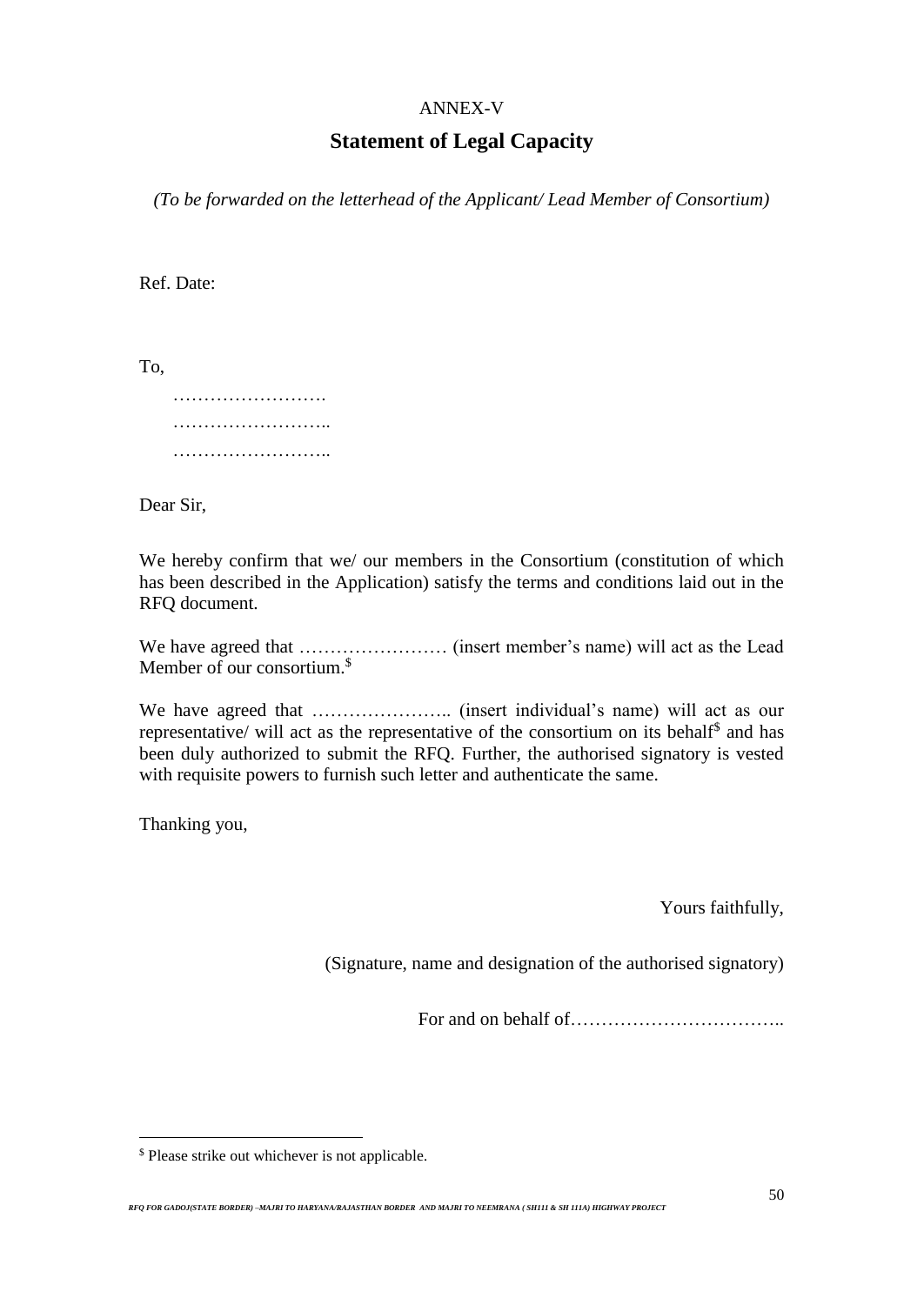## APPENDIX-II

## **Power of Attorney for signing of Application and Bid<sup>§</sup>**

*(Refer Clause 2.2.5)*

Know all men by these presents, We…………………………………………….. (name of the firm and address of the registered office) do hereby irrevocably constitute, nominate, appoint and authorise Mr/ Ms (name), …………………… son/daughter/wife of ……………………………… and presently residing at …………………., who is presently employed with us/ the Lead Member of our Consortium and holding the position of ……………………………. , as our true and lawful attorney (hereinafter referred to as the "Attorney") to do in our name and on our behalf, all such acts, deeds and things as are necessary or required in connection with or incidental to submission of our application for pre-qualification and submission of our bid for the …………………………… Project proposed or being developed by the …………………….................. (the "Authority") including but not limited to signing and submission of all applications, bids and other documents and writings, participate in Pre-Applications and other conferences and providing information/ responses to the Authority, representing us in all matters before the Authority, signing and execution of all contracts including the Concession Agreement and undertakings consequent to acceptance of our bid, and generally dealing with the Authority in all matters in connection with or relating to or arising out of our bid for the said Project and/ or upon award thereof to us and/or till the entering into of the Concession Agreement with the Authority.

AND we hereby agree to ratify and confirm and do hereby ratify and confirm all acts, deeds and things done or caused to be done by our said Attorney pursuant to and in exercise of the powers conferred by this Power of Attorney and that all acts, deeds and things done by our said Attorney in exercise of the powers hereby conferred shall and shall always be deemed to have been done by us.

## IN WITNESS WHEREOF WE, …………………………., THE ABOVE NAMED PRINCIPAL HAVE EXECUTED THIS POWER OF ATTORNEY ON THIS ……… DAY OF …………. 2……

For

…………………………..

(Signature, name, designation and address)

Witnesses:

1.

2.

 $\overline{a}$ 

(Notarised)

<sup>\$</sup> To be submitted in original.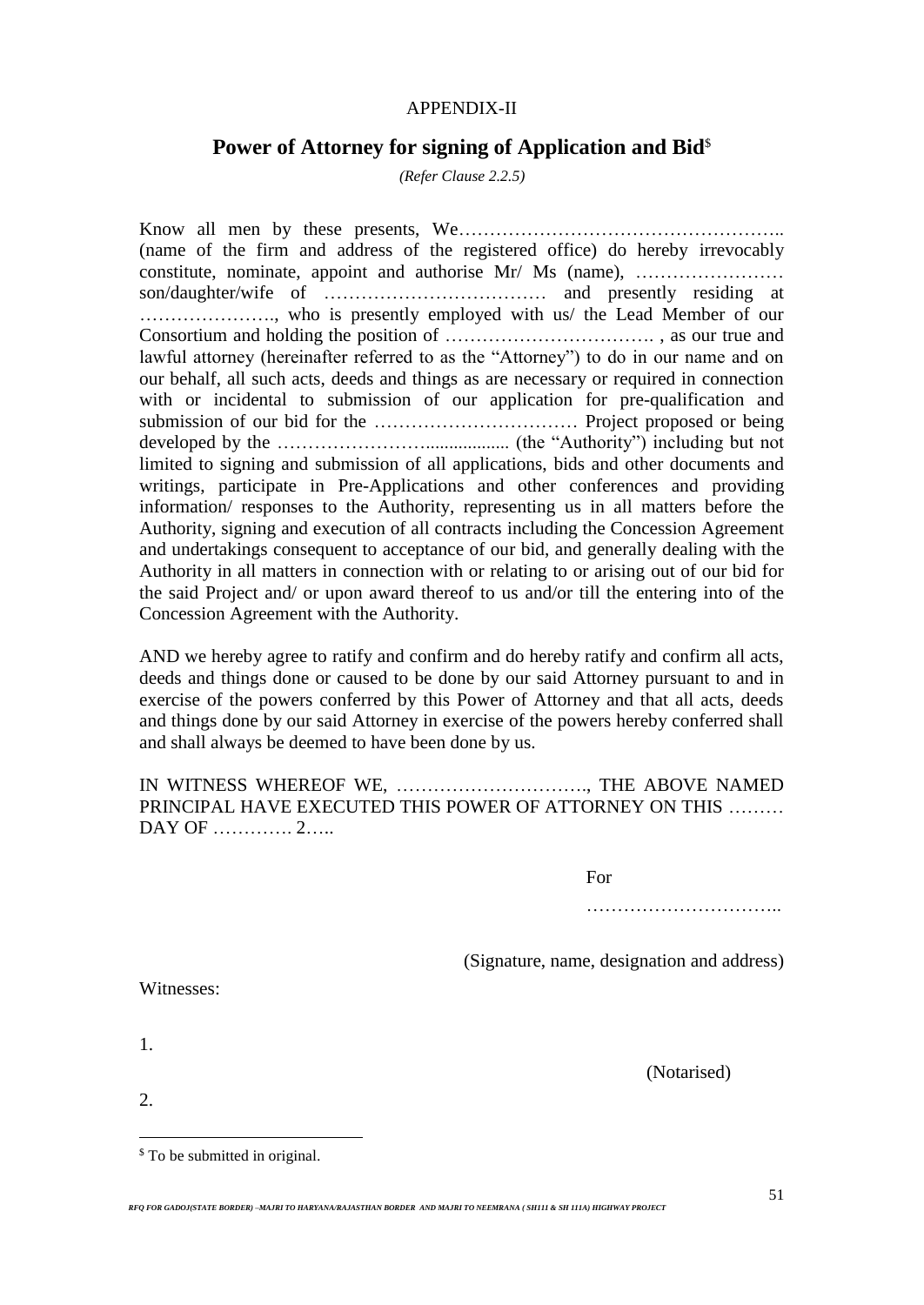Appendix II Page 2

Accepted

……………………………

(Signature)

(Name, Title and Address of the Attorney)

*Notes:* 

- *The mode of execution of the Power of Attorney should be in accordance with the procedure, if any, laid down by the applicable law and the charter documents of the executant(s) and when it is so required, the same should be under common seal affixed in accordance with the required procedure*.
- *Wherever required, the Applicant should submit for verification the extract of the charter documents and documents such as a board or shareholders' resolution/ power of attorney in favour of the person executing this Power of Attorney for the delegation of power hereunder on behalf of the Applicant.*
- *For a Power of Attorney executed and issued overseas, the document will also have to be legalised by the Indian Embassy and notarised in the jurisdiction where the Power of Attorney is being issued. However, the Power of Attorney provided by Applicants from countries that have signed the Hague Legislation Convention 1961 are not required to be legalised by the Indian Embassy if it carries a conforming Appostille certificate.*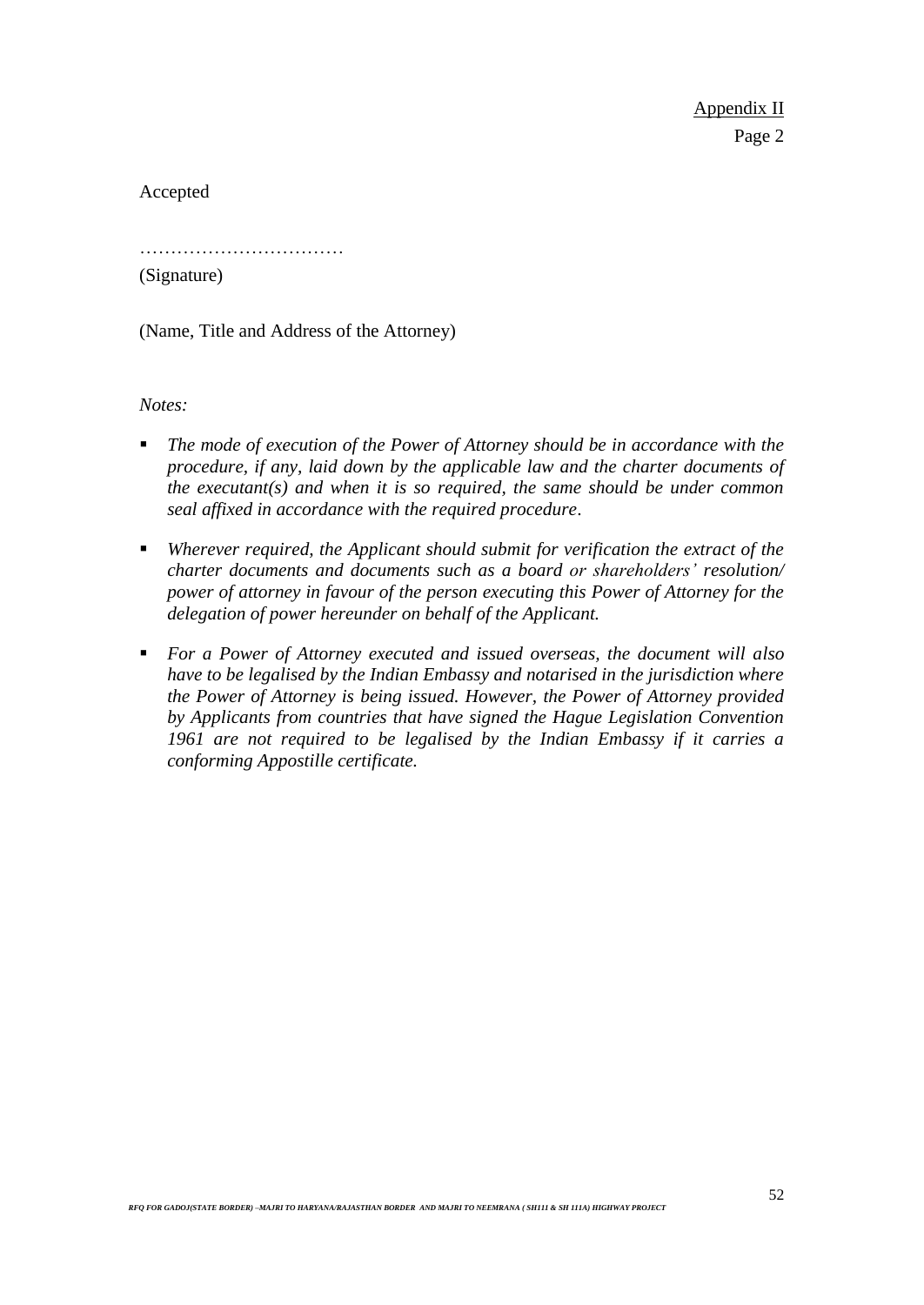## APPENDIX-III

# **Power of Attorney for Lead Member of Consortium**\$

*(Refer Clause 2.2.5)*

Whereas the Public Works Department, Government of Rajasthan ("the Authority") has invited applications from interested parties for the ……………………………………………………………… Project (the "Project").

Whereas, …………………….., …………………….., …………………….. and …………………….. (collectively the "Consortium") being Members of the Consortium are interested in bidding for the Project in accordance with the terms and conditions of the Request for Qualification document (RFQ), Request for Proposal (RFP) and other connected documents in respect of the Project, and

Whereas, it is necessary for the Members of the Consortium to designate one of them as the Lead Member with all necessary power and authority to do for and on behalf of the Consortium, all acts, deeds and things as may be necessary in connection with the Consortium's bid for the Project and its execution.

## NOW THEREFORE KNOW ALL MEN BY THESE PRESENTS

We, …………………….. having our registered office at …………………….., M/s. …………………….. having our registered office at …………………….., M/s. …………………….. having our registered office at …………………….., and …………………….. having our registered office at …………………….., (hereinafter collectively referred to as the "Principals") do hereby irrevocably designate, nominate, constitute, appoint and authorise M/S ...................... having its registered office at …………………….., being one of the Members of the Consortium, as the Lead Member and true and lawful attorney of the Consortium (hereinafter referred to as the "Attorney"). We hereby irrevocably authorise the Attorney (with power to sub-delegate) to conduct all business for and on behalf of the Consortium and any one of us during the bidding process and, in the event the Consortium is awarded the concession/contract, during the execution of the Project and in this regard, to do on our behalf and on behalf of the Consortium, all or any of such acts, deeds or things as are necessary or required or incidental to the prequalification of the Consortium and submission of its bid for the Project, including but not limited to signing and submission of all applications, bids and other documents and writings, accept the Letter of Award, participate in bidders' and other conferences, respond to queries, submit information/ documents, sign and execute contracts and undertakings consequent to acceptance of the bid of the Consortium and generally to represent the Consortium in all its dealings with the Authority, and/ or any other Government Agency or any person, in all matters in connection with or relating to or arising out of the Consortium's bid for the Project and/ or upon award thereof till the Concession Agreement is entered into with the Authority.

 $\overline{a}$ 

<sup>&</sup>lt;sup>\$</sup> To be submitted in original.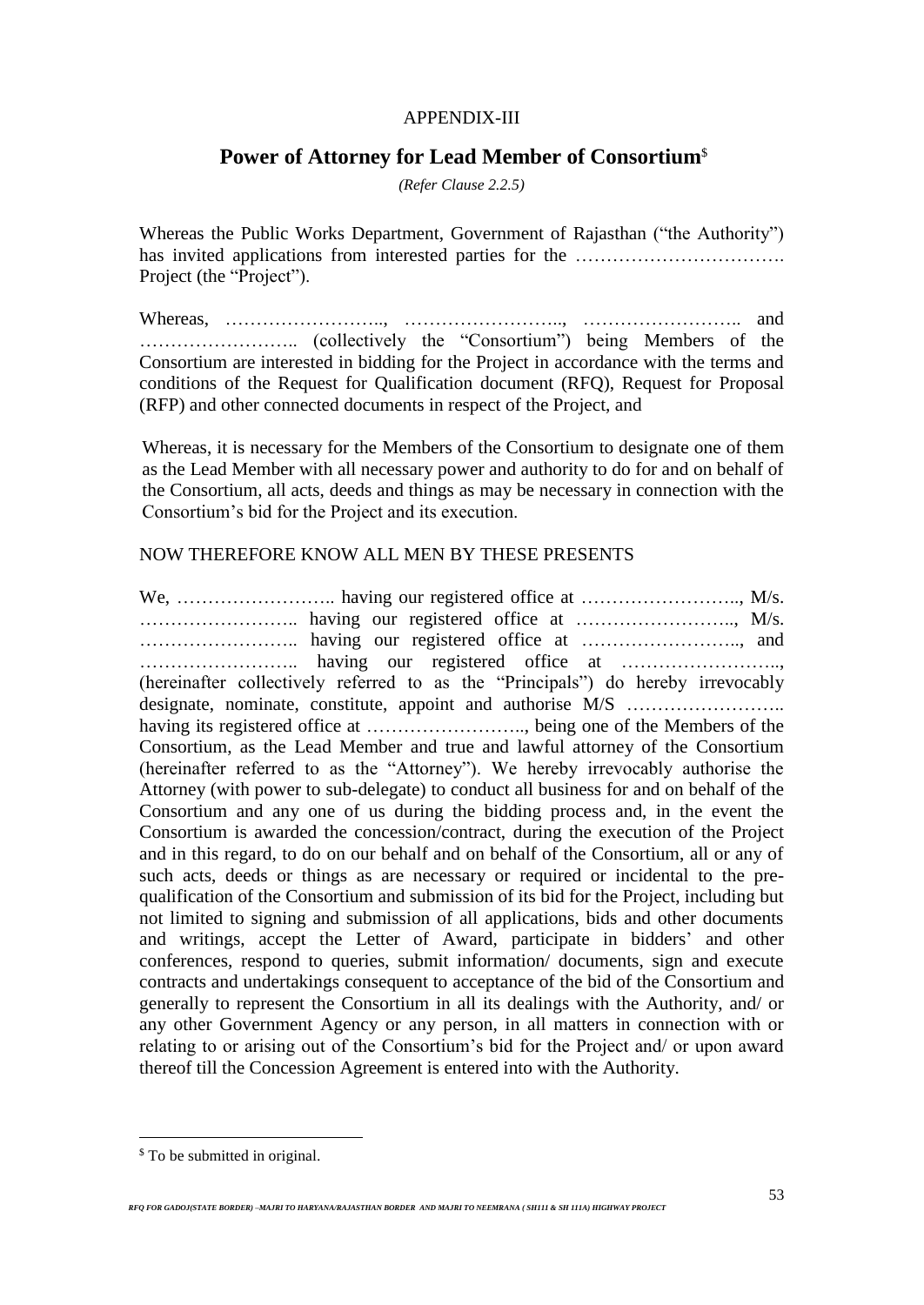Appendix III Page 2

AND hereby agree to ratify and confirm and do hereby ratify and confirm all acts, deeds and things done or caused to be done by our said Attorney pursuant to and in exercise of the powers conferred by this Power of Attorney and that all acts, deeds and things done by our said Attorney in exercise of the powers hereby conferred shall and shall always be deemed to have been done by us/ Consortium.

IN WITNESS WHEREOF WE THE PRINCIPALS ABOVE NAMED HAVE EXECUTED THIS POWER OF ATTORNEY ON THIS …………………. DAY OF ………. 2..…

For ……………………..

(Signature)

…………………….. (Name & Title)

For …………………….. (Signature)

> …………………………… (Name & Title)

For …………………….. (Signature)

……………………..

(Name & Title)

#### Witnesses:

1.

2.

………………………………………

(Executants)

(To be executed by all the Members of the Consortium)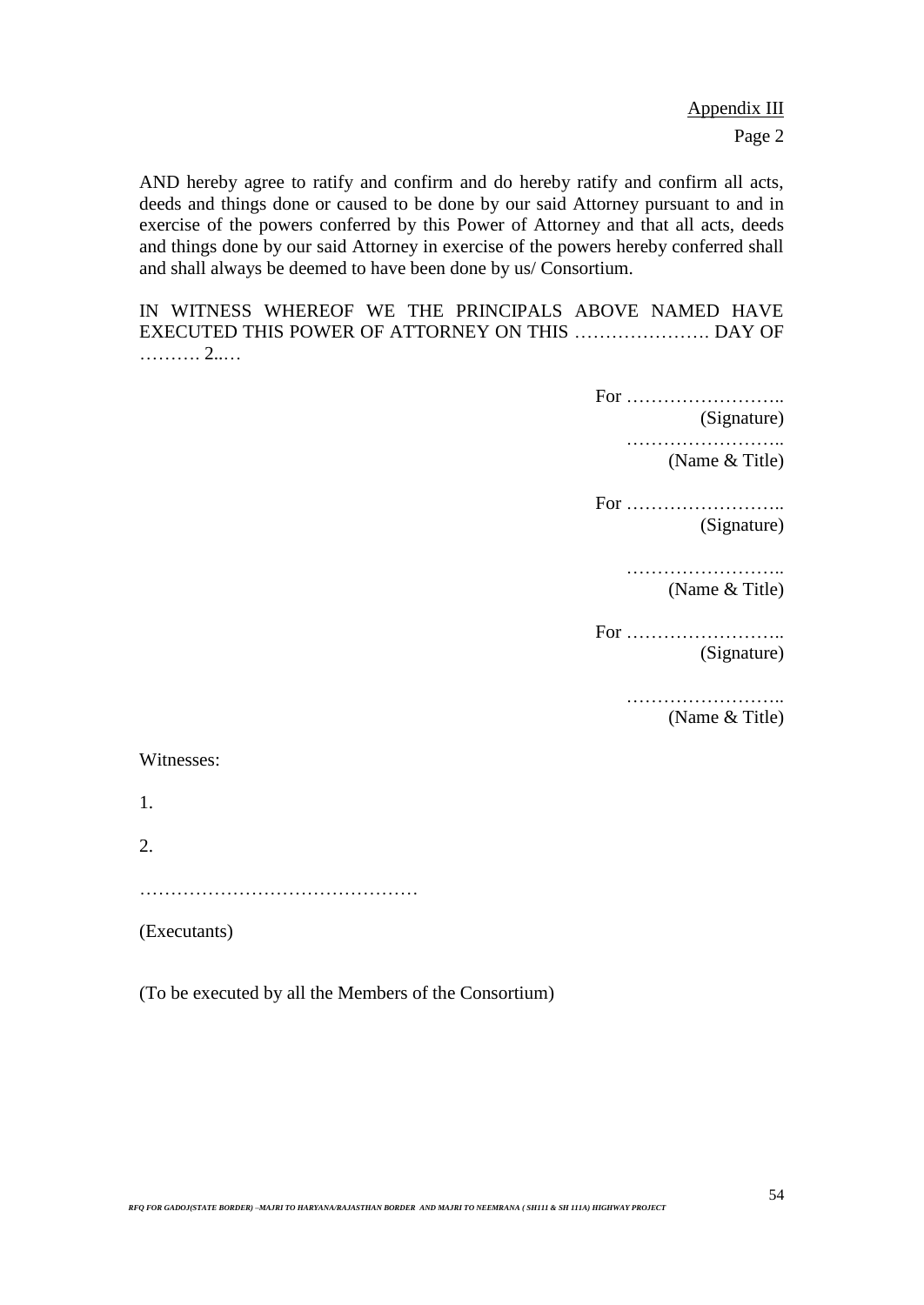*Notes:*

- *The mode of execution of the Power of Attorney should be in accordance with the procedure, if any, laid down by the applicable law and the charter documents of the executant(s) and when it is so required, the same should be under common seal affixed in accordance with the required procedure*.
- *Also, wherever required, the Applicant should submit for verification the extract of the charter documents and documents such as a board or shareholders' resolution/ power of attorney in favour of the person executing this Power of Attorney for the delegation of power hereunder on behalf of the Applicant.*
- *For a Power of Attorney executed and issued overseas, the document will also have to be legalised by the Indian Embassy and notarised in the jurisdiction where the Power of Attorney is being issued. However, the Power of Attorney provided by Applicants from countries that have signed the Hague Legislation Convention 1961 are not required to be legalised by the Indian Embassy if it carries a conforming Appostille certificate.*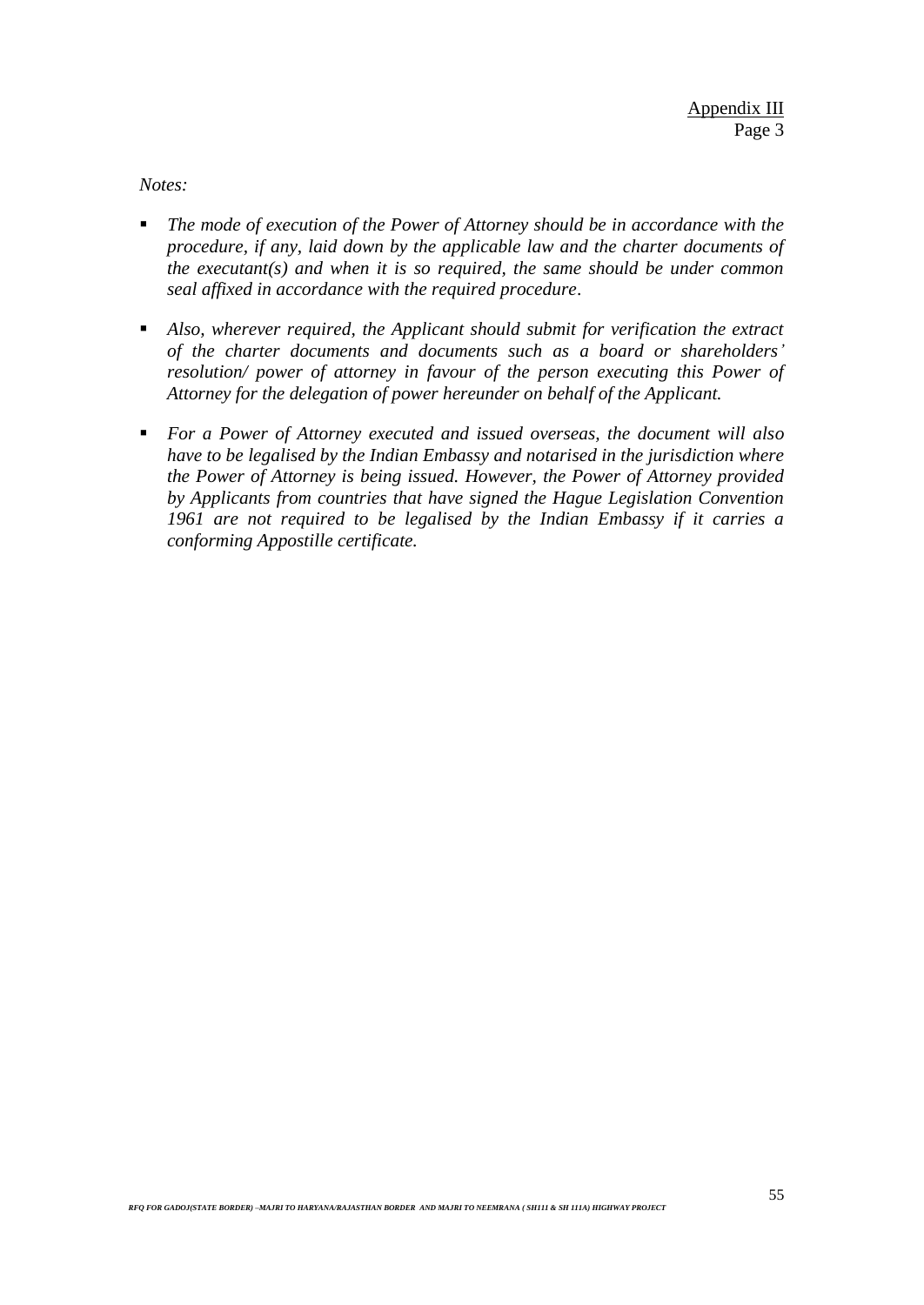## APPENDIX-IV

## **Joint Bidding Agreement**

*(Refer Clause 2.13.2)*

*(To be executed on Stamp paper of appropriate value)*

THIS JOINT BIDDING AGREEMENT is entered into on this the ………… day of ………… 20…

## **AMONGST**

1. ………… Limited, a company incorporated under the Companies Act, 1956/2013¥ and having its registered office at ………… (hereinafter referred to as the "**First Part**" which expression shall, unless repugnant to the context include its successors and permitted assigns)

## **AND**

2. ………… Limited, a company incorporated under the Companies Act, 1956/2013 and having its registered office at ………… (hereinafter referred to as the "**Second Part**" which expression shall, unless repugnant to the context include its successors and permitted assigns)

## **AND**

3. {………… Limited, a company incorporated under the Companies Act, 1956/2013 and having its registered office at ………… (hereinafter referred to as the "**Third Part**" which expression shall, unless repugnant to the context include its successors and permitted assigns)}

#### **AND**

4. {………… Limited, a company incorporated under the Companies Act, 1956/2013 and having its registered office at ………… (hereinafter referred to as the "**Fourth Part**" which expression shall, unless repugnant to the context include its successors and permitted assigns)} \$

The above mentioned parties of the FIRST, SECOND, {THIRD and FOURTH} PART are collectively referred to as the "**Parties**" and each is individually referred to as a "**Party**"

#### **WHEREAS**,

 $\overline{a}$ 

(A) THE Governor of Rajasthan, acting through its Secretary incharge, Public Works Department, Government of Rajasthan and having its principal offices at Jacob

 $*$  A Bidder who is registered abroad may substitute the words, viz "a company registered under the Companies Act, 1956/2013" by the words, viz "a company duly organised and validly existing under the laws of the jurisdiction of its incorporation". A similar modification may be made in Recital 2, as necessary.

<sup>\$</sup> The number of Parties will be shown here, as applicable, subject however to a maximum of 6 (six).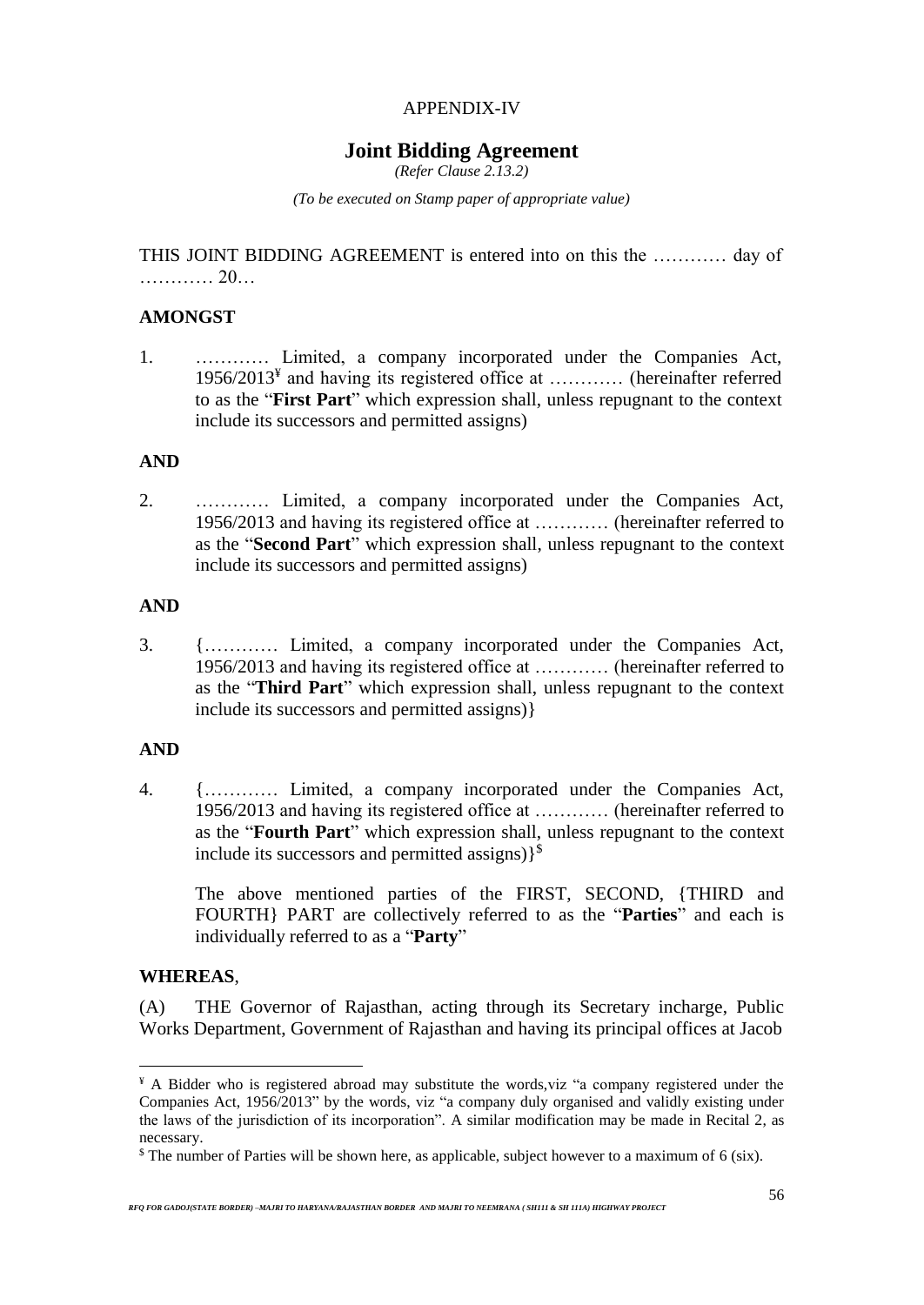Road, Civil lines Jaipur-302006 (hereinafter referred to as the "**Authority**" which expression shall, unless repugnant to the context or meaning thereof, include its administrators, successors and assigns) has invited applications (the **Applications**") by its Request for Qualification No. ………… dated ………… (the "**RFQ**") for prequalification and short-listing of bidders for development, operation and maintenance of the ……………………….. Project (the "**Project**") through public private partnership.

- (B) The Parties are interested in jointly bidding for the Project as members of a Consortium and in accordance with the terms and conditions of the RFQ document and other bid documents in respect of the Project, and
- (C) It is a necessary condition under the RFQ document that the members of the Consortium shall enter into a Joint Bidding Agreement and furnish a copy thereof with the Application.

## **NOW IT IS HEREBY AGREED as follows**:

#### **1. Definitions and Interpretations**

In this Agreement, the capitalised terms shall, unless the context otherwise requires, have the meaning ascribed thereto under the RFQ.

#### **2. Consortium**

- 2.1 The Parties do hereby irrevocably constitute a consortium (the "**Consortium**") for the purposes of jointly participating in the Bidding Process for the Project.
- 2.2 The Parties hereby undertake to participate in the Bidding Process only through this Consortium and not individually and/ or through any other consortium constituted for this Project, either directly or indirectly or through any of their Associates.

## **3. Covenants**

The Parties hereby undertake that in the event the Consortium is declared the selected Bidder and awarded the Project, it shall incorporate a special purpose vehicle (the "**SPV**") under the Indian Companies Act, 2013 for entering into a Concession Agreement with the Authority and for performing all its obligations as the Concessionaire in terms of the Concession Agreement for the Project.

## **4. Role of the Parties**

The Parties hereby undertake to perform the roles and responsibilities as described below: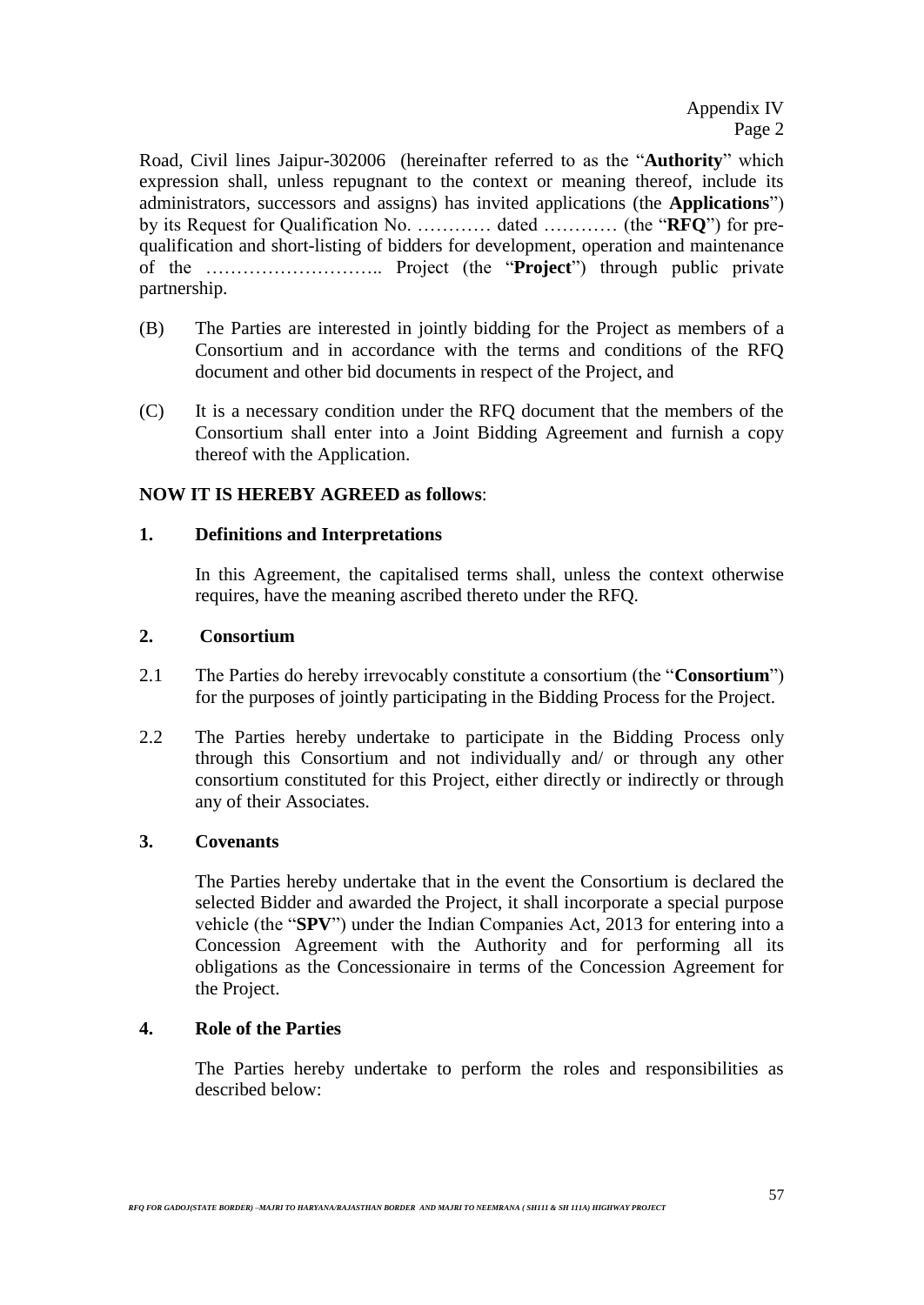(a) Party of the First Part shall be the Lead member of the Consortium and shall have the power of attorney from all Parties for conducting all business for and on behalf of the Consortium during the Bidding

Process and until the Appointed Date under the Concession Agreement when all the obligations of the SPV shall become effective;

- (b) Party of the Second Part shall be {the Technical Member of the Consortium;}
- {(c) Party of the Third Part shall be the Financial Member of the Consortium; and}
- {(d) Party of the Fourth Part shall be the Operation and Maintenance Member/ Other Member of the Consortium.}

## **5. Joint and Several Liability**

The Parties do hereby undertake to be jointly and severally responsible for all obligations and liabilities relating to the Project and in accordance with the terms of the RFQ, RFP and the Concession Agreement, till such time as the Financial Close for the Project is achieved under and in accordance with the Concession Agreement.

## **6**. **Shareholding in the SPV**

6.1 The Parties agree that the proportion of shareholding among the Parties in the SPV shall be as follows:

First Party:

Second Party:

{Third Party:}

{Fourth Party:}

- 6.2 The Parties undertake that a minimum of 26% (twenty six per cent) of the subscribed and paid up equity share capital of the SPV shall, at all times till the second anniversary of the date of commercial operation of the Project, be held by the Parties of the First, {Second and Third} Part whose experience and Net Worth have been reckoned for the purposes of qualification and shortlisting of Applicants for the Project in terms of the RFQ.
- 6.3 The Parties undertake that each of the Parties specified in Clause 6.2 above shall, at all times between the commercial operation date of the Project and the second anniversary thereof, hold subscribed and paid up equity share capital of SPV equivalent to at least 5% (five per cent) of the Total Project Cost.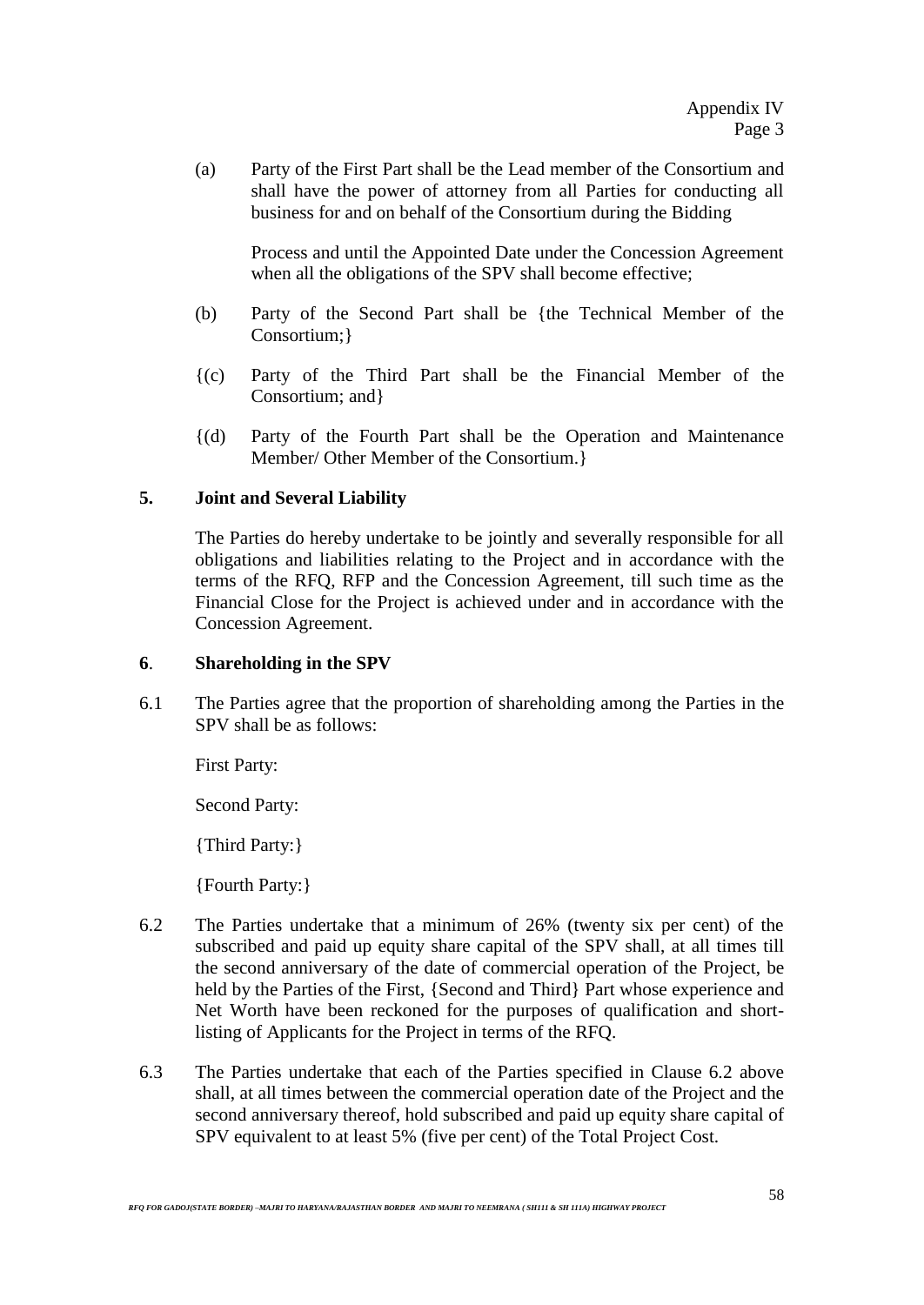- 6.4 The Parties undertake that they shall collectively hold at least 51% (fifty one per cent) of the subscribed and paid up equity share capital of the SPV at all times until the second anniversary of the commercial operation date of the Project.
- 6.5 The Parties undertake that they shall comply with all equity lock-in requirements set forth in the Concession Agreement.

## **7. Representation of the Parties**

Each Party represents to the other Parties as of the date of this Agreement that:

- (a) Such Party is duly organised, validly existing and in good standing under the laws of its incorporation and has all requisite power and authority to enter into this Agreement;
- (b) The execution, delivery and performance by such Party of this Agreement has been authorised by all necessary and appropriate corporate or governmental action and a copy of the extract of the charter documents and board resolution/ power of attorney in favour of the person executing this Agreement for the delegation of power and authority to execute this Agreement on behalf of the Consortium Member is annexed to this Agreement, and will not, to the best of its knowledge:
	- (i) require any consent or approval not already obtained;
	- (ii) violate any Applicable Law presently in effect and having applicability to it;
	- (iii) violate the memorandum and articles of association, by-laws or other applicable organisational documents thereof;
	- (iv) violate any clearance, permit, concession, grant, license or other governmental authorisation, approval, judgement, order or decree or any mortgage agreement, indenture or any other instrument to which such Party is a party or by which such Party or any of its properties or assets are bound or that is otherwise applicable to such Party; or
	- (v) create or impose any liens, mortgages, pledges, claims, security interests, charges or encumbrances or obligations to create a lien, charge, pledge, security interest, encumbrances or mortgage in or on the property of such Party, except for encumbrances that would not, individually or in the aggregate, have a material adverse effect on the financial condition or prospects or business of such Party so as to prevent such Party from fulfilling its obligations under this Agreement;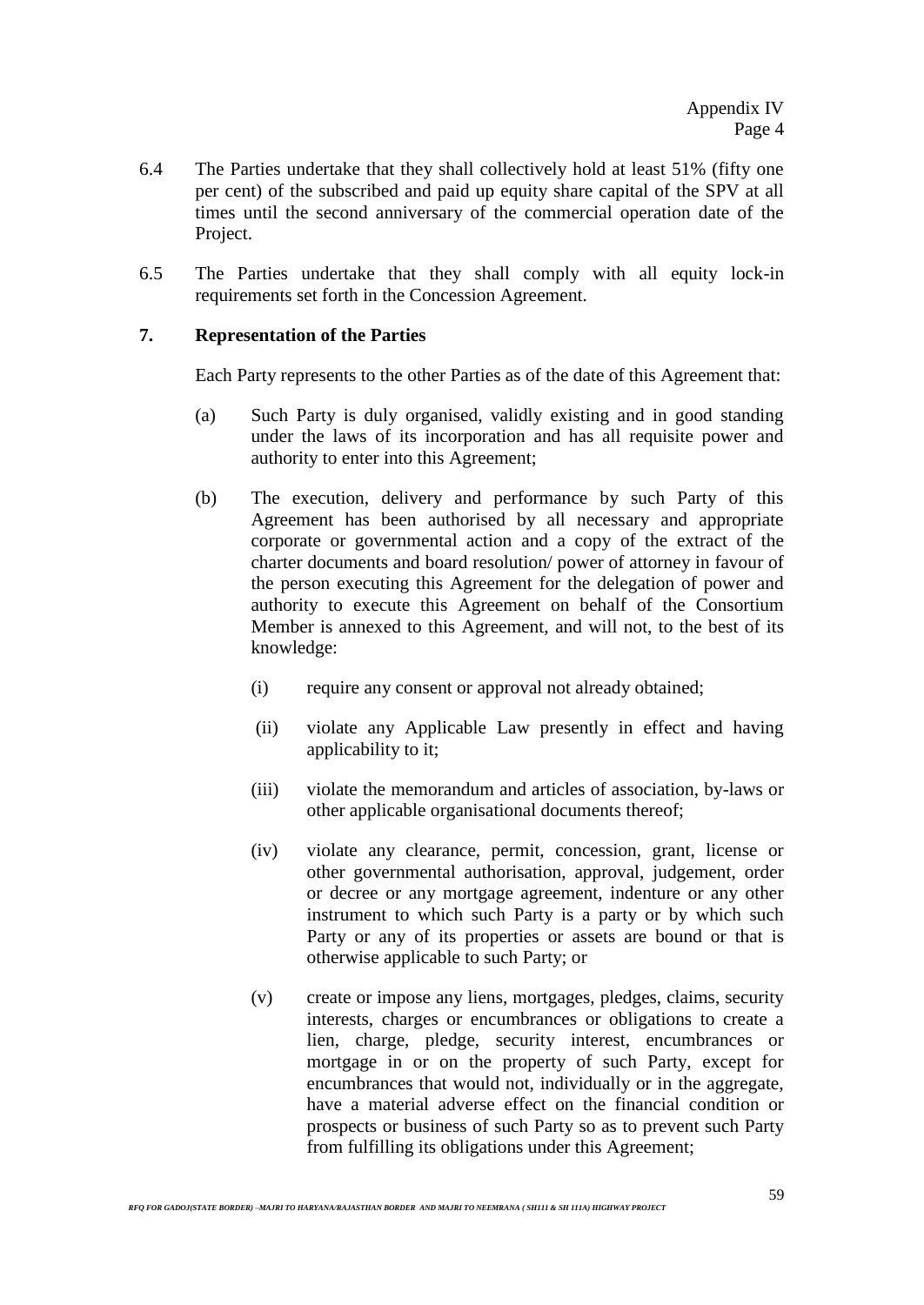- (c) this Agreement is the legal and binding obligation of such Party, enforceable in accordance with its terms against it; and
- (d) there is no litigation pending or, to the best of such Party's knowledge, threatened to which it or any of its Associates is a party that presently affects or which would have a material adverse effect on the financial condition or prospects or business of such Party in the fulfillment of its obligations under this Agreement.

## **8. Termination**

This Agreement shall be effective from the date hereof and shall continue in full force and effect until the Financial Close of the Project is achieved under and in accordance with the Concession Agreement, in case the Project is awarded to the Consortium. However, in case the Consortium is either not prequalified for the Project or does not get selected for award of the Project, the Agreement will stand terminated in case the Applicant is not pre-qualified or upon return of the Bid Security by the Authority to the Bidder, as the case may be.

## **9. Miscellaneous**

- 9.1 This Joint Bidding Agreement shall be governed by laws of India.
- 9.2 The Parties acknowledge and accept that this Agreement shall not be amended by the Parties without the prior written consent of the Authority.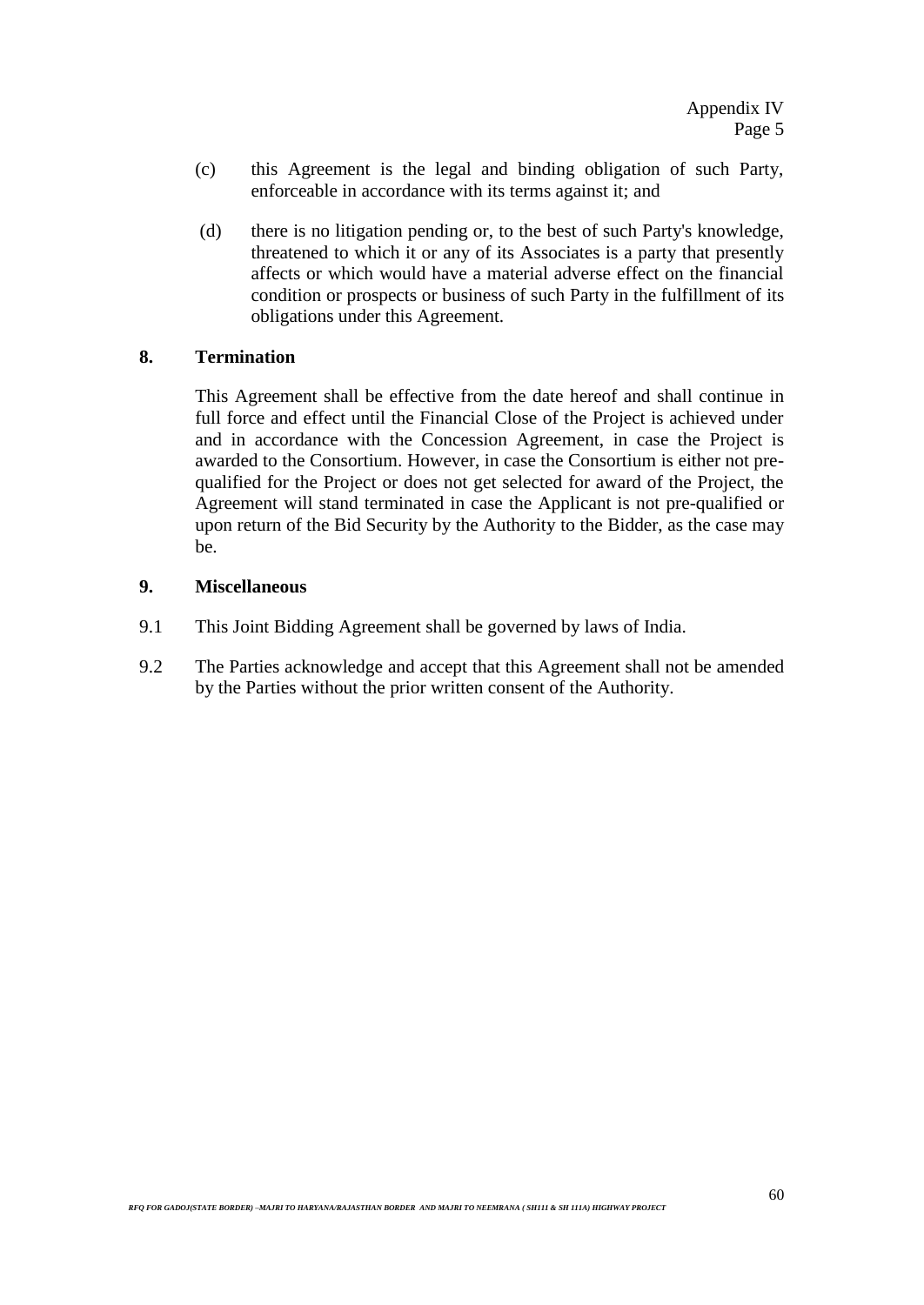IN WITNESS WHEREOF THE PARTIES ABOVE NAMED HAVE EXECUTED AND DELIVERED THIS AGREEMENT AS OF THE DATE FIRST ABOVE WRITTEN.

SIGNED, SEALED AND DELIVERED SIGNED, SEALED AND DELIVERED

For and on behalf of LEAD MEMBER by: SECOND PART

(Signature) (Signature) (Name) (Name) (Designation) (Designation) (Address) (Address)

THIRD PART FOURTH PART

#### SIGNED, SEALED AND DELIVERED SIGNED, SEALED AND DELIVERED

For and on behalf of For and on behalf of

(Signature) (Signature) (Name) (Name) (Designation) (Designation) (Address) (Address)

In the presence of:  $1.$  2.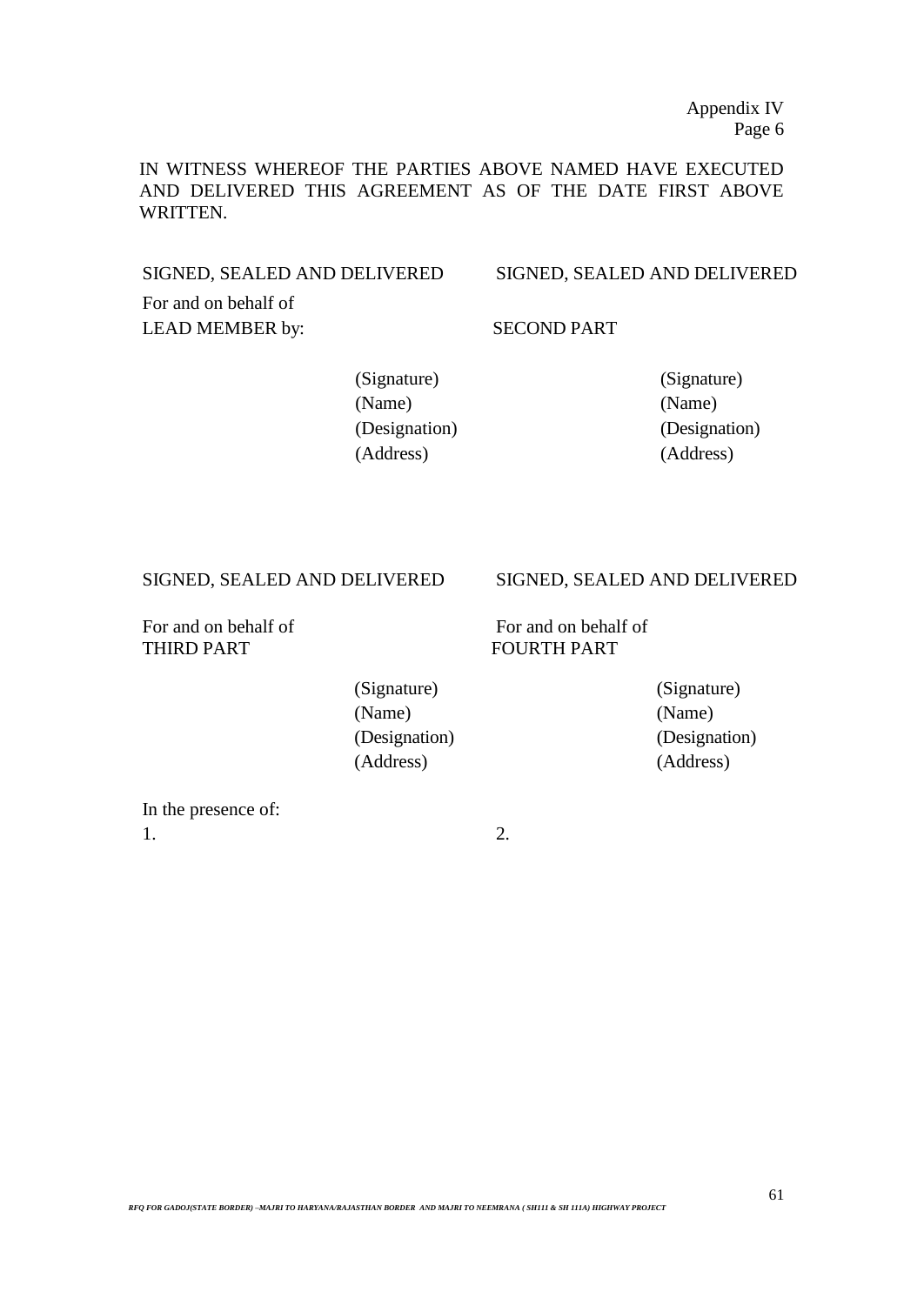*Notes*:

- 1. The mode of the execution of the Joint Bidding Agreement should be in accordance with the procedure, if any, laid down by the Applicable Law and the charter documents of the executant(s) and when it is so required, the same should be under common seal affixed in accordance with the required procedure.
- 2. Each Joint Bidding Agreement should attach a copy of the extract of the charter documents and documents such as resolution / power of attorney in favour of the person executing this Agreement for the delegation of power and authority to execute this Agreement on behalf of the Consortium Member.
- 3. For a Joint Bidding Agreement executed and issued overseas, the document shall be legalised by the Indian Embassy and notarized in the jurisdiction where the Power of Attorney has been executed.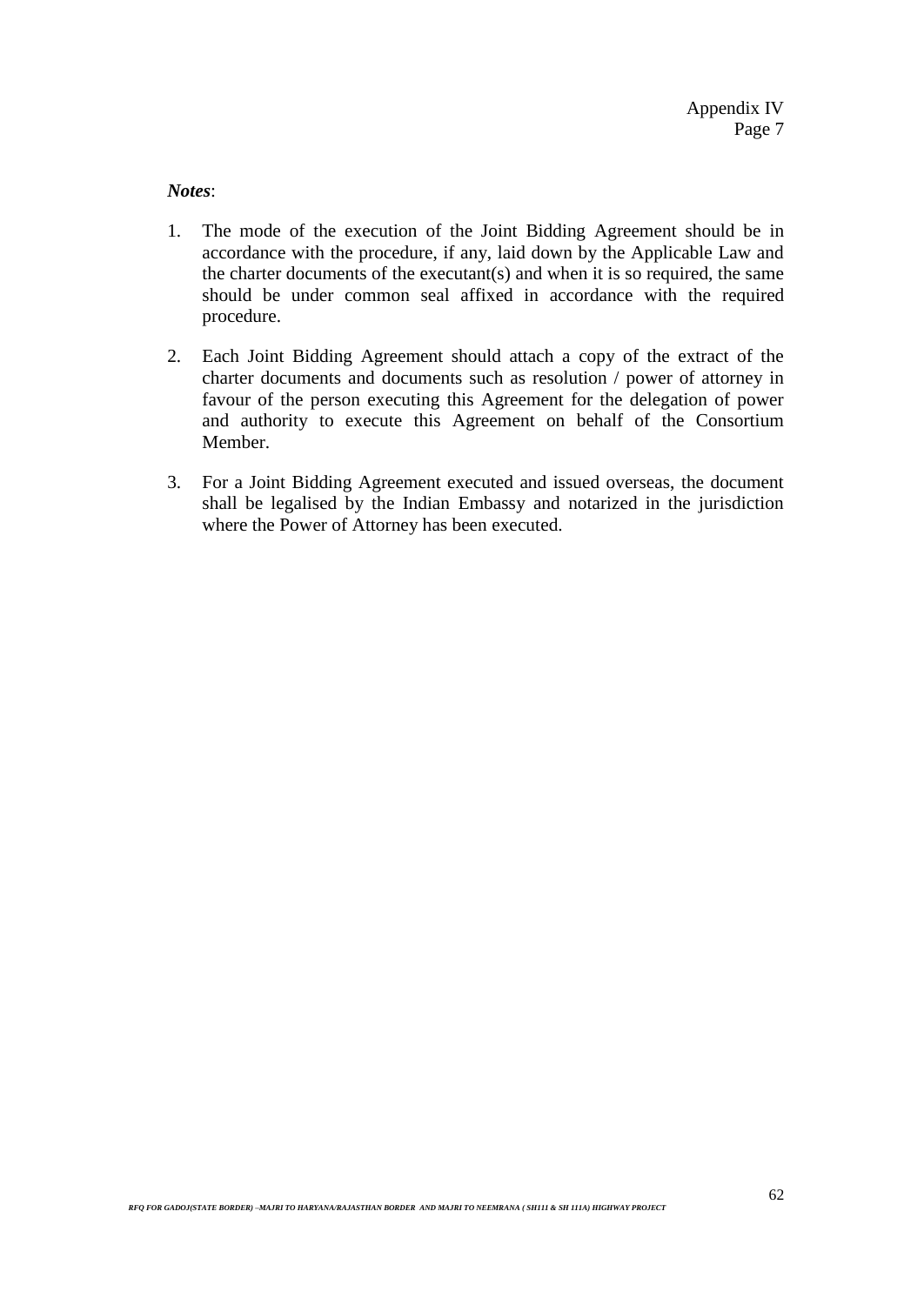#### APPENDIX-V

#### **Guidelines of the Department of Disinvestment**

*(Refer Clause 1.2.1)*

No. 6/4/2001-DD-II Government of India Department of Disinvestment

> Block 14, CGO Complex New Delhi. Dated  $13<sup>th</sup>$  July, 2001.

#### OFFICE MEMORANDUM

Sub: Guidelines for qualification of Bidders seeking to acquire stakes in Public Sector Enterprises through the process of disinvestment

Government has examined the issue of framing comprehensive and transparent guidelines defining the criteria for bidders interested in PSE-disinvestment so that the parties selected through competitive bidding could inspire public confidence. Earlier, criteria like Net Worth, experience etc. used to be prescribed. Based on experience and in consultation with concerned departments, Government has decided to prescribe the following additional criteria for the qualification/ disqualification of the parties seeking to acquire stakes in public sector enterprises through disinvestment:

- (a) In regard to matters other than the security and integrity of the country, any conviction by a Court of Law or indictment/ adverse order by a regulatory authority that casts a doubt on the ability of the bidder to manage the public sector unit when it is disinvested, or which relates to a grave offence would constitute disqualification. Grave offence is defined to be of such a nature that it outrages the moral sense of the community. The decision in regard to the nature of the offence would be taken on case to case basis after considering the facts of the case and relevant legal principles, by the Government of India.
- (b) In regard to matters relating to the security and integrity of the country, any charge-sheet by an agency of the Government/ conviction by a Court of Law for an offence committed by the bidding party or by any sister concern of the bidding party would result in disqualification. The decision in regard to the relationship between the sister concerns would be taken, based on the relevant facts and after examining whether the two concerns are substantially controlled by the same person/ persons.
- (c) In both (a) and (b), disqualification shall continue for a period that Government deems appropriate.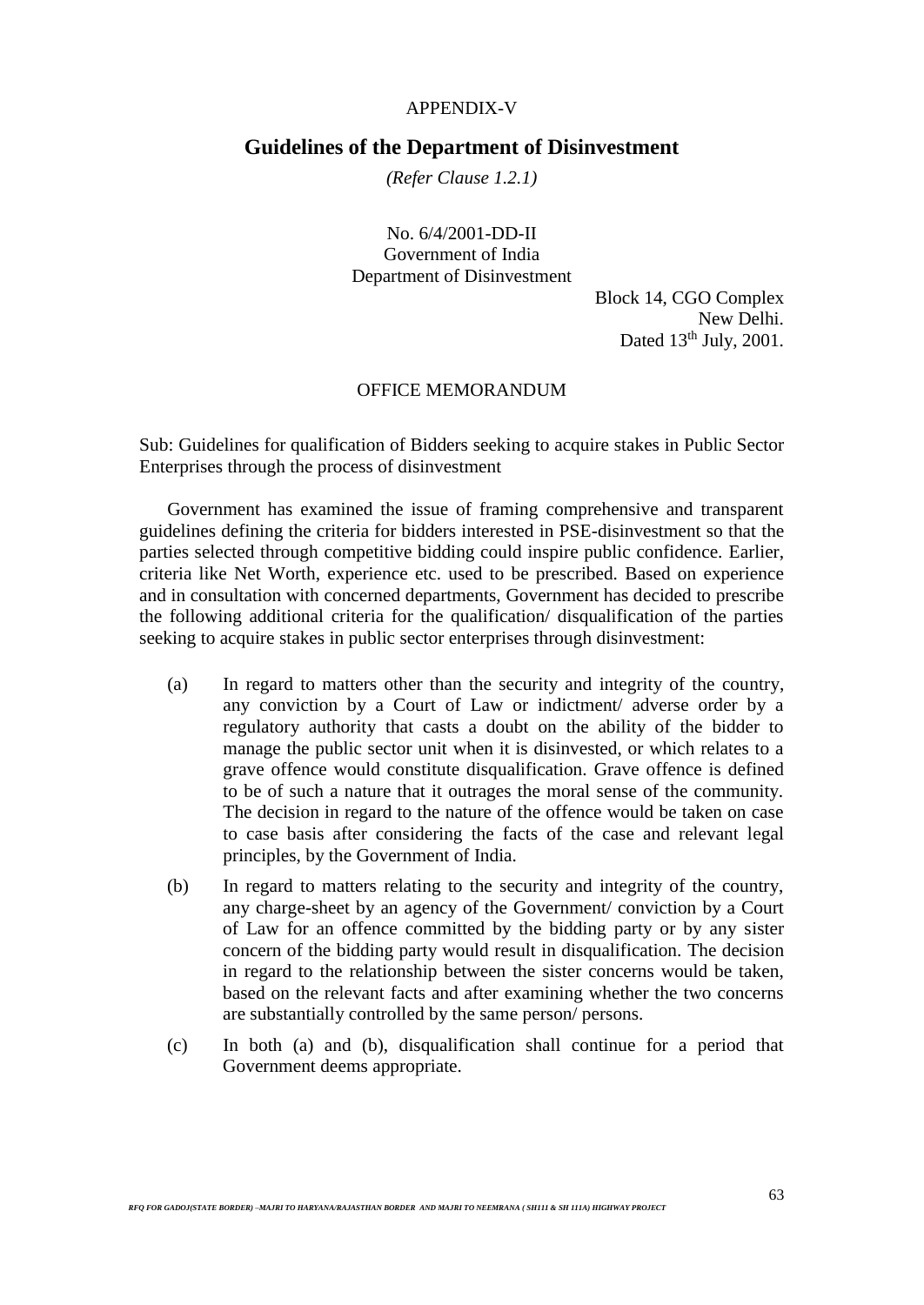- (d) Any entity, which is disqualified from participating in the disinvestment process, would not be allowed to remain associated with it or get associated merely because it has preferred an appeal against the order based on which it has been disqualified. The mere pendency of appeal will have no effect on the disqualification.
- (e) The disqualification criteria would come into effect immediately and would apply to all bidders for various disinvestment transactions, which have not been completed as yet.
- (f) Before disqualifying a concern, a Show Cause Notice why it should not be disqualified would be issued to it and it would be given an opportunity to explain its position.
- (g) Henceforth, these criteria will be prescribed in the advertisements seeking Expression of Interest (EOI) from the interested parties. The interested parties would be required to provide the information on the above criteria, along with their Expressions of Interest (EOI). The bidders shall be required to provide with their EOI an undertaking to the effect that no investigation by a regulatory authority is pending against them. In case any investigation is pending against the concern or its sister concern or against its CEO or any of its Directors/ Managers/ employees, full details of such investigation including the name of the investigating agency, the charge/ offence for which the investigation has been launched, name and designation of persons against whom the investigation has been launched and other relevant information should be disclosed, to the satisfaction of the Government. For other criteria also, a similar undertaking shall be obtained along with EOI.

sd/- (A.K. Tewari) Under Secretary to the Government of India